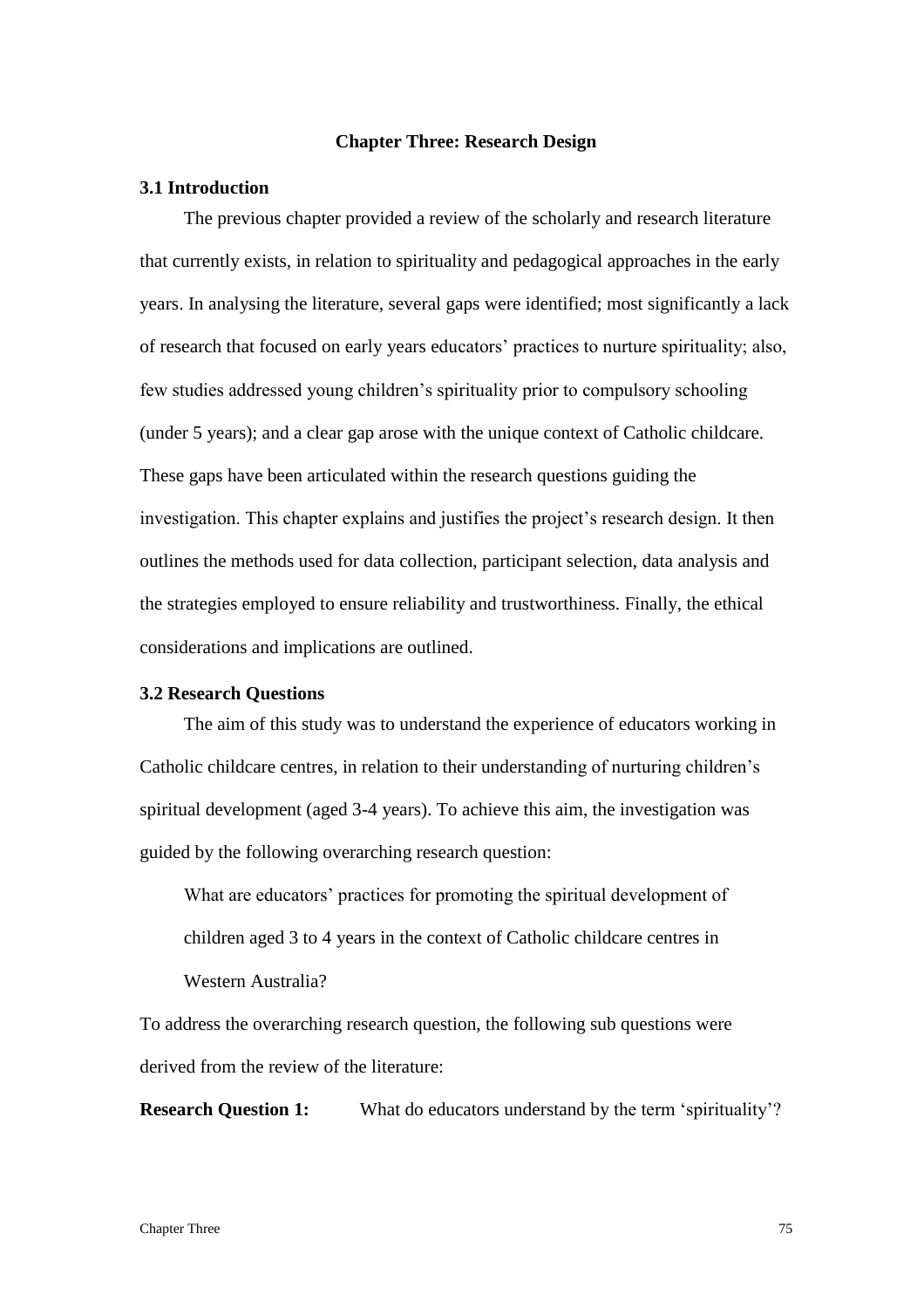| <b>Research Question 2:</b> | What do educators know about promoting children's        |
|-----------------------------|----------------------------------------------------------|
|                             | spiritual development?                                   |
| <b>Research Question 3:</b> | What practices are educators implementing, intentionally |
|                             | and incidentally, to promote children's spiritual        |
|                             | development?                                             |

#### **3.3 Conceptual Framework**

The Conceptual Framework in Figure 3.1 illustrates the three areas of literature reviewed in the previous chapter. The research questions that arose from that review are illustrated to conceptualise the connection between the literature and this research investigation.



*Figure 3.1* Conceptual framework.

## **3.4 Theoretical Framework**

The theoretical framework shows the approach taken to respond to each of the research questions. In exploring possible research designs, a qualitative approach was adopted as most appropriate due to the investigative and experiential nature of the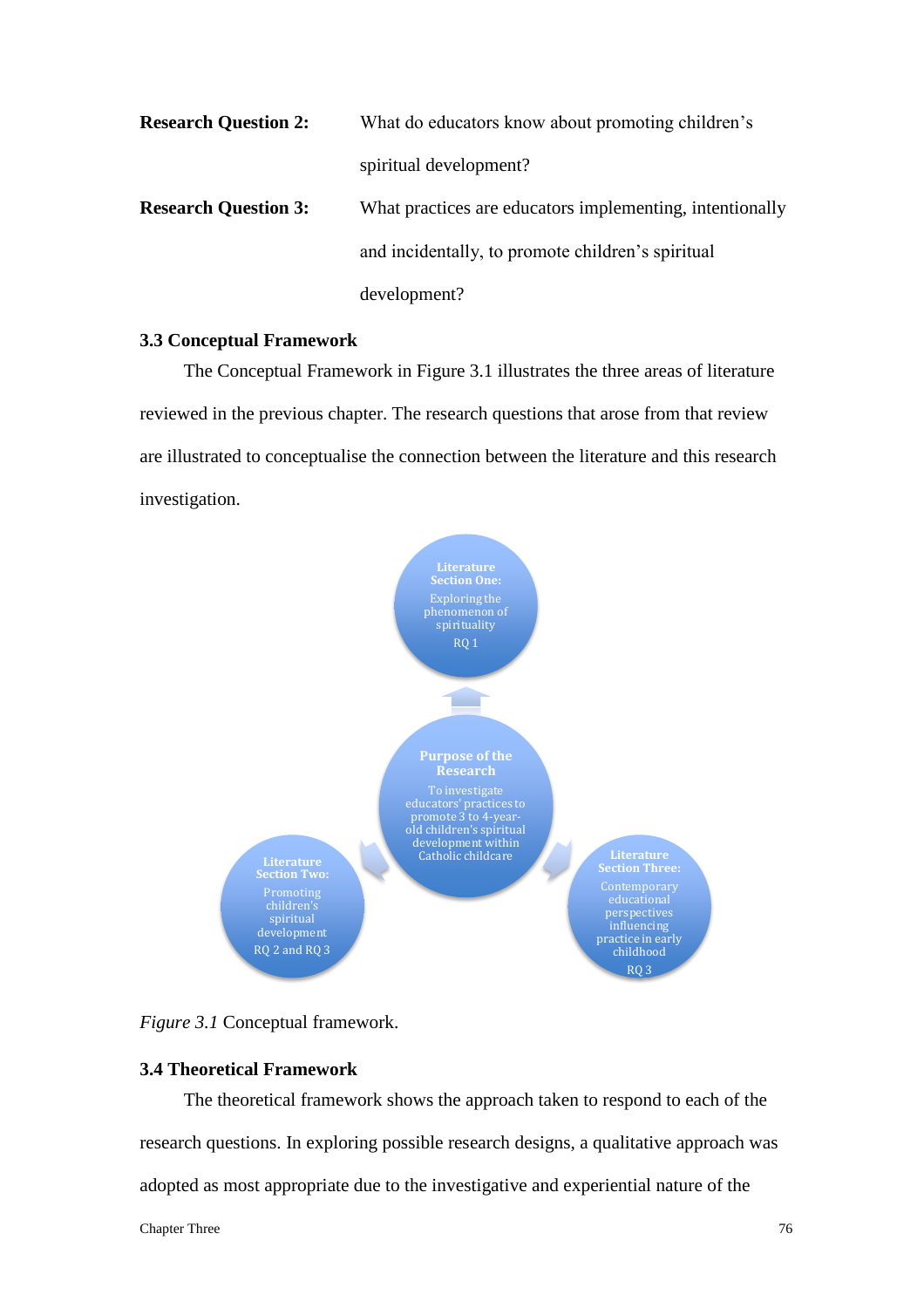research questions. The methodologies and methods selected were informed through the qualitative design. Figure 3.2 illustrates that a qualitative design underpinned by a social constructivist theoretical perspective was employed. Within this theoretical perspective, a phenomenological perspective within an interpretivist paradigm was selected. The use of interpretative phenomenological analysis (IPA) was employed as a specific form of phenomenological approach (Smith, 2008; Smith, Flowers & Larkin, 2009). Each of these components of the research design are explained and justified in this chapter.





## **3.4.1 Qualitative research.**

Qualitative research is an inductive form of inquiry that acknowledges the complexity of social situations or events (Creswell, 2014). This approach to research is described by Creswell (2014) as "exploring and understanding the meaning individuals ascribe to a social or human problem" (p. 4). Taking a qualitative approach to research implies a focus on the interpretative and social sciences whereby the researcher explores a problem through the 'eyes' of the participant within their social context (Neuman, 2011). Qualitative research allows the researcher to "develop a complex picture of the problem...reporting multiple perspectives, identifying the many factors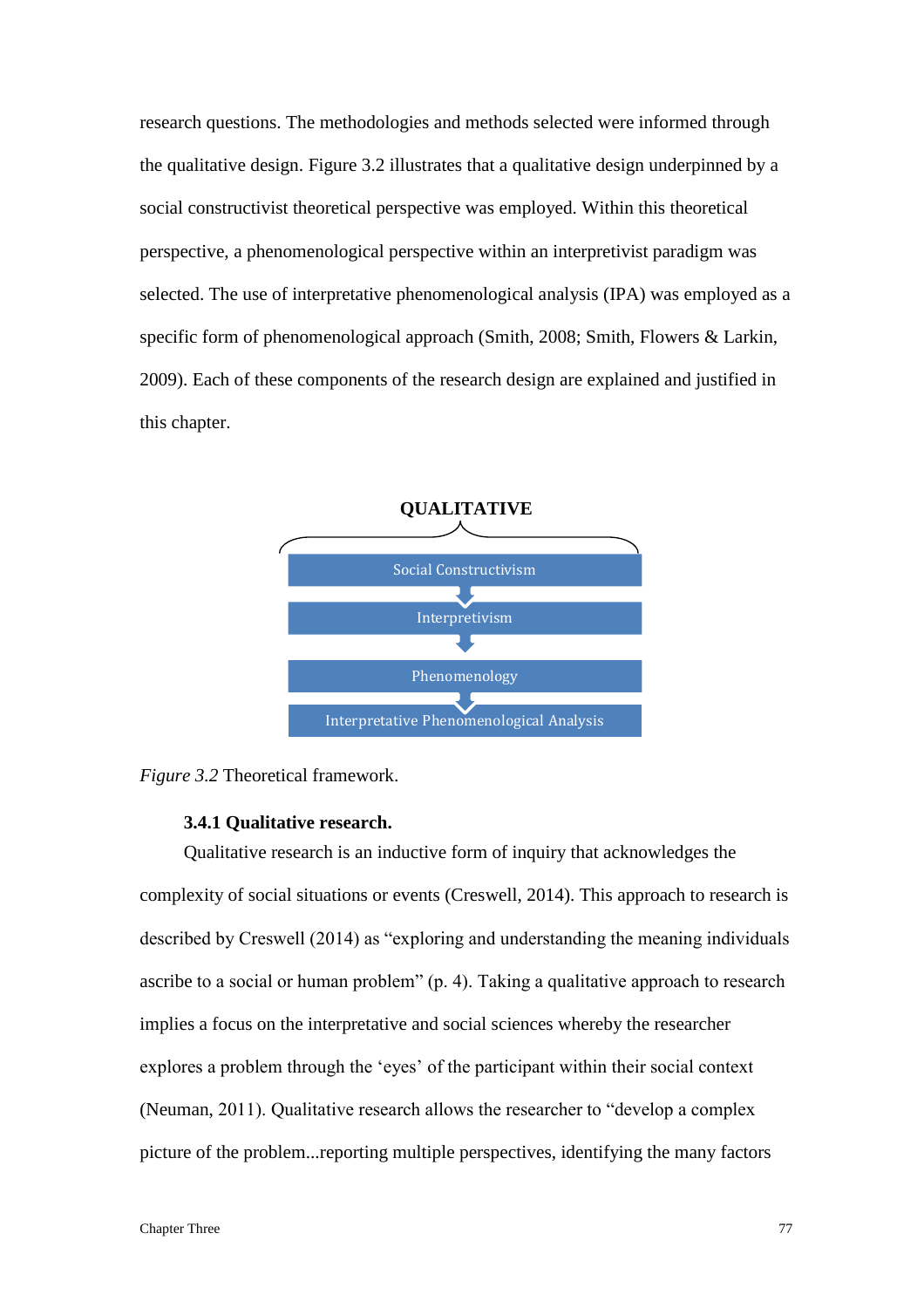involved in a situation and generally sketching the larger picture that emerges" (Creswell, 2009, p. 176). In this investigation, *that* social or human problem is articulated as the practices adopted by educators to promote children's spiritual development.

Qualitative research typically involves a focus on processes and events, is situationally constrained and recognises the role of the researcher in the research process (Neuman, 2011). Qualitative research involves "the gathering, analysis, interpretation, and presentation of *narrative* information" (Teddlie & Tashakkori, 2009, p. 6) and is concerned with "processes and meanings that are not experimentally examined or measured" (Denzin & Lincoln, 2005, p. 10). As a qualitative approach is described as being "contextually laden, subjective, and richly detailed" (Byrne, 2001, p. 372), the data are collected in each participant's setting (Creswell, 2014) and the methods involve "data based on human experience... [which] is (sic) powerful and sometimes more compelling than quantitative data" (Anderson, 2010, p. 2). It is recognised that qualitative studies can "provide insight into the subtle nuances of educational contexts" (Kervin, Vialle, Herrington & Okely, 2006, p. 37).

In essence, a qualitative approach to research provides a means for exploring an individual's or group's experience of a phenomenon through narrative. Qualitative designs involve the use of a small number of subjects who are examined in detail to interpret the meaning of the phenomenon and this meaning is reported as themes. The strengths of a qualitative approach lie in its ability to engage in depth with a subject and to examine social processes (Babbie, 2011) and as such, the theoretical perspective underpinning this investigation was social constructivism. Social constructivism views reality as socially constructed (Sterian & Mocanu, 2016). Individuals are viewed as evolving makers of meaning (Fleury & Garrison, 2014). This theoretical perspective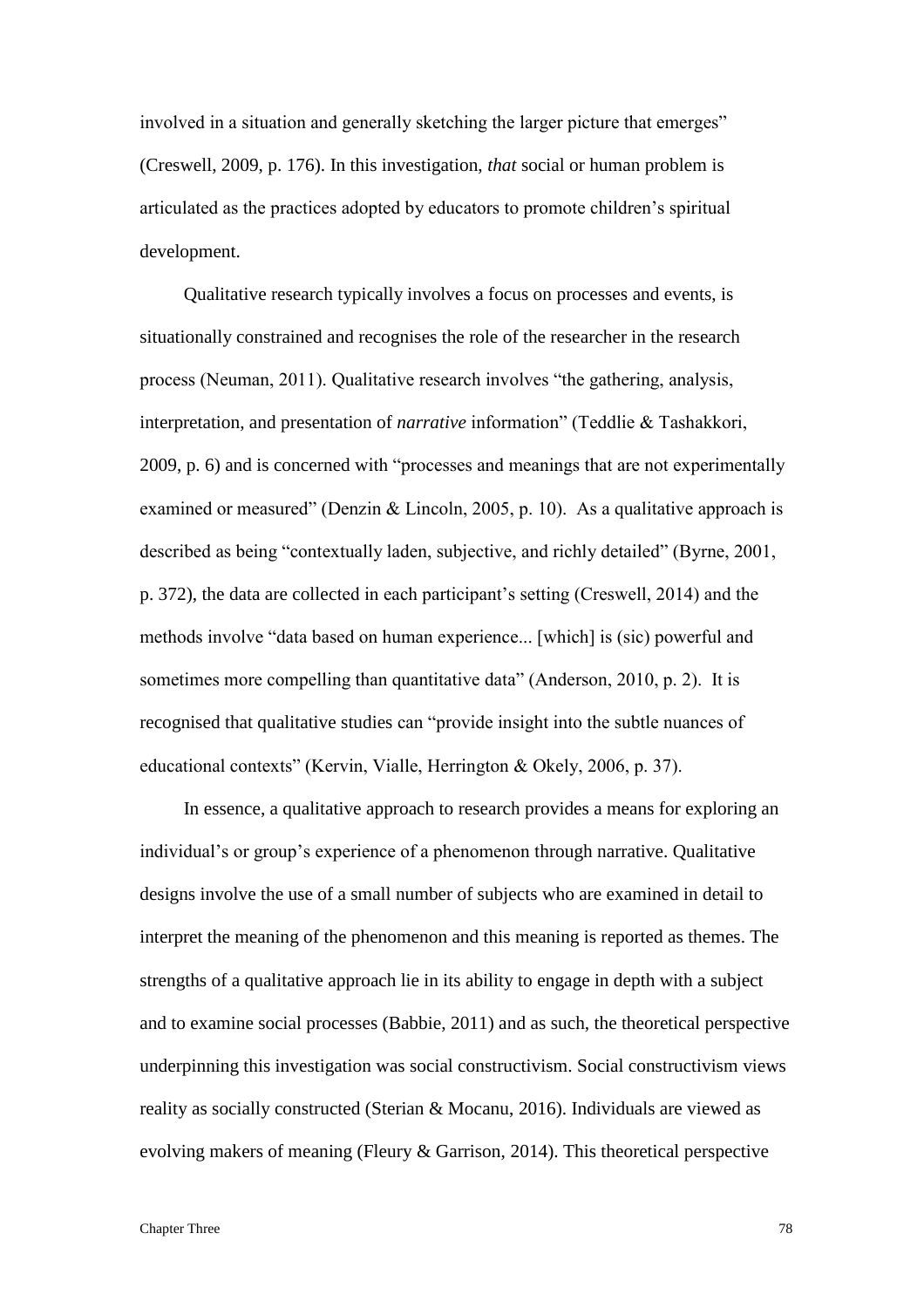places significance on both the context of the investigation and on the subjectivity of the research (Cohen, Manion & Morrison, 2013). As this investigation sought to understand the experience of educators to nurture children's spirituality within their own childcare centre, a qualitative approach was appropriate. There exist several approaches within qualitative research, and the most appropriate to this particular study was a phenomenological approach, through an interpretivist paradigm.

#### **3.4.2 Interpretivist paradigm.**

Most suited to this qualitative study was an interpretivist paradigm with a phenomenological perspective. A paradigm is described as a way of thinking, and within research, frames the process that will be undertaken and the methods that will be used (Neuman, 2011). An interpretivist paradigm is described as holding to the view that people use "constructs such as culture, social context and language to build our view of the world and that social reality is shaped through social interactions" (Gibbons & Sanderson, 2002, p. 9). Interpretivist research is therefore concerned with how people make meaning of their world and is largely based on the study of hermeneutics (Gibbons & Sanderson, 2002). Historically, hermeneutics involved indepth inquiry of religious and literary texts and has since developed to focus on the study of parts of text in order to provide a more comprehensive understanding of the 'whole' (Neuman, 2011). Texts, in this sense, are viewed broadly, and whilst these could be in written form (such as books and documents), the term also extends to include conversation and narrative when transcribed (Neuman, 2011). The focus of an interpretivist approach is to uncover the embedded meaning within the text, and to understand the viewpoint it presents (Neuman, 2011). In interpretivist research, the emphasis is on process, rather than simply outcome, and the method is idiographic in that the researcher attempts to investigate a small number of subjects in detail.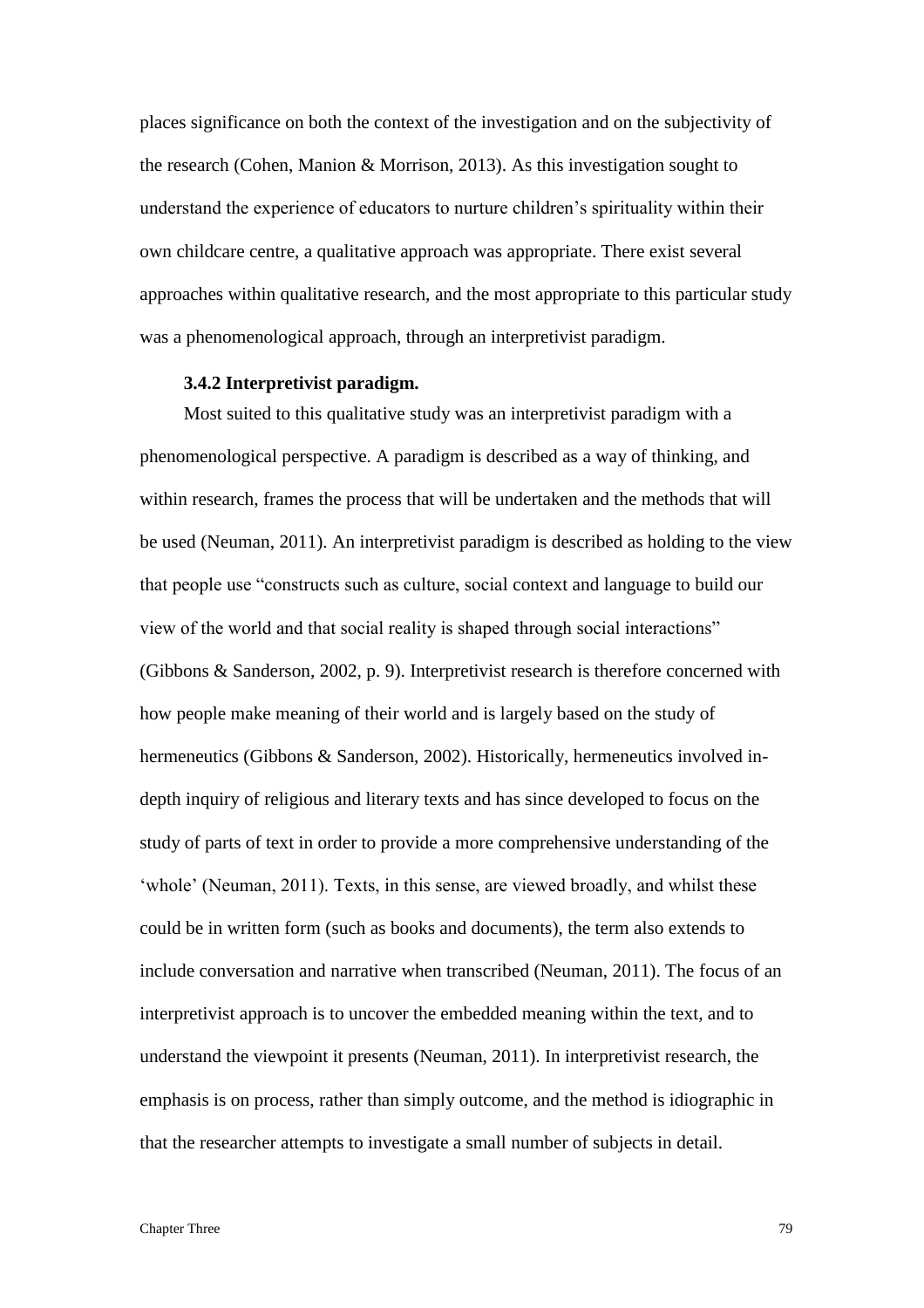The aim of this research was process-orientated rather than product-focussed as this research sought to investigate the practices that educators engage in to assist in the promotion of children's spiritual development. Interpretivist research is centred on action (Cohen, Manion & Morrison, 2000) and can involve detailed observation of participants in their natural setting:

The interpretive approach is the systematic analysis of socially meaningful action through the direct detailed observation of people in natural settings in order to arrive at understandings and interpretations of how people create and maintain their social worlds. (Neuman, 2011, p. 102)

Undertaking research within an interpretivist paradigm involves "the belief that facts are not things out in some objective world waiting to be discovered, but, rather, are the social constructions of humans who apprehend the world through interpretive activity" (Ferguson, 1993, p. 36). The role of the researcher within this type of research is to "begin with individuals" (Cohen et al., 2000) and theory arises as a result of the research; it is not presupposed, as was the case for this research.

In selecting interpretivism as the paradigm for this research, "it follows that the…methods include interacting with people in their social contexts and talking with them about their perceptions" (Glesne, 2010, p. 8). In the context of this research investigation, the interpretivist paradigm placed significance on gathering information through social interactions in order to ascertain how participants made sense of their world. The researcher in this study was concerned with gathering information through social interaction with the educators, within their world - Catholic childcare.

# **3.4.3 Phenomenology.**

The interpretivist paradigm places focus on meaning making and process, therefore aligning with a phenomenological perspective. Phenomenology is concerned with 'lived experience' (Van Manen, 2016) and this perspective is interested in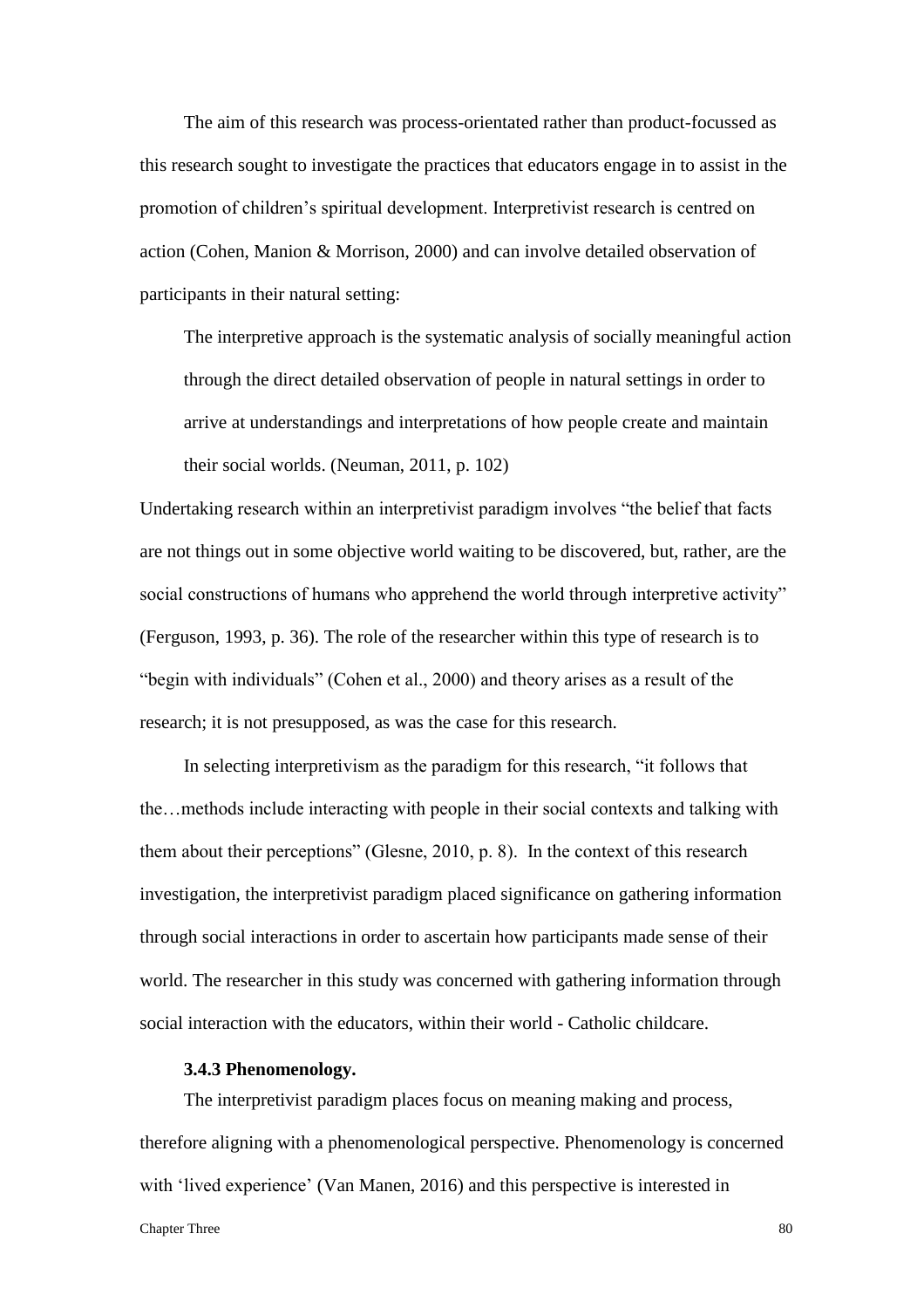"human experience and how the things that are perceived appear to the person" (Langdridge, 2007, p. 21). Phenomenology is centred on "thinking about what the experience of being human is *like*…and which constitute our lived world" (Smith, Flowers & Larkin, 2009, p. 11). A phenomenological approach "sees behaviour as determined by the phenomena of experience rather than by external, objective and physically described reality" (Cohen et al., 2000). This particular perspective is based on coming to an understanding, by the researcher, of the experience as interpreted by the participant. Phenomenologists centre their research on investigations that seek to interpret the participants' experiences of their lived world and adopting a phenomenological perspective entails acknowledging the subjective nature of the researcher (Teddlie & Tashakkori, 2009).

Phenomenology assumes that this 'lived experience' is shared (Babbie, 2011; Letts, Wilkins, Law, Stewart, Bosch & Westmorland, 2007). Phenomenological research accepts that "there is some commonality to the perceptions that human beings have in how they interpret similar experiences" (Fraenkel & Wallen, 2003, p. 437) and seeks out these commonalities through a process of engaging with participants. Phenomenology was appropriate to this study, as it sought to explore the lived experiences of educators, within the context of Catholic childcare, in relation to promoting children's spirituality. Furthermore, the aim of this research was to determine commonalities across participants' experiences, and therefore ascertain the shared nature of this experience, so as to address the research questions.

#### *3.4.3.1 Variations within phenomenological approaches.*

Chapter Three 81 Edmund Husserl (1970; Husserl & Hill, 2008), regarded as the founder of phenomenology, studied the fundamental concepts of the sciences, such as psychology and physics, and how these appeared to people in their experience of the world (Husserl, 1970; Husserl & Hill, 2008). The work of Husserl (1931) laid the foundations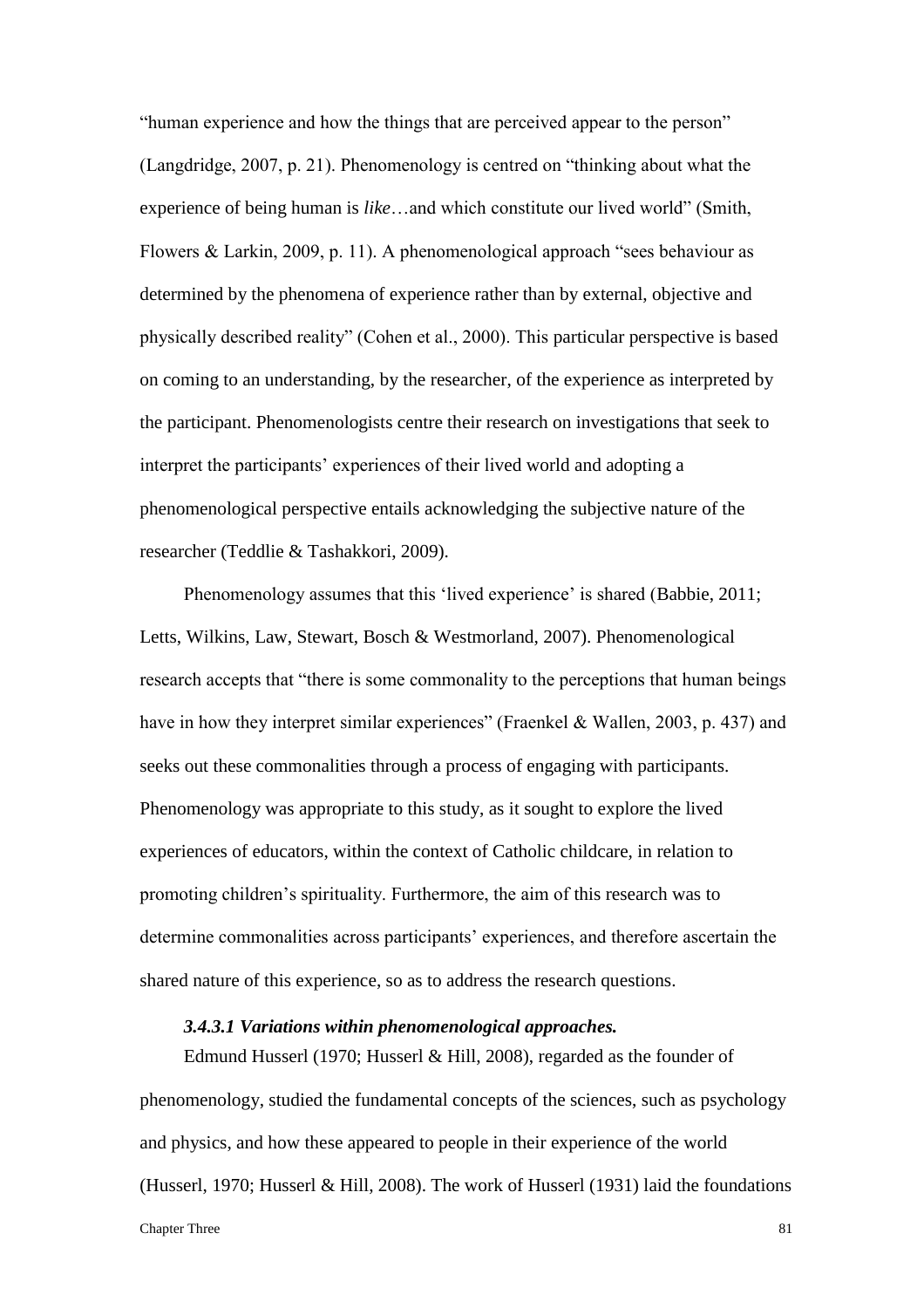for phenomenological approaches that exist today, and whilst variations can be found among phenomenological approaches, all are based on the human experience of the world. Husserl's work, which largely occurred in the early 1900s, has been interpreted by more recent researchers who have added their own new insights. Cohen et al., (2000) for example, explained that Husserl's contribution to the field of phenomenology laid in his focus on investigating common sense assumptions with a focus on consciousness. Described as descriptive phenomenology, Husserl's (1931) approach was scientific in nature. Husserl asserted that lived experience could be scientifically probed to reach the true meaning of the participant's reality (Husserl, 1931; Husserl & Hill, 2008). He believed that commonalities between participants' realities provided for a truly scientific approach whereby a united description of the experience could be obtained, as explained in the interpretation provided by Lopez and Willis (2004). A key component of Husserl's (1931; 1970) phenomenology was his belief that all prior knowledge should be renounced, to enable an unbiased account to be gathered. In essence, Husserl's contribution was the focus on the centrality of the subjective experience. Thus this investigation sought to focus on the experience of educators in promoting children's spirituality.

Heidegger (1978) further developed Husserl's (1970) methods. Heidegger, as described by Cohen et al. (2000), adopted a more sociological context to Husserl's approach. Heidegger's (1978) phenomenological approach, rather than descriptive, was interpreted by Laverty (2003) as hermeneutic and interpretative in design. From this perspective, Heidegger (1978; Smith, Flowers & Larkin, 2009) believed that not only did experiences have a surface level interpretation, but they also contained a deeper, more hidden meaning. As with the work of Husserl, Heidegger's work has continued to be translated and interpreted since the mid 1900s. Lopez and Willis (2004) described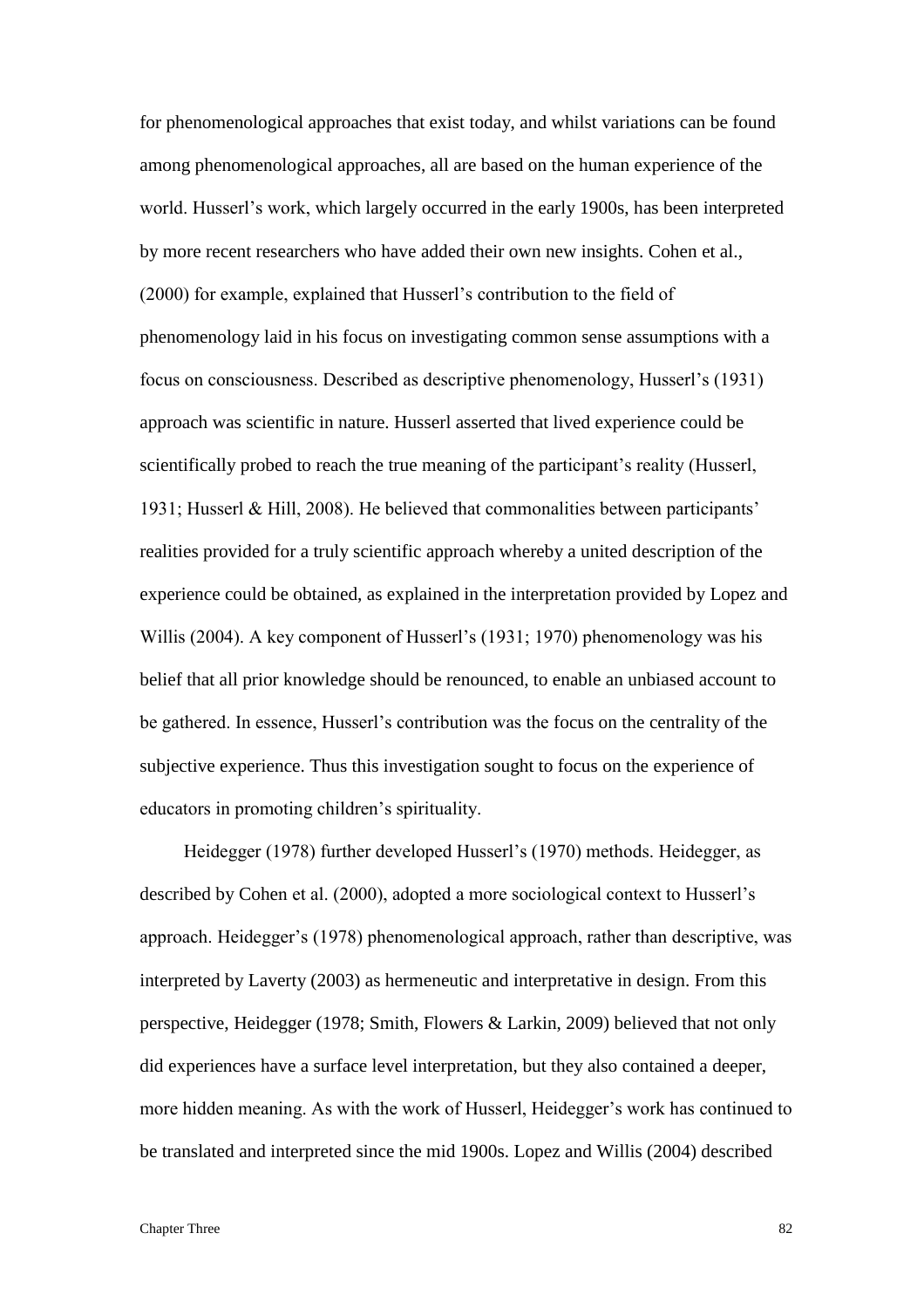Heidegger's phenomenology as based on the premise that bias could not be completely eliminated and instead viewed the experience of the interpreter (researcher) as valuable to the meaning making process.

Although various approaches to phenomenology exist, Langdridge (2007) iterates common characteristics across these, summarising them as four key features:

1. A focus on human experience as a topic in its own right;

2. A concern with meaning and the way in which meaning arises in experience;

3. A focus on description and relationships rather than interpretation and causality;

4. Recognition of the role of the researcher in the co-construction of the topic under investigation and built on an understanding of the way in which all experience must be understood in context. (p. 9)

As articulated by Langdridge (2007), adopting a phenomenological approach, through an interpretivist paradigm, emphasises the importance of the individual, of context and of meaning making, within the research. The researcher sought to gain a deep understanding of the lived experience of the participants in relation to their understanding of spirituality and their practices to promote children's spirituality. As the researcher has personal experience in educational contexts, it was more appropriate to adopt an interpretive style of phenomenology, whereby the role of the researcher was recognised. This process of acknowledging the researcher within the research was an attempt to limit bias and is described by Husserl (1931) as bracketing. The role of bracketing within the investigation is explained in Section 3.4.5 and within both the data collection (Section 3.7) and data analysis (Section 3.8) sections of the chapter.

A more specific theoretical approach to this research was selected that combined the phenomenological perspective with the understanding that such an approach seeks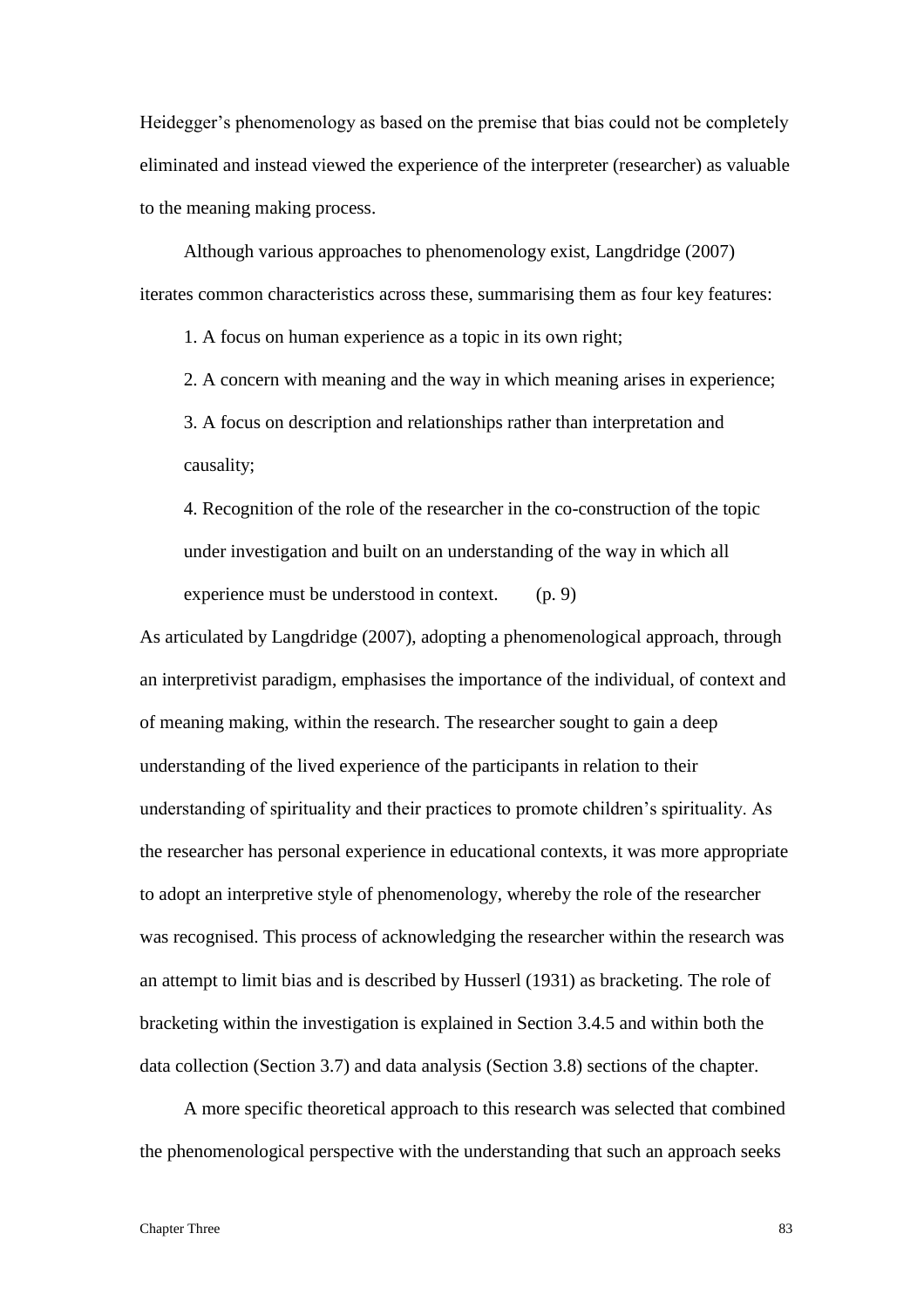to "explore the …experiences, ideas and feelings of participants" (Kervin et al., 2006, p. 37). Interpretative phenomenological analysis (IPA) was therefore chosen as most suited for providing a theoretical framework for this investigation. IPA is an established phenomenological approach within qualitative inquiry and furthermore, outlines a method for data analysis. IPA therefore provided the theoretical approach to the research and additionally determined the methods of data collection and the processes for data analysis.

# **3.4.4 Interpretative phenomenological analysis.**

Interpretative phenomenological analysis (IPA) as a particular qualitative approach is concerned with both the lived experience of the participant and the role of the researcher. Smith (2004) described IPA as involving "…a double hermeneutic. The participant is trying to make sense of their personal and social world; the researcher is trying to make sense of the participant trying to make sense of their personal and social world" (p. 40). IPA is most commonly used within social psychology (Smith, 1996) such as studies that investigate social identity, and life traditions (Eatough, Smith & Shaw, 2008). IPA has been used within the general field of spirituality, such as research into adult spirituality (Joseph, 2014) and spirituality in connection to an outdoor education expedition (Jirásek, Veselský & Poslt, 2017) and as such, there is some precedence for its applicability to this research with early childhood educators. IPA is frequently selected for phenomena that are not easily measureable (Bonner & Friedman, 2011), as is the case for spirituality within the investigation. Obtaining an 'insider perspective' of a particular phenomenon is central to this approach. The 'insider perspective' in the investigation was gathered from the educators themselves, employed in Catholic childcare with 3 to 4-year- olds.

IPA is phenomenological in nature seeking to make sense of participants' experiences. As this study aims to understand the lived experience of educators in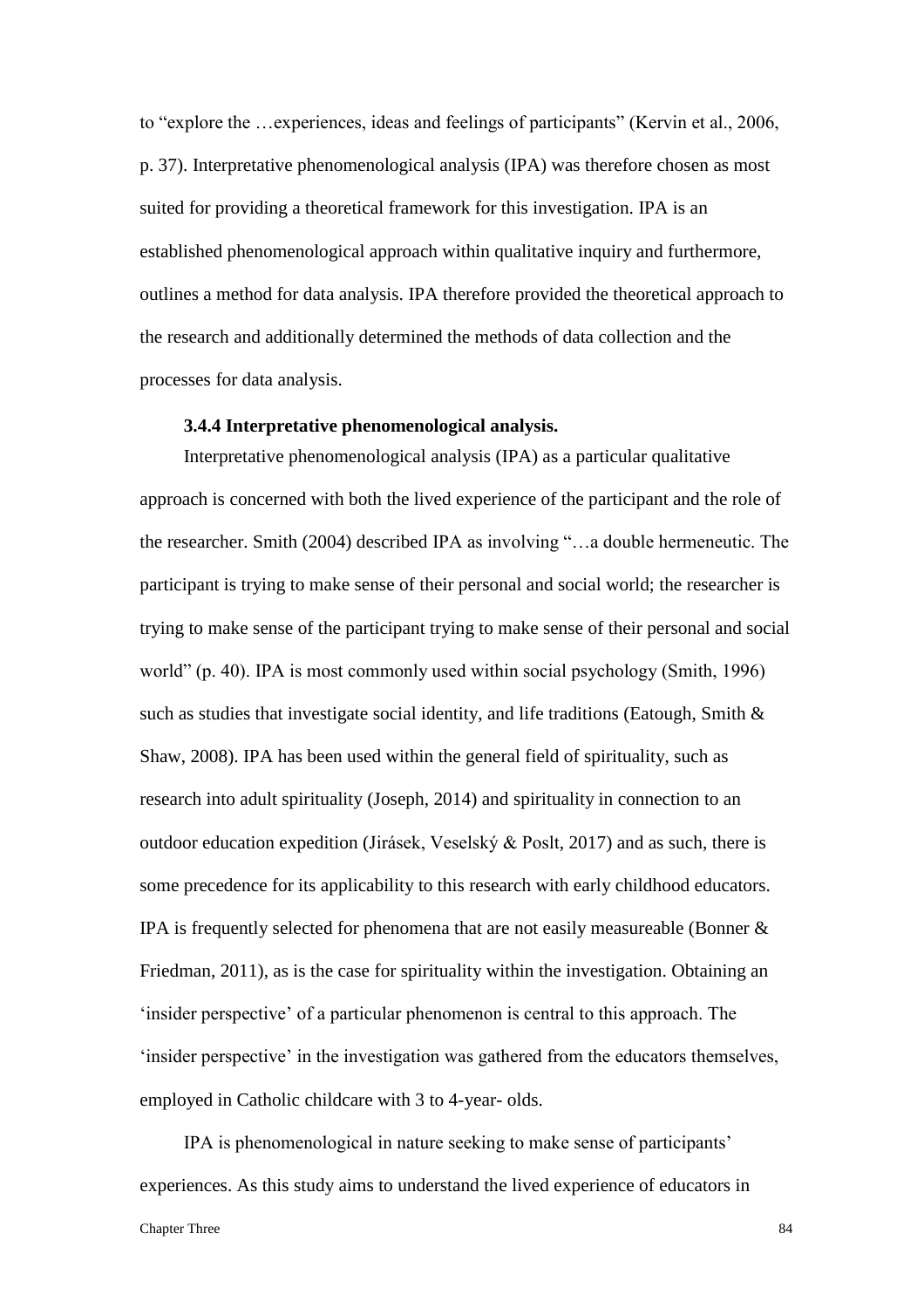relation to promoting children's spirituality, IPA aligns effectively. Unlike other theoretical perspectives, IPA recognises the important role the researcher plays in the process of the research investigation (Smith, 2004). IPA is described as a "dynamic process with an active role for the researcher" (Smith & Osborn, 2008, p. 53). Literature on IPA emphasises the concept of 'persons-in-context', the notion that the two cannot be separated and therefore research within this framework involves the social world of the participant (Larkin, Watts & Clifton, 2008). Likewise, the researcher cannot completely remove himself or herself from the context, or social world of the participant and instead must make attempts to remove bias through the process of bracketing, which is elaborated on further within the chapter. In essence, the researcher is trying to understand and interpret what an experience is like for an individual and this is complicated by the conceptions of the researcher.

IPA research approaches the investigation from the perspective of the participant. Larkin, Eatough and Osborn (2011) explained that IPA "aims to understand the lived experience of a conscious, situated, embodied being-in-the-world, where 'the world' is understood through respondent's involvement in it" (p. 330). From this understanding provided by Larkin et al. (2011), IPA "acknowledges that it is not possible to access an individual's life world directly because there is no clear and unmediated window into that life" (Eatough et al., 2008, p. 1771) and therefore, some sort of interpretative activity is required. In connecting to this study, IPA assisted the researcher in interpreting the experiences of the educators at the childcare centres in relation to their understanding of spirituality and their practices to promote children's spiritual development.

Theoretically, IPA is based on the premise that individuals' experiences are innately connected to both their thinking and their feeling (Smith & Osborn, 2008).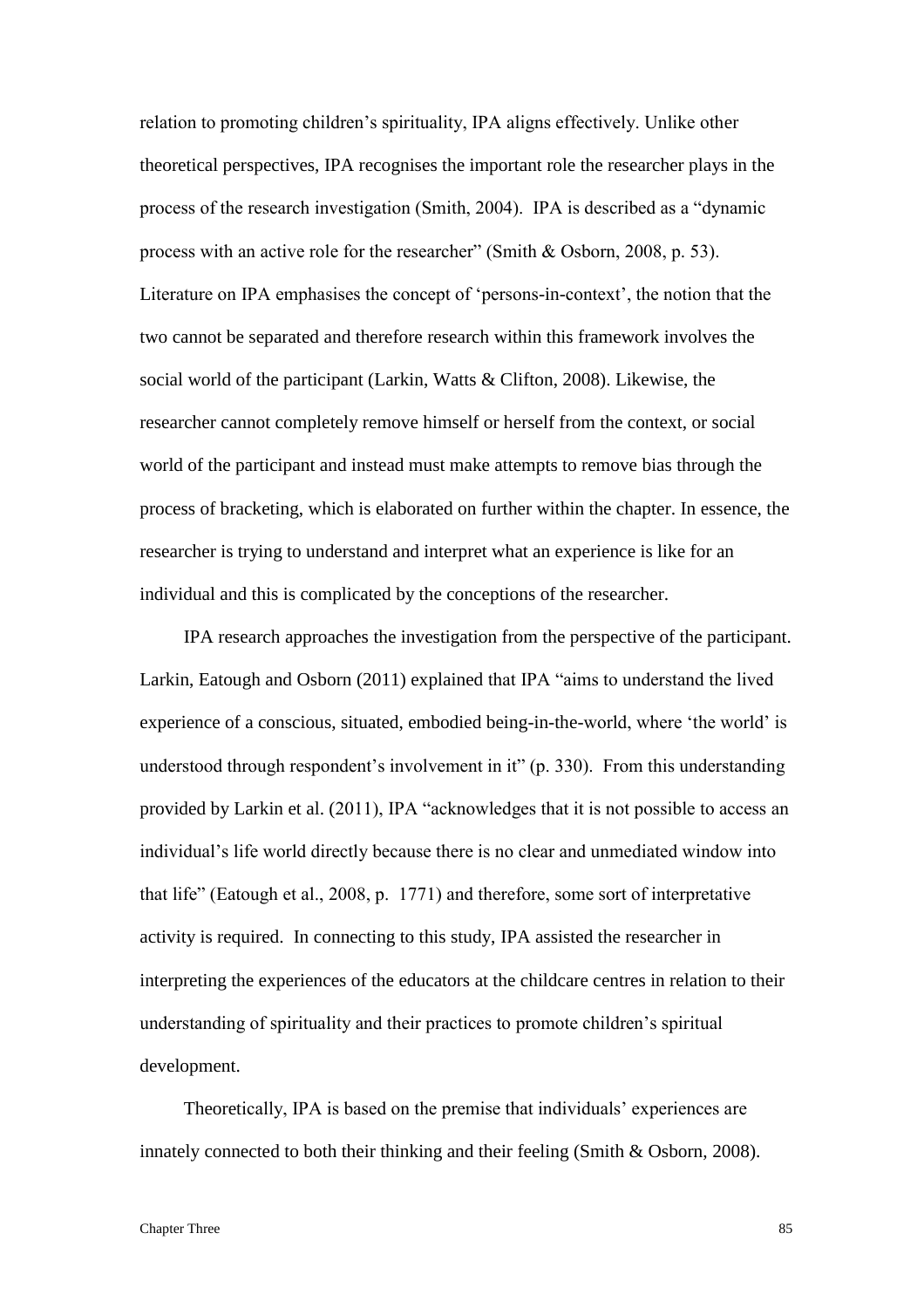With this assumption, it is possible to observe the connection between IPA and the phenomenological perspective from which it stems. The connection among experience, thinking and feeling is described as a complicated one, as "people struggle to express what they are thinking and feeling…and the researcher has to interpret people's mental and emotional state from what they say" (Smith & Osborn, 2008, p. 54). IPA is described in the literature as having three characteristic features; it is idiographic, inductive and interrogative (Smith, 2004). Each of these features are outlined below and then illustrated within Table 3.1 in relation to this research.

# *3.4.4.1 Idiographic.*

Smith (2004, p. 41) stated that IPA is "strongly idiographic". For a study to be idiographic, it must focus on the individual, understood as the individual participant or the individual case. IPA is described as idiographic as it requires a detailed analysis of each case or data set before moving on to the next. Fundamentally, IPA is idiographic at two levels: first, it is concerned with particular people in a particular context, and second, it is concerned with the detail through thorough and systematic analysis of the data (Smith, Flowers & Larkin, 2009). The process of IPA calls on the researcher to examine themes and to consider each individual case in depth. IPA usually involves a small number of cases to allow for this in-depth analysis to occur (Larkin, Watts  $\&$ Clifton, 2008). The term 'idiographic' suggests that the focus is on the individual participant and the individual's experience, as opposed to the study of large generalities (Larkin, Watts & Clifton, 2006).

# *3.4.4.2 Inductive.*

The inductive nature of IPA refers to the conceptualisation of the participant as being an expert of their own experiences (Bonner & Friedman, 2011). As an inductive approach to research, IPA does not presume the experience, thoughts or feelings of participants but rather these emerge from the investigation (Smith, Flowers & Larkin,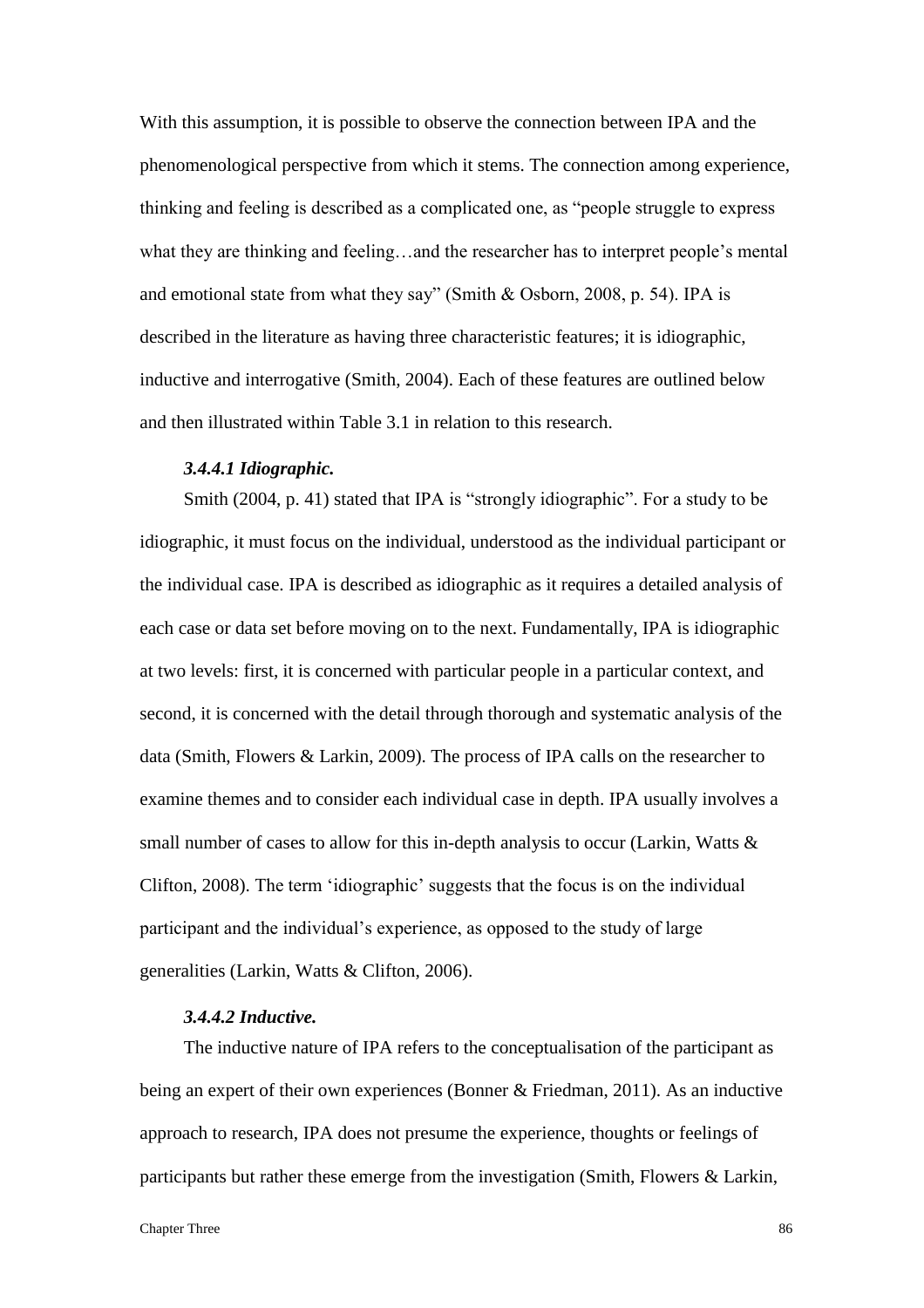2009). In this study, as is common within IPA research, interviews were utilised that followed a semi-structured format. In doing so, the interview provided for an in-depth account of the participant's experience whilst allowing for unanticipated responses and for the researcher to be flexible in questioning the participant. The inductive nature of IPA is also evident in the analysis of the data as themes emerge as a result of the data, rather than presupposing a hypothesis.

# *3.4.4.3 Interrogative.*

Smith, Flowers and Larkin (2009) identified the need for the researcher to look inward and to interrogate the self-first in an attempt to put aside personal assumptions. The interrogative nature of IPA is most evident through a process referred to as bracketing, and this is a distinctive feature of IPA. The process of IPA is also interrogative in that it seeks to investigate the experience as interpreted by the participant, therefore, the researcher uses a more flexible method of data collection that allows for probing of areas of interest as they arise (Smith, 2008).

| Table 3.1. |
|------------|
|------------|

| <b>Feature of</b> | <b>Description of the Feature</b> | <b>Connection to the Research</b>     |
|-------------------|-----------------------------------|---------------------------------------|
| <b>IPA</b>        |                                   |                                       |
| Idiographic       | # It is concerned with            | The research was concerned with the   |
|                   | particular people in a            | experiences of the individual         |
|                   | particular context                | educator – their understanding of     |
|                   |                                   | spirituality and their practices to   |
|                   | # It is concerned with the        | promote children's spirituality (aged |
|                   | detail through thorough and       | 3-4 years). A small sample size was   |
|                   | systematic analysis of data       | used, and the researcher met with     |
|                   |                                   | participants within their context of  |
|                   |                                   | Catholic childcare.                   |
|                   |                                   |                                       |

# *Features of IPA Linked to the Research*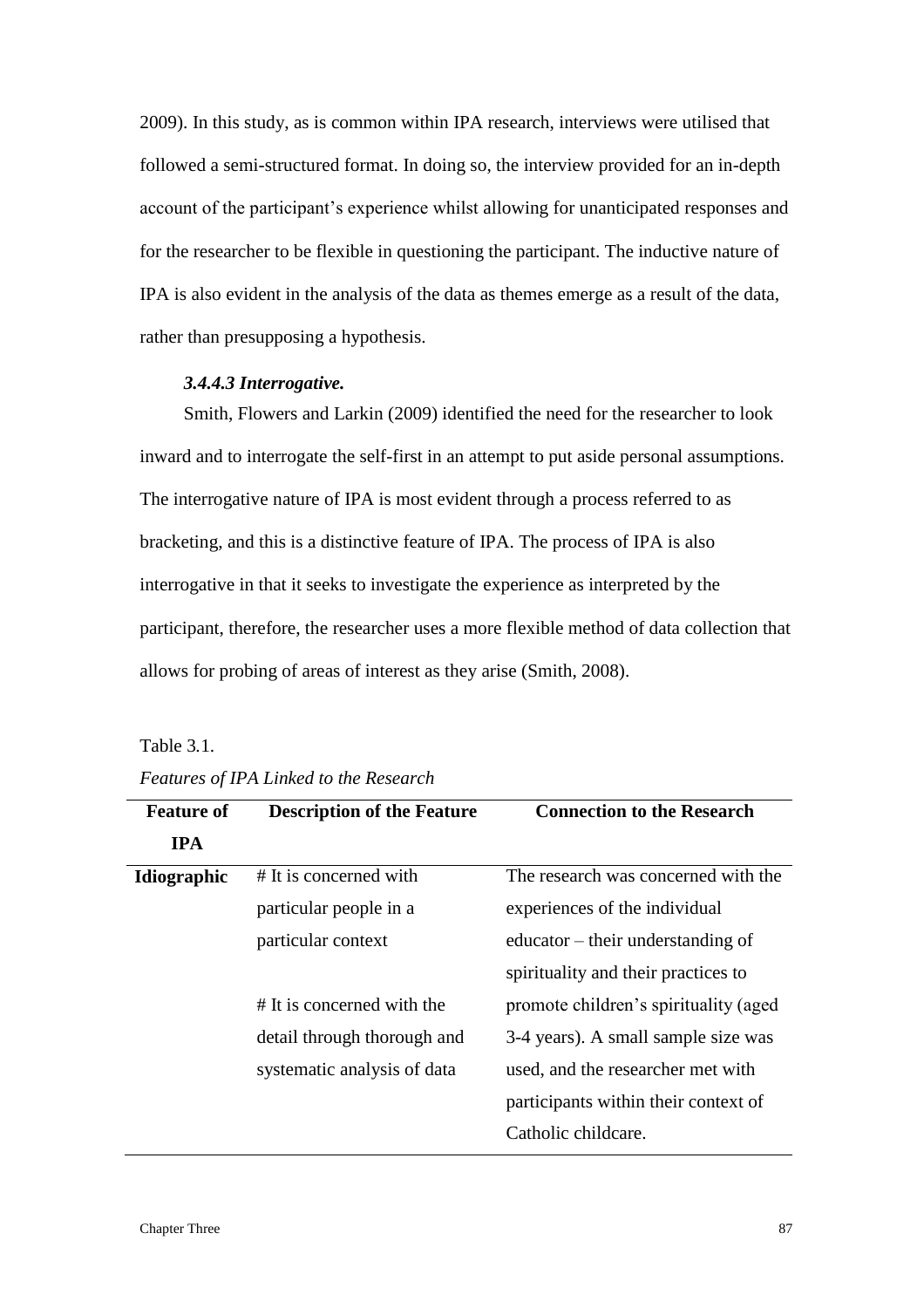# Involves a small number of cases to allow for this in-depth analysis to occur

| <b>Inductive</b> | # The conceptualisation of the  | Semi-structured interviews were    |
|------------------|---------------------------------|------------------------------------|
|                  |                                 |                                    |
|                  | participant as being an expert  | used that provided for an in-depth |
|                  | of their own experiences        | account of the participants'       |
|                  |                                 | experience whilst allowing for     |
|                  | # Does not presume the          | unanticipated responses.           |
|                  | experience, thoughts or         | The researcher was able to be      |
|                  | feelings of participants but    | flexible in questioning the        |
|                  | rather these emerge from the    | participant.                       |
|                  | investigation                   | The analysis process provided for  |
|                  |                                 | themes to emerge from the data     |
|                  |                                 | rather than presupposing a         |
|                  |                                 | hypothesis.                        |
| Interrogative    | # Requires the researcher to    | A researcher journal was used to   |
|                  | look inward and to interrogate  | assist with putting aside any      |
|                  | the self first in an attempt to | assumptions or preconceptions held |
|                  | put aside personal assumptions  | by the researcher (bracketing).    |
|                  | (bracketing)                    |                                    |
|                  |                                 | Several methods of data collection |
|                  | # It seeks to investigate the   | were utilised that provide for     |
|                  | experience as interpreted by    | flexibility (semi-structured       |
|                  | the participant, therefore, the | interviews, observations of        |
|                  | researcher uses a more flexible | educators' practices and           |
|                  | method of data collection       | documentary data - educators'      |
|                  |                                 | planning documents).               |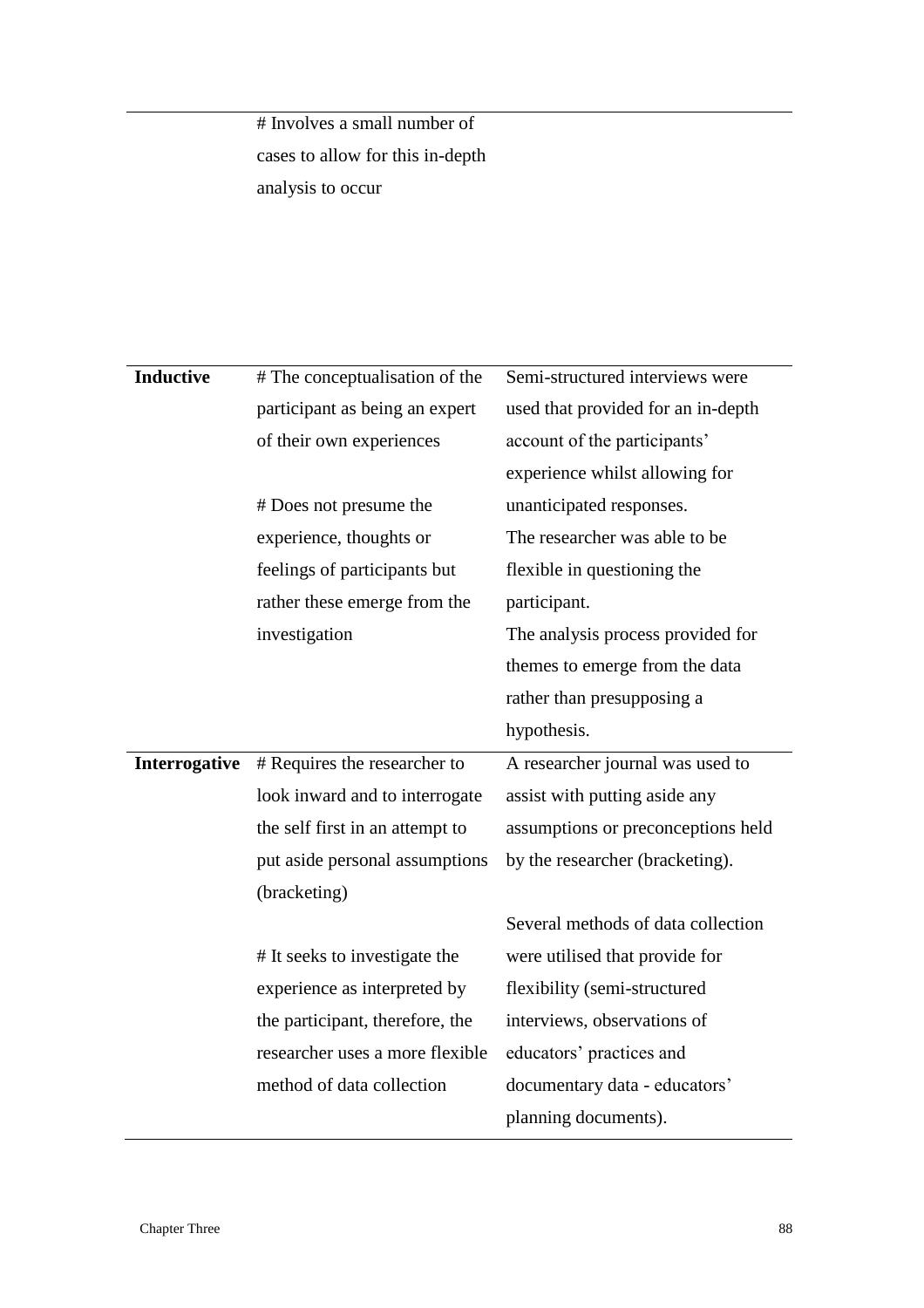#### **3.4.5 Bracketing in IPA.**

The process of IPA outlines a method for data collection and later, analysis, which recognises the role of the researcher. A key method for the collection of data within IPA is through semi-structured interviews (Drew, Raymond & Weinberg, 2006). The interview process occurs with individuals and the research involves only a small number of subjects to allow for an in-depth investigation to occur (Larkin, Watts & Clifton, 2008). IPA overtly acknowledges the role of the interviewer in the interview and through the process of bracketing, as a means of reducing researcher bias.

Bracketing is a key feature of IPA and assists the investigation in being interrogative. The concept of bracketing has its foundations in Husserl's (1970) phenomenological method, previously described. Smith, Flowers and Larkin (2009) contributed to the understanding of bracketing by suggesting that "we need to 'bracket', or put to one side, the taken for granted world in order to concentrate on our perception of that world" (p. 13). This process is also referred to in the literature as 'epoche'. 'Epoche' calls on the researcher to put aside their knowledge of the phenomenon being investigated. In this investigation, the researcher was called to put aside previous experiences in education working with children aged 3 to 4 years. In consciously putting aside the researcher's own knowledge and experience, they are more able to ensure it does not influence the data (Smith, 2008). The process of bracketing is summarised by Ashworth (1999) as a practice "not to the turning away of the world and a concentrated detached consciousness but to a resolve to set aside theories, research propositions, ready-made interpretations, etc, in order to reveal engaged, lived experiences" (p. 708).

In relation to this research, the process of bracketing was employed to overtly acknowledge, and therefore attempt to limit, researcher bias. The researcher has worked in Catholic educational contexts with 3 to 4-year-old children and thus this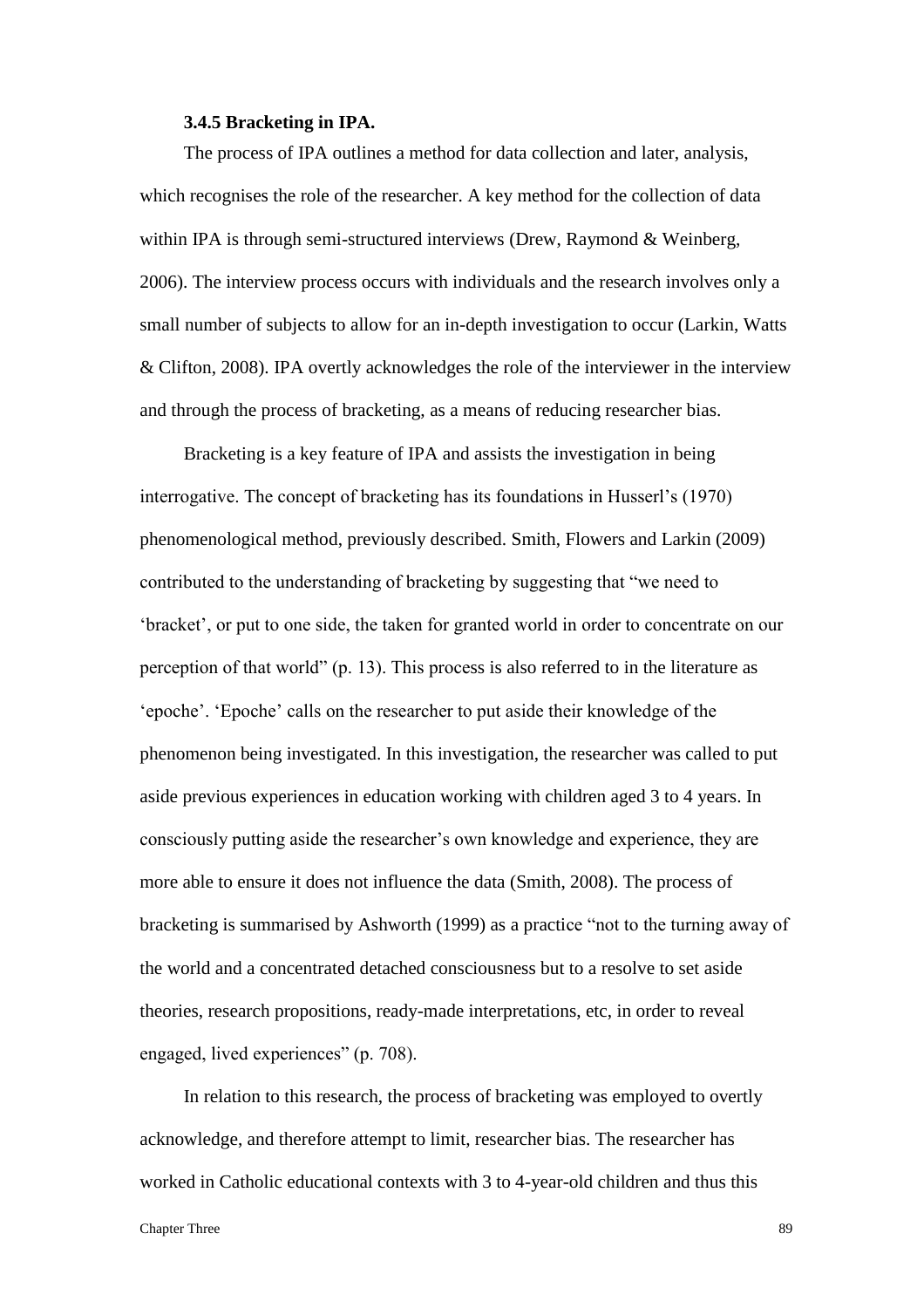process recognised that the researcher may have shared experiences to those of the educators. In undertaking this practice, a researcher journal was utilised prior to and during each stage of data collection. The journal was used to record, for example: impressions of the childcare centres, staff and children; personal views on participants, their practice and their documentation; as well as any momentary thoughts that arose connecting the researcher's experience to the participants, which may have impacted how the researcher 'heard' the experience of the educator.

The process of bracketing is threefold: it involves initially selecting a theoretical perspective to underpin the bracketing process, chosen for this investigation as IPA; then it suggests that the researcher considers any shared experiences, pre-conceived ideas or assumptions in order to set these aside; third, this information that was bracketed is integrated in the sense that it is considered alongside the analysis of data (Gearing, 2004). Smith, Flowers and Larkin (2009) suggested that bracketing within the interview stage will assist the researcher to ask questions and probe the participant based on attentive listening to what the participant is saying, rather than a preconceived notion or concern held by the interviewer.

IPA was well suited to this investigation as it sought to understand and interpret the lived experience of a small number of educators who shared the experience of promoting the spirituality of children aged 3 to 4 years within Catholic childcare. Smith (2004) stated that if "a researcher is interested in exploring participants' personal and lived experiences…and in pursuing a detailed idiographic case study examination then IPA is a likely candidate" (p. 48). This study addressed the purpose of IPA and aligns with the tenets of this approach; furthermore the role of the researcher within this investigation was overt, and acknowledged through the process of bracketing. IPA was therefore a suitable research approach for this study.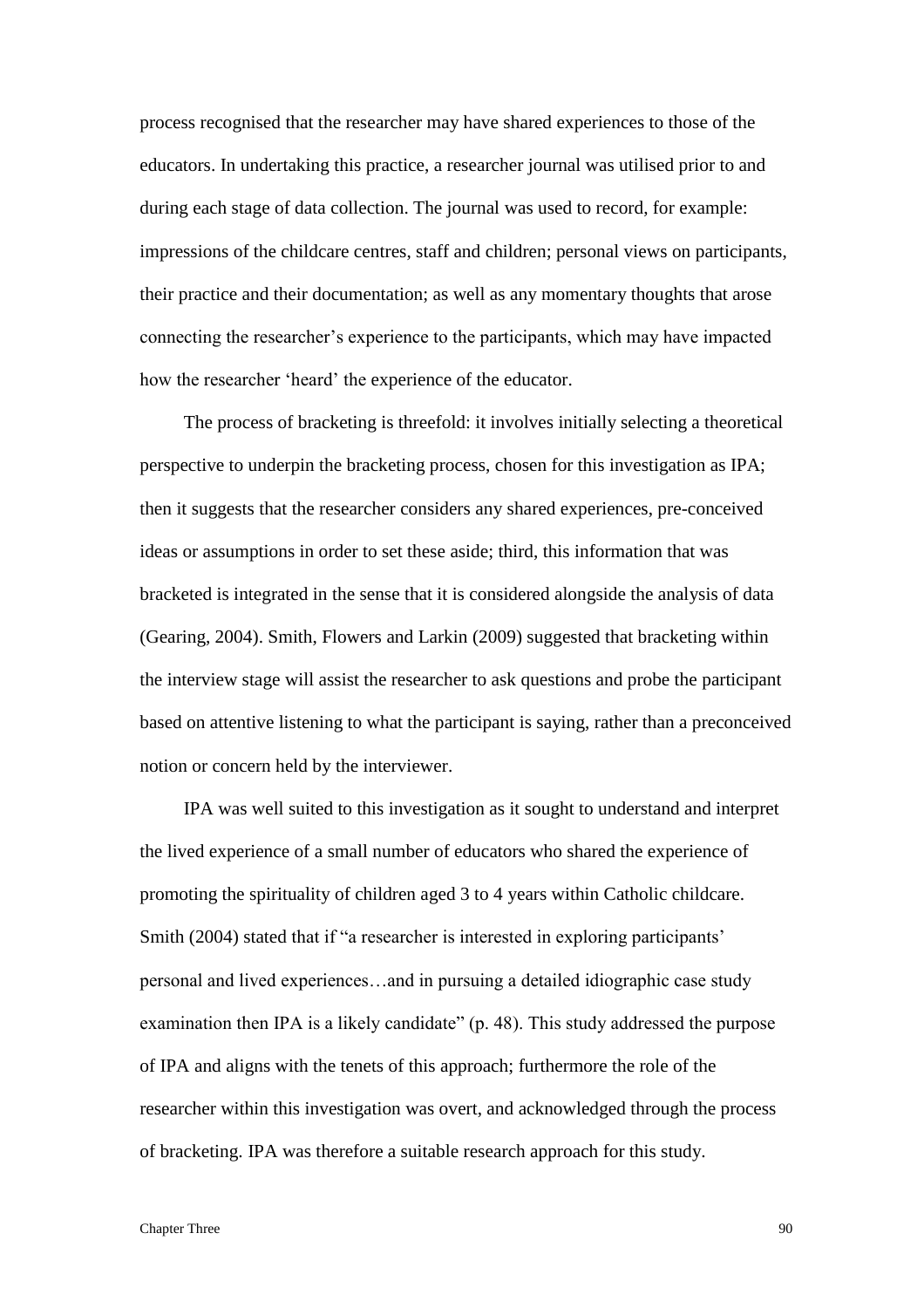## **3.5 Participants**

The participants in this research included educators working with 3 and 4-yearolds within Catholic childcare in Western Australia. The characteristics of centres required for this investigation were that they catered for the long day care of children aged 3 to 4 years and were governed by the Catholic Education Western Australia [CEWA]. Three centres that met these characteristics existed at the time of this research. All three centres were invited, and agreed, to participate in the investigation. Therefore, three Catholic childcare centres formed the population for this research. As such, centres were selected purposively, meaning that a non-random sample was gathered by the researcher locating "all possible cases of a highly specific and difficultto-reach population" (Neuman, 2011, p. 267). As a small number of cases were used, this aligned with the features of phenomenological studies, and in particular those that utilise IPA which focuses on a more in-depth analysis of each case (Smith, 2004).

As the focus of the investigation was on the experience of the educator, educators within the three childcare centres were approached to volunteer to participate in the research. Educators were therefore purposively selected to partake in the investigation. The qualifications of educators varied across the centres and within the various rooms within centres. These qualifications ranged from teacher (four-year university teaching degree) to educators holding a Certificate III (6 month traineeship completed through a TAFE/ Vocational Education Training Centre and undertaken whilst working at a childcare centre). To ensure commonality of experience across educators, the most qualified educator for each room, referred to as the lead educator, was selected to form the participant sample. The lead educator was either a teacher educator (holding a fouryear university teaching degree) or they were working towards this qualification. In all cases the lead educator held responsibility for the planning, documentation and implementation of the 3 to 4-year-old program.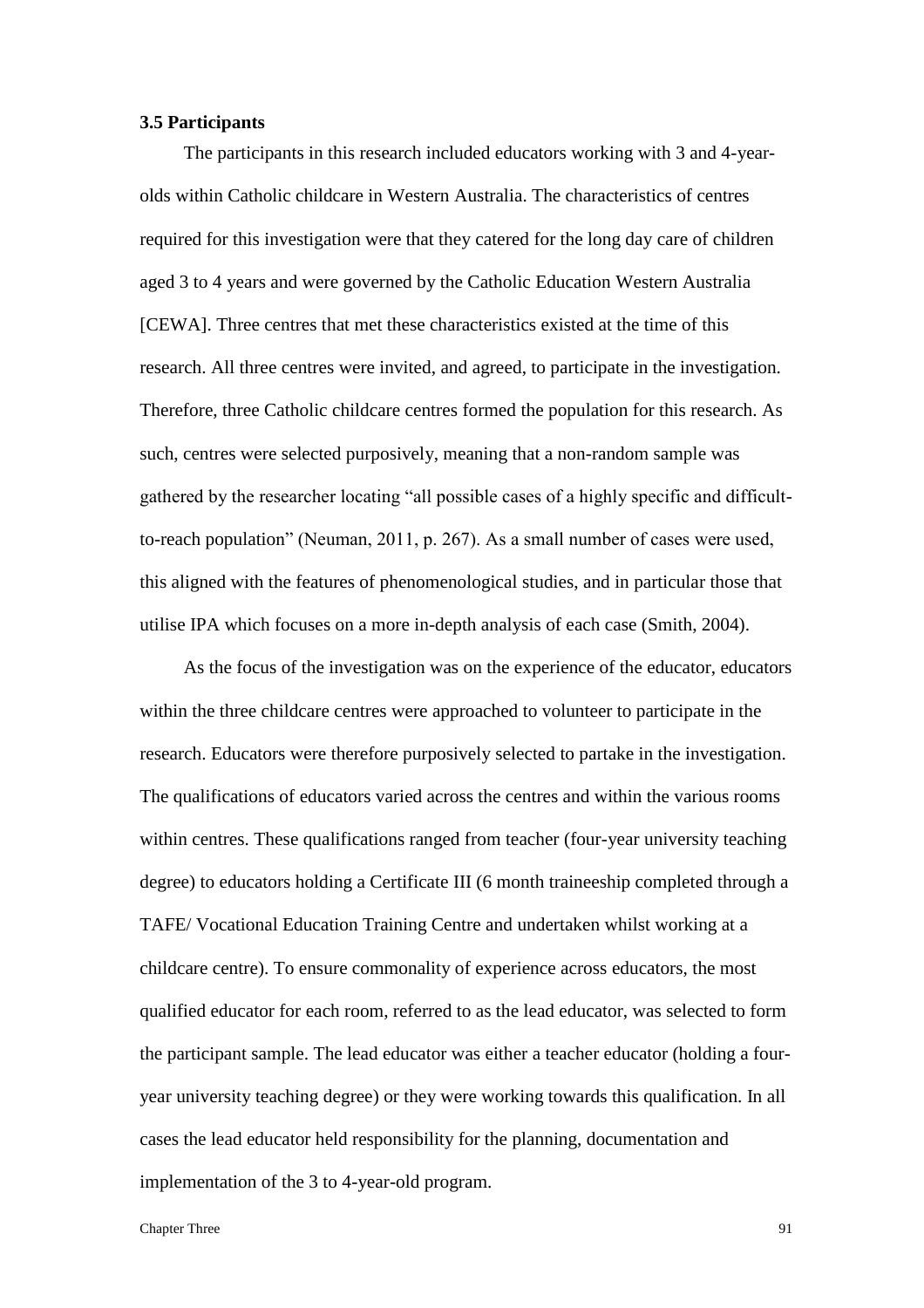An overview of each of the three centres, including contextual factors and the number of lead educators within each centre, is outlined in the following sections 3.5.1 through to 3.5.3. More detailed contextual information regarding each of the centres is located in Chapter One.

# **3.5.1 Centre A.**

At Centre A, children are arranged into 1 group of 3-year-olds and 3 groups of 4 year-olds. The 3 and 4-year-old programs are all led by a teacher, referred to as the lead educator, with additional educators assisting in the room. The 3-year-old program is offered for two days per week. The 4-year-old program operates five days per week. In Centre A, four educators formed the participant sample. Three of these were leading a 4-year-old program and one was leading the 3-year-old program.

# **3.5.2 Centre B.**

At Centre B, children are in a free flowing environment that includes children from 2.5 years to 4 years of age. The 3 and 4-year-old Kindergarten programs are embedded within the operational hours of 6.30am and 6pm. In Centre B two educators formed the participant sample, sharing the responsibility for both the 3 and 4-year-old programs.

### **3.5.3 Centre C.**

At Centre C Both the 3-year-old and 4-year-old programs are developed and delivered by a teacher educator, referred to as the lead educator. Before and after this time children either transition to the long day care rooms with different educators, or they are not on site. At Centre C three educators formed the participant sample. One educator was leading the 4-year-old program and two were leading the 3-year-old programs.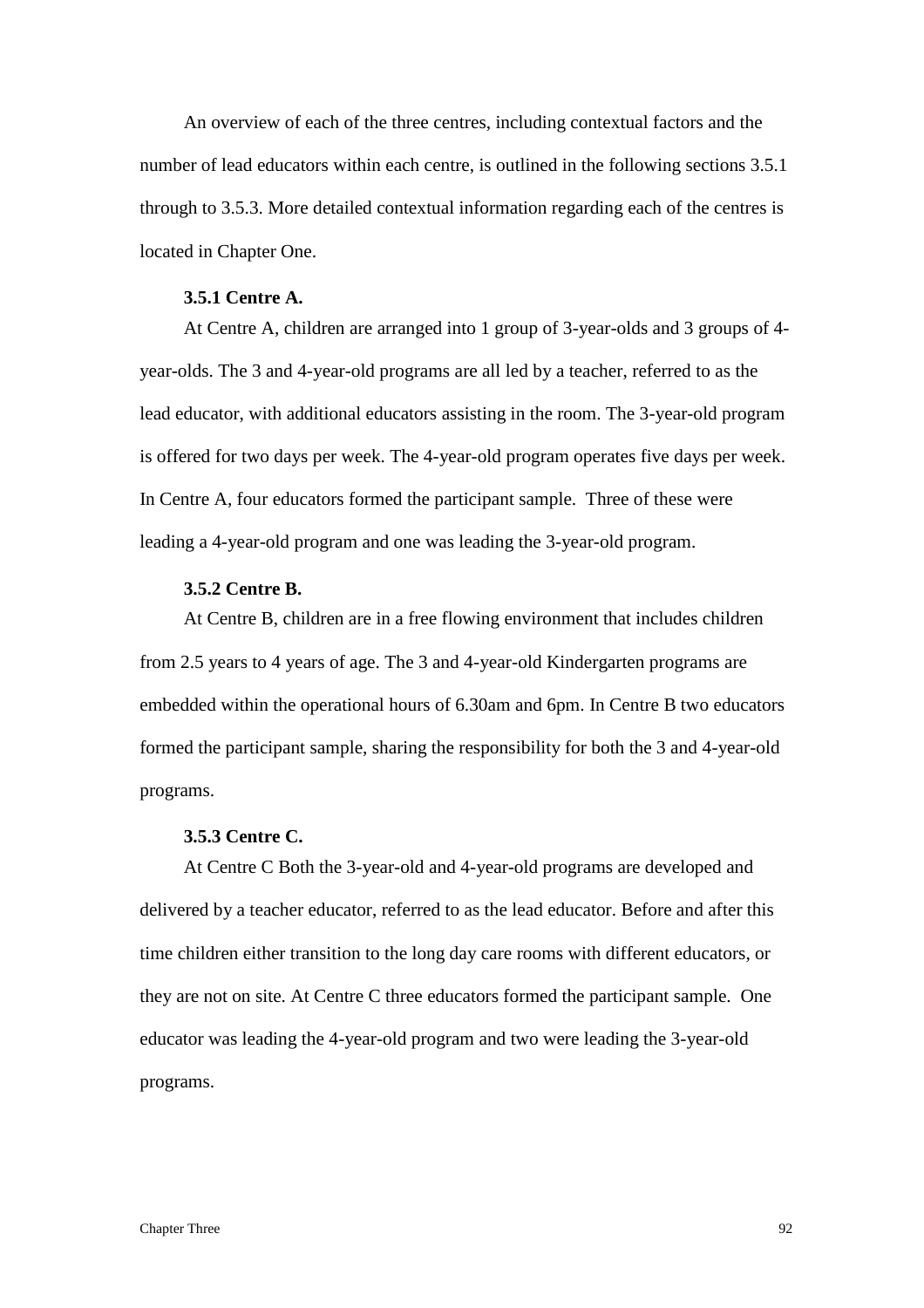As each centre provides a varying number of rooms across the 3 to 4-years age range, and therefore also a varying number of educators, Table 3.2 illustrates the rooms and participants at the time of the investigation.

Table 3.2.

*Participant Details*

| <b>CENTRE</b>   | <b>NUMBER</b>      | <b>AGE RANGE OF</b>                | <b>NUMBER OF LEAD</b> |
|-----------------|--------------------|------------------------------------|-----------------------|
|                 | OF<br><b>ROOMS</b> | <b>THE ROOM</b>                    | <b>EDUCATORS</b>      |
| Centre A        |                    | $3yrs \times 1$ , 4 yrs $\times 3$ |                       |
| <b>Centre B</b> |                    | 3yrs x 1, 4 yrs x 1                |                       |
| <b>Centre C</b> |                    | 3yrs x 1, 4 yrs x 1                |                       |

Participants in the research were provided with a pseudonym, such as *Educator 1: Centre B*, to de-identify the data. This process is explicated in the following Section 3.6, along with the research methods and specific procedures followed for data collection.

# **3.6 Research Methods**

The research methods utilised in this study were aligned to the principles of IPA, outlined in Table 3.1. Research methods within IPA should be ones "which invite participants to offer a rich, detailed, first person account of their experiences" (Smith, Flowers & Larkin, 2009, p.56). To ensure rich and detailed data, three research methods were employed:

- Semi-structured interview with individual lead educators
- Observations of practice of lead educators within their room, on 2 occasions
- Qualitative content analysis of documentary data: educators' planning documentation for a two-week period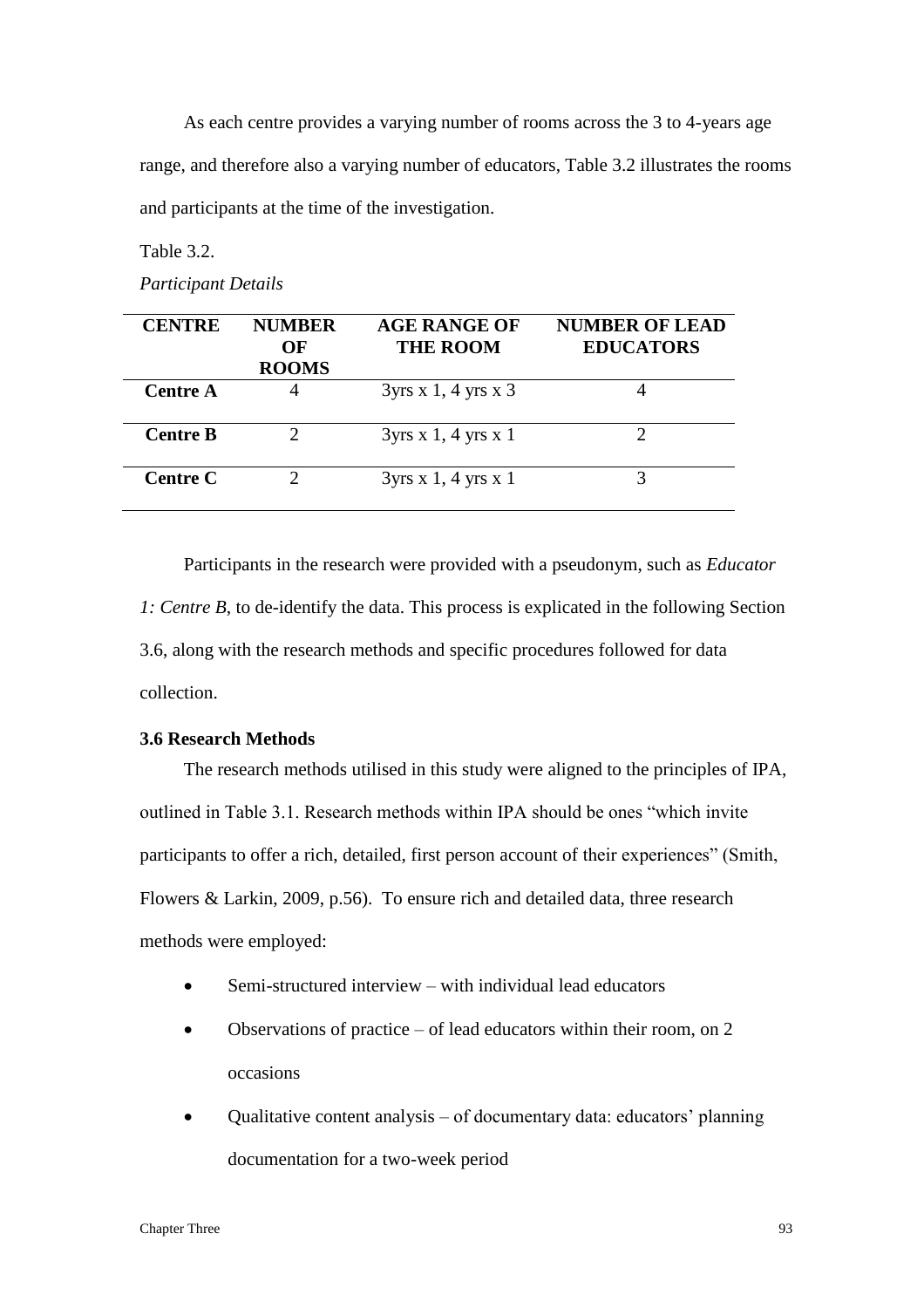Figure 3.3 illustrates the research method adopted and data collected, in response to each of the three research questions. Research question one, *what do educators understand by the term 'spirituality'?*, employed the research method of semistructured interview. Interpreting educators' personal understandings of spirituality required engaging educators in conversation, thus interview was the most appropriate research method. Data collected through semi-structured interview comprised of digital recordings that were subsequently transcribed.

Research question two, *what do educators know about promoting children's spiritual development?,* made use of two research methods. Utilising two research methods provided educators with the opportunity to both articulate and to demonstrate their knowledge. Semi-structured interviews were employed to engage educators in a conversation of their knowledge. Observations were employed to enable the researcher to interpret what educators knew through their daily practice about promoting children's spirituality. Data collected to address research question two consisted of transcribed interview data from the semi-structured interviews and observational records from the observation of educators' practices.

Research question three focused on the practices of the educator by questioning, *what practices are educators implementing, intentionally and incidentally, to promote children's spiritual development?* To comprehensively determine these practices, the research methods of observation and qualitative content analysis were used. Observations were conducted to determine the reality of the educators' practices, as opposed to what educators themselves understood them to be, when responding through the method of interview. Furthermore, observational data made available both the planned practices and incidental practices that arose throughout the day. Observational data were collected in the form of observational records. Qualitative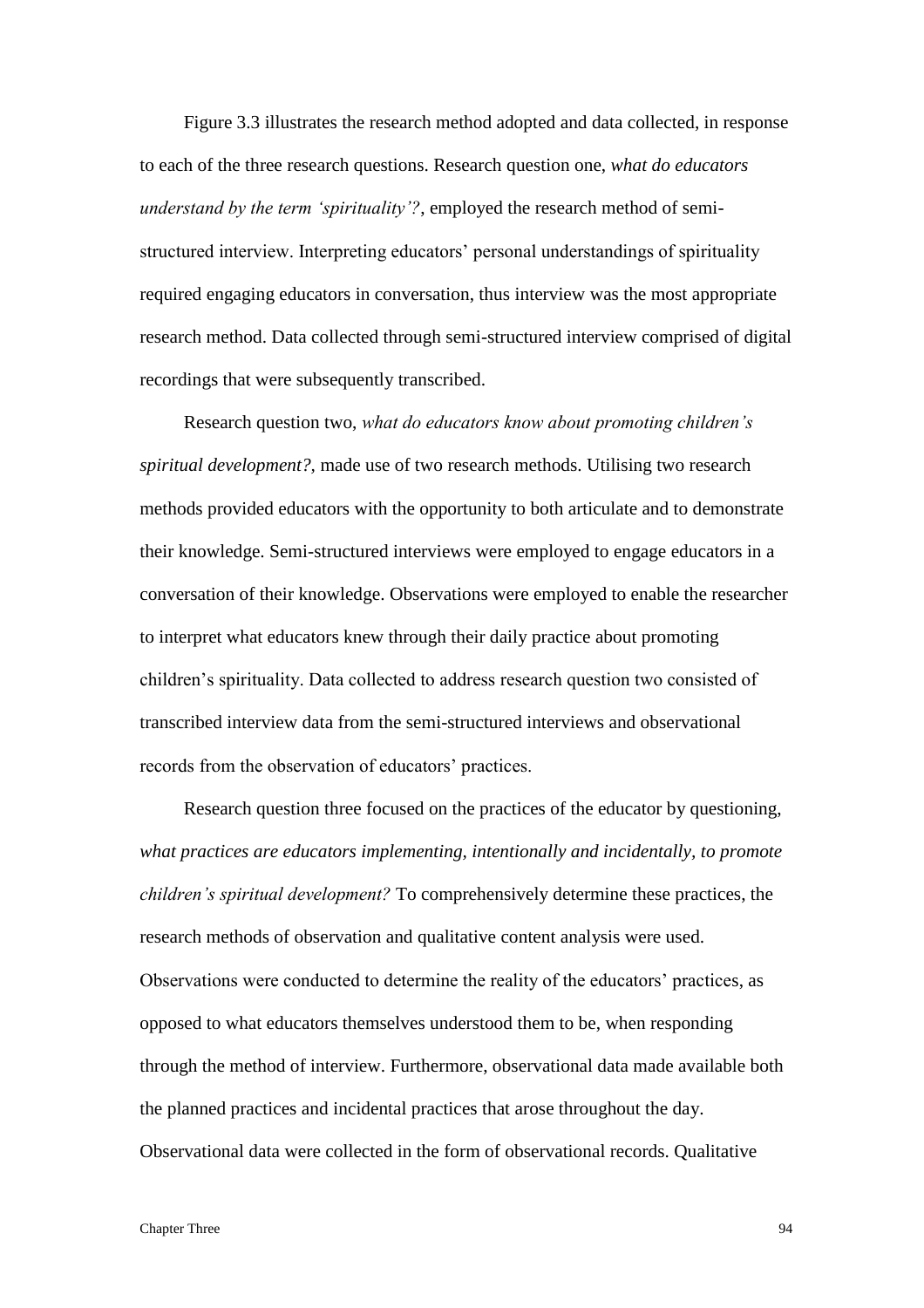content analysis was employed as a research method for the collection of documentary data in the form of educators' planning documentation. Qualitative content analysis was the selected research method for the gathering of documentary data due to its textbased nature. The educators' planning documentation provided the educators' planned practices and formed the data set for qualitative content analysis.

The researcher journal is represented in Figure 3.3 as a tool used by the researcher to facilitate bracketing throughout each method of data collection.



*Figure 3.3* Research method and data collected for each research question.

Each of the research methods employed was qualitative in nature and utilised similar data analysis techniques. As qualitative approaches, all three methods are interpretative, naturalistic, situational, reflexive, flexible and focused on validity (Schreier, 2012). The following sections explain and justify the research methods selected for the investigation, in the order of the research question to which they respond (See Figure 3.3).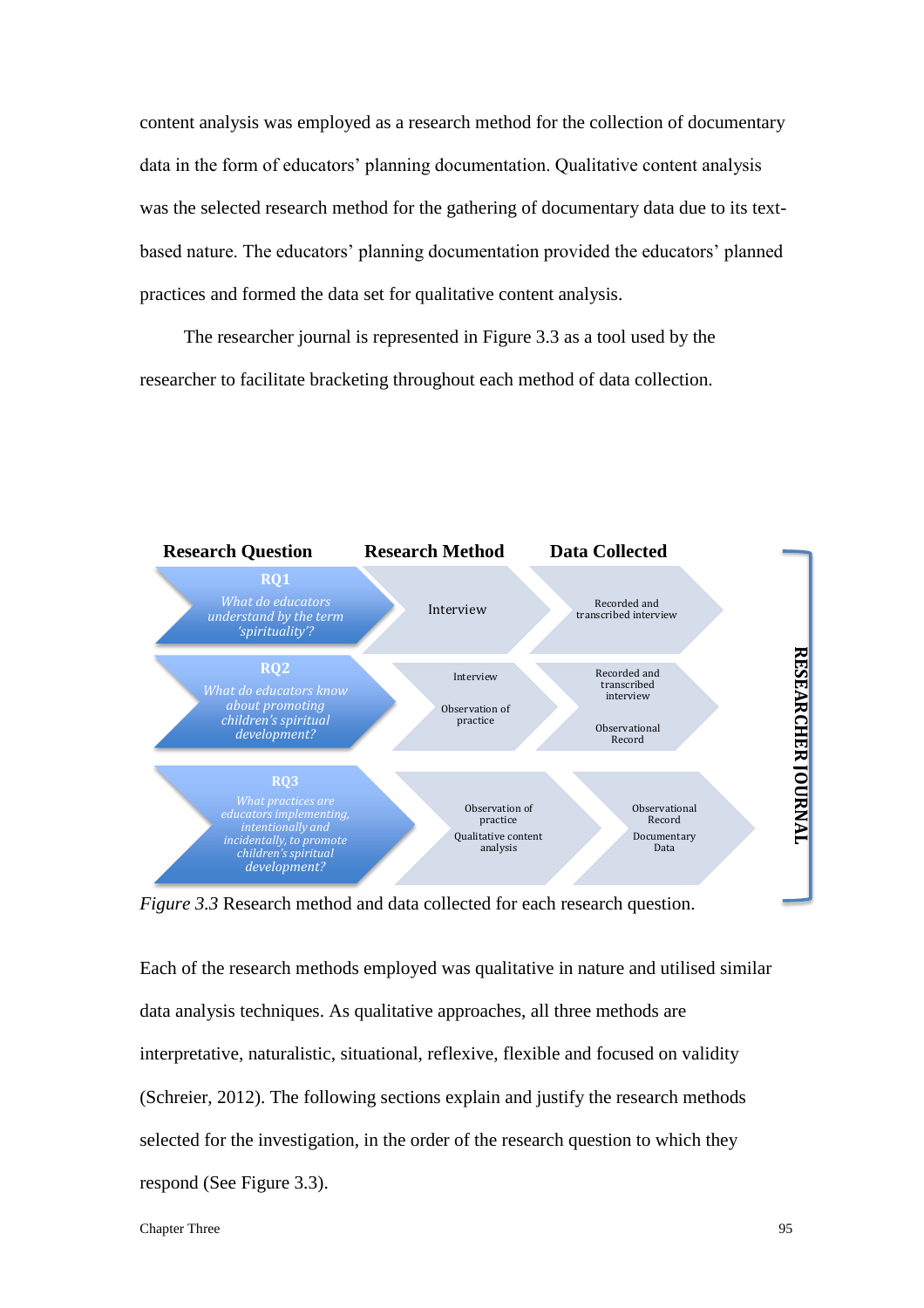#### **3.6.1 Semi-structured interview.**

The research method of interviewing was used to address research questions one and two. Interviewing is used widely as a technique within qualitative research (Drew et al., 2006). Qualitative approaches explore participants' feelings, their ideas and their experiences (Kervin et al., 2006) so "it follows that the… methods include interacting with people in their social contexts and talking with them about their perceptions" (Glesne, 2010, p. 8). A qualitative interview "is essentially a conversation in which the interviewer establishes a general direction for the conversation and pursues specific topics raised by the respondent" (Babbie, 2011, p. 340). Whilst several forms of interview styles exist, there are seven generalised stages involved when employing qualitative interviews as a research method. These stages are described as:

- 1. Thematizing articulating the purpose of the interview
- 2. Designing creating the format for the interview. For example a structured or semi-structured style. In this research a semi-structured format was followed
- 3. Interviewing undertaking the interviews with participants
- 4. Transcribing creating a written text from the digitally recorded interview
- 5. Analyzing uncovering the meaning in relation to the purpose of the study
- 6. Verifying checking reliability and validity of the data
- 7. Reporting disseminating the findings. (Babbie, 2011, p. 343)

Qualitative interviews can take several forms, from structured to un-structured formats. This particular investigation identified semi-structured interviews as the most appropriate format for gathering data from participants on their understanding of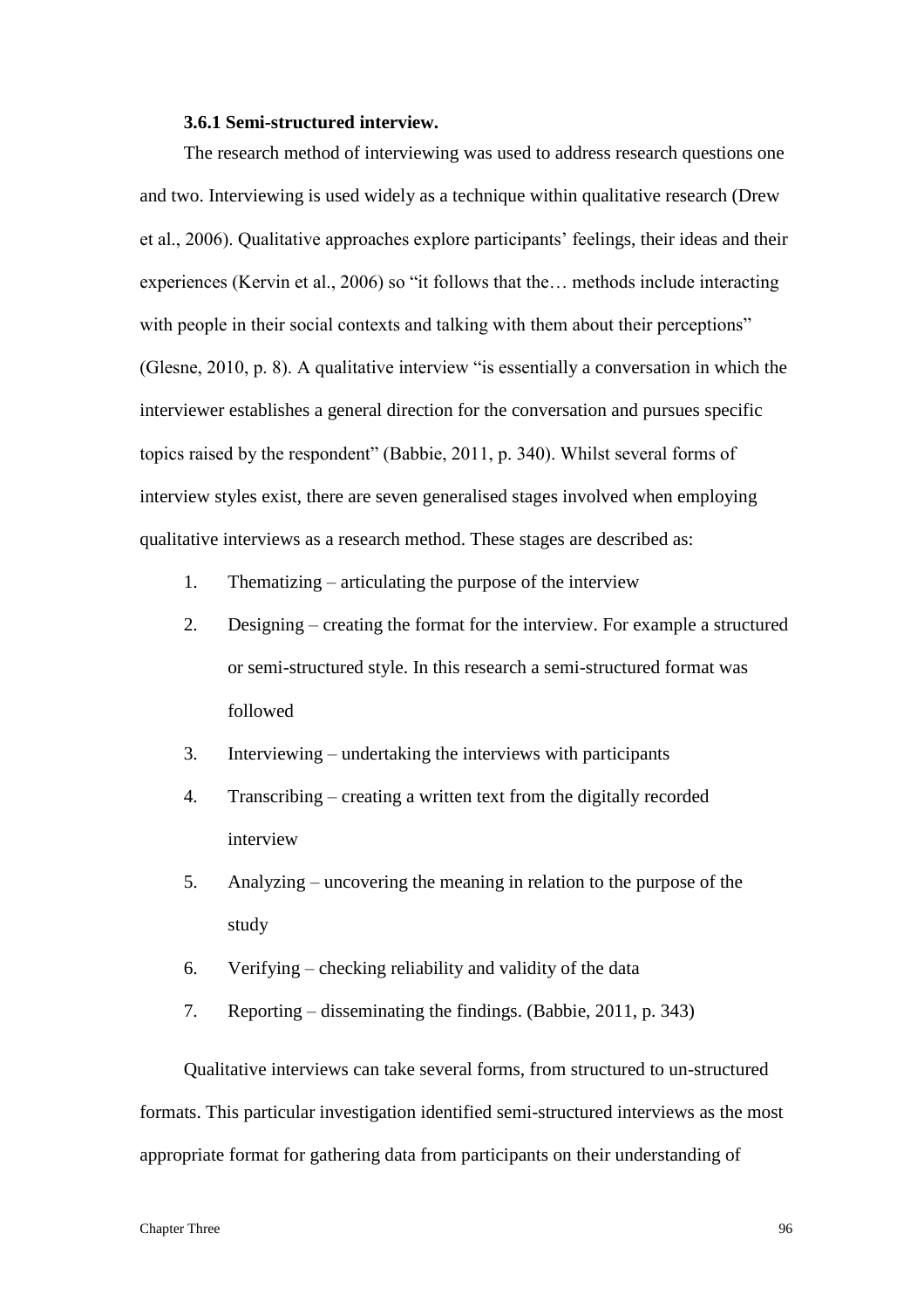spirituality and practices to promote children's spirituality. Semi-structured interviews involve the researcher having a set of prepared questions to guide the interview. However, flexibility exists in how these questions are phrased and ordered, therefore this type of interview considers the response of the participant (Drew et al., 2006). Semi-structured interviews allow the researcher to follow topics as they emerge throughout the interaction and there is more respondent participation (Drew et al., 2006). This semi-structured format was most apt to this research as it provided flexibility, which is a key feature of IPA. Semi-structured interviews are commonly used within IPA research (Smith, 2008). The semi-structured interview, specifically in relation to IPA, is "a dialogue whereby initial questions are modified in the light of the participant's responses and the investigator is able to probe interesting and important areas which arise" (Smith, 2008, p. 57).

The chosen approach to this investigation, IPA, involves investigating how participants make sense of their experiences and the process of IPA "requires a flexible data collection instrument" (Smith, 2008, p. 57). The flexibility enables the interviewer to be guided, rather than dictated, by a set of questions. Smith (2008) suggested the following points be followed for conducting a semi-structured interview within IPA:

- There is an attempt to establish rapport with the respondent.
- The ordering of questions is less important.
- The interviewer is freer to probe interesting areas that arise.
- The interview can follow the respondent's interests or concerns. (p. 58)

Semi-structured interviews within the process of IPA are in-depth, taking usually an hour and therefore providing opportunity for the participant to become engaged with the topic (Smith, 2008). With this style of interview, the aim is to facilitate an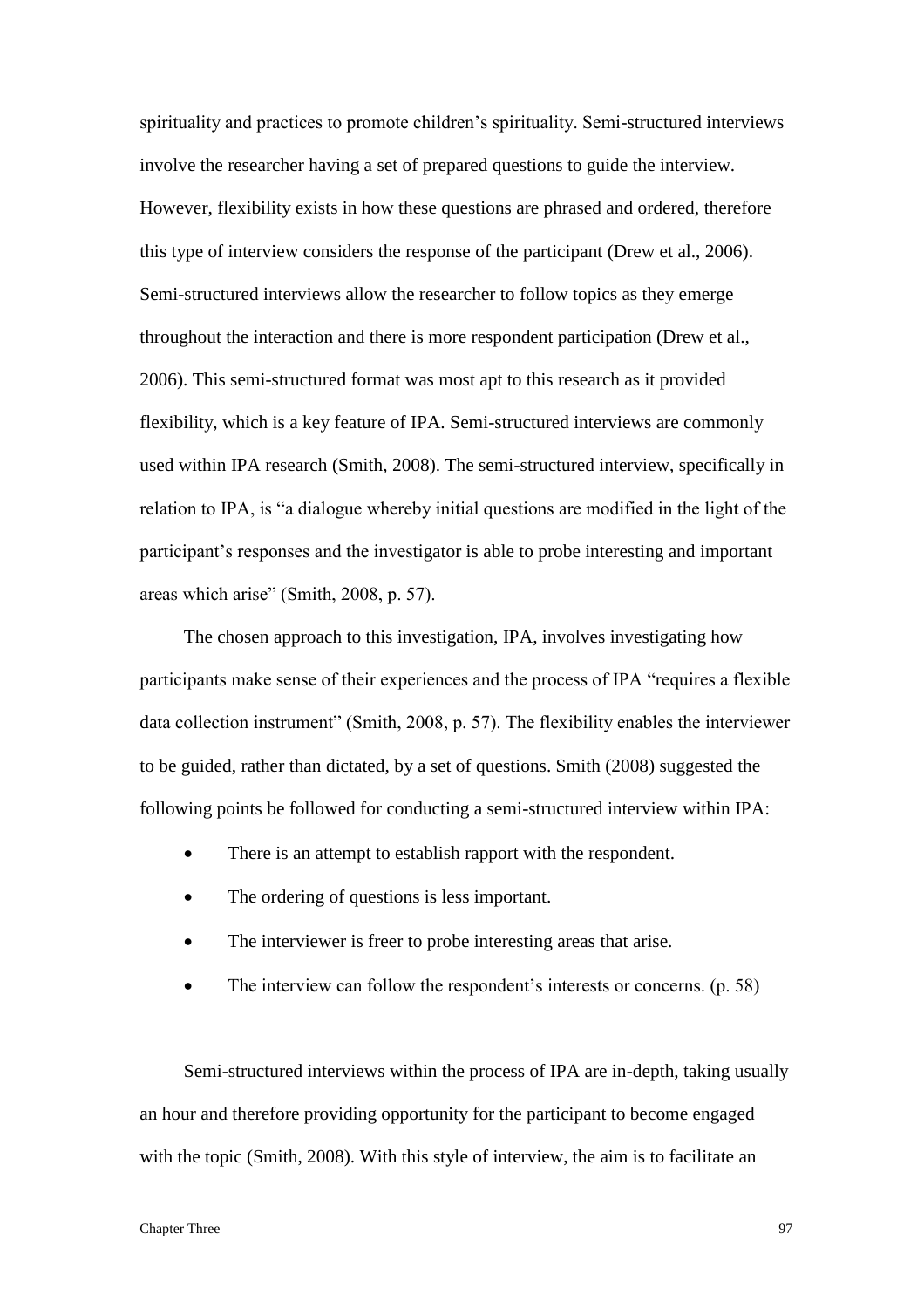interaction whereby "for the most part, the participant talks, and the interviewer listens" (Smith, Flowers & Larkin, 2009, p. 57). As stated, a key consideration is that the participant feels at ease, and Smith (2008) suggested that time is taken at the commencement of the interview to ensure the participant feels comfortable with the interviewer.

There are several advantages to implementing a semi-structured interview format. This style of interviewing provides "greater flexibility of coverage...and it tends to produce richer data" (Smith, 2008, p. 59). Following a semi-structured format allows the researcher to adapt to the respondent, and to ensure the meaning behind the response is obtained. Its limitations are found in this same advantage – flexibility in the interview can lead to greater difficulty in the analysis process as interviews can vary considerably (Smith, 2008).

## *3.6.1.1 Semi-structured interview design.*

The interview questions in their entirety are located in Appendix C. The following guidelines for interview format were utilised when constructing the interview schedule:

- Date, time, place, interviewer, interviewee
- Introduction
- Key questions
- Probe questions
- Adequate response time
- A thank you statement. (Creswell, 2009, p. 183)

The interview design adhered to the guidelines recommended by both Smith (2008) and Creswell (2009). Questions were divided into three sections that paralleled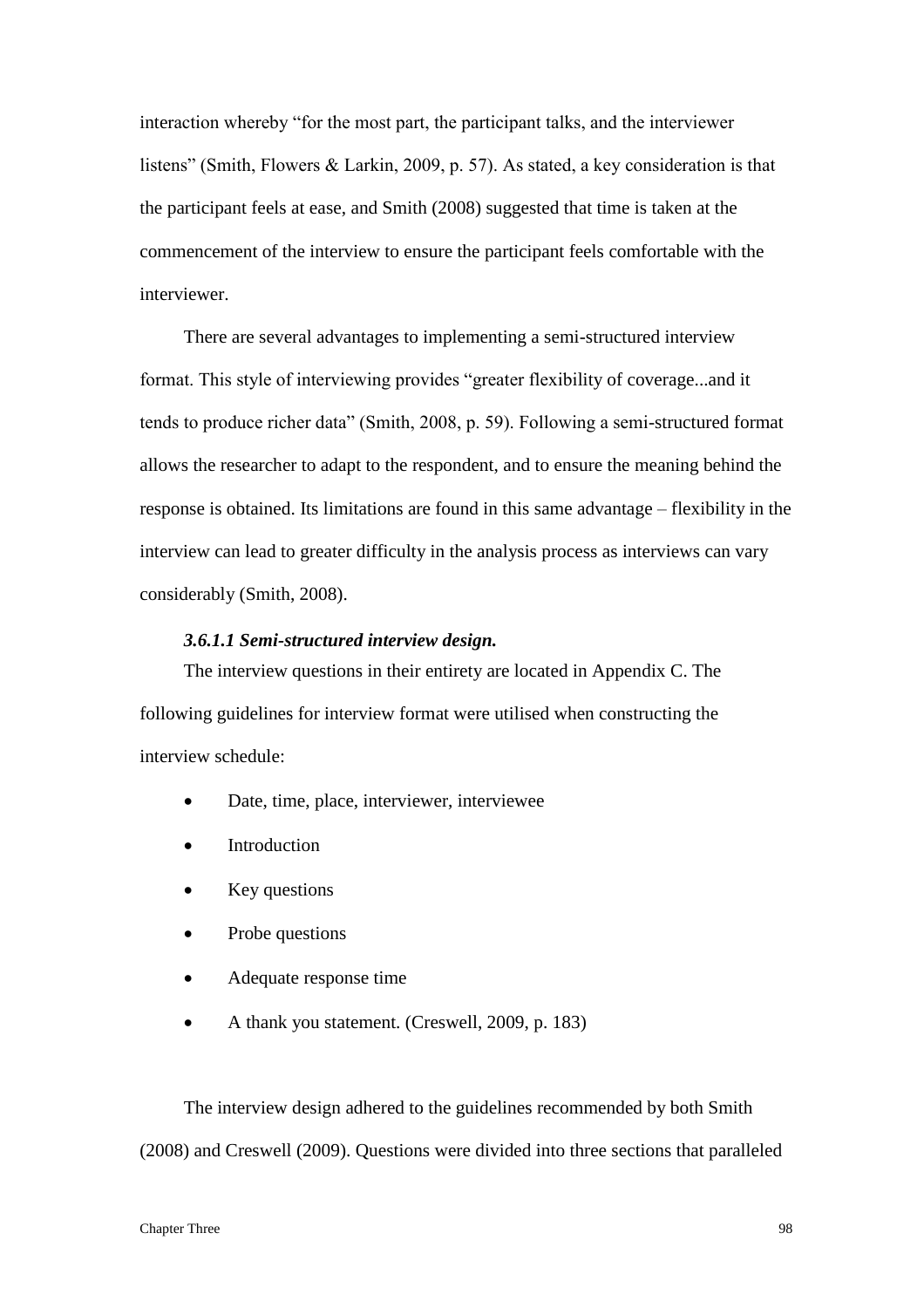the research questions, with the researcher cognisant that the structure may change due to the flexible nature of semi-structured interview as a research method. The three sections comprised: a focus on the educators' knowledge and experiences; a focus on educators' understandings and practices related to promoting children's spirituality; and a focus on educators' general pedagogical approach to the early years and their training. The first interview question aimed to engage educators in the subject of spirituality and to determine their reference point for spirituality, for example, their own personal experiences or understandings. The second question asked educators to articulate their understanding of the term 'spirituality'. Question three turned attention to children's spirituality, and how educators understood that children expressed their spirituality. Following this, educators were questioned on, generally, how children's spirituality could be nurtured and subsequently, what practices they believed they used in their room to promote children's spirituality. Given the Catholic context of the centres within the study, question six asked educators about their understanding of the relationship between spirituality and religion. Question seven focused on understanding the general pedagogical practices of the educator to engage them in a discussion on their beliefs and philosophy. To conclude, information was gathered from educators on the professional development they had received, if and how this had influenced to their current beliefs and practices and if they had received professional development specifically in the area of spirituality.

To assist in the success of the interview questions, the initially phrased interview questions were informally trialled. This process of testing the interview questions occurred with volunteers who were educators, although these educators were not within the same context as this investigation. As a result of testing the initial interview questions, final interview questions were reconstructed. As an example, interview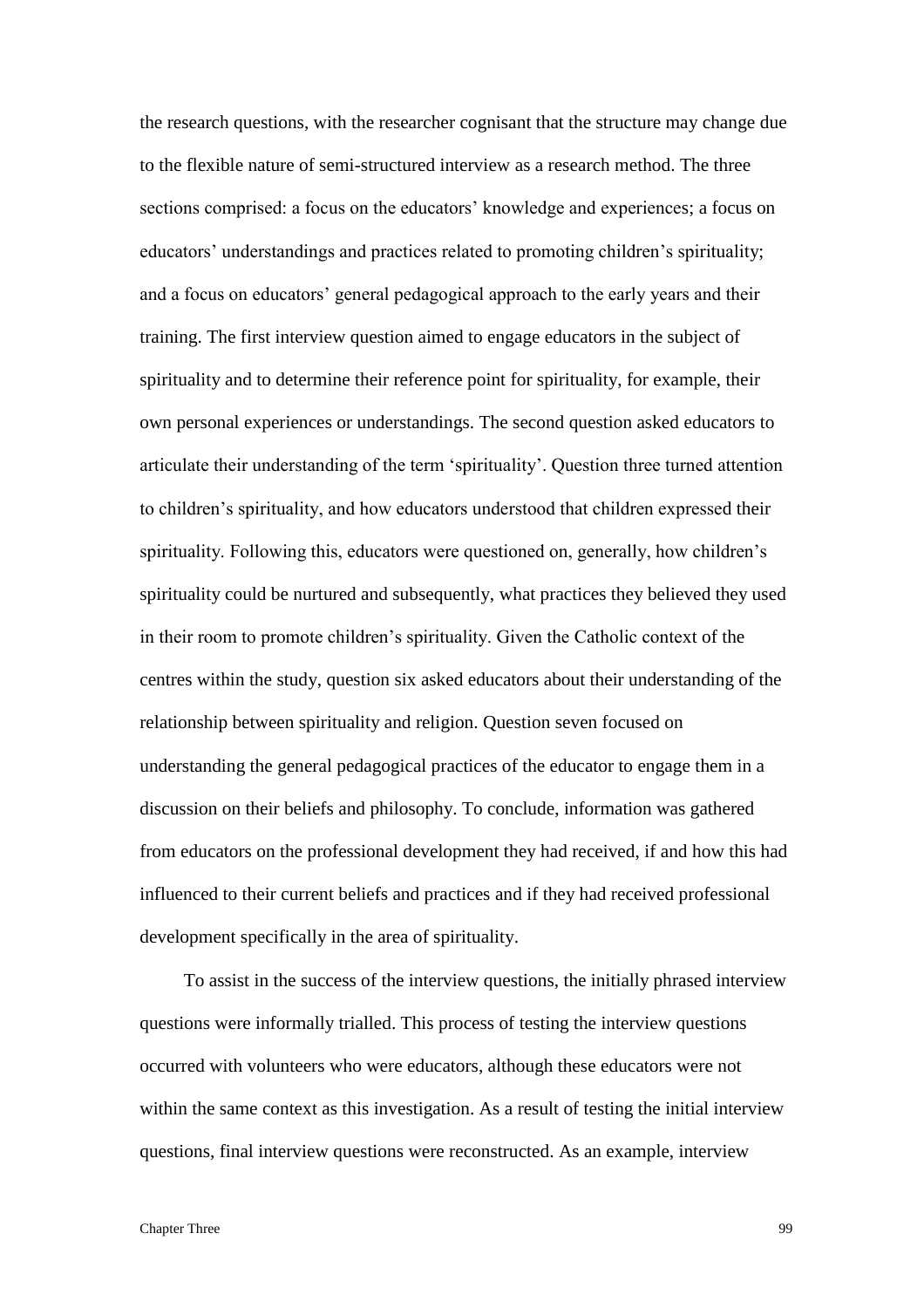question one which had asked educators to recall a spiritual experience, was amended to include the elaboration of something they had witnessed, or read (see Appendix C).

#### **3.6.2 Observation of practice.**

Observation, as a research method, assisted in responding to research questions two and three. Observation within qualitative research is "highly flexible and covers a spectrum of activity" (Baillie, 2013, p. 4). Observation is often used to investigate 'what people do and how they do it' and so was well suited to this study whereby the researcher observed the practices implemented by educators to promote children's spiritual development. The use of observation as a research method also aligned with the features of IPA, providing both further depth and flexibility to the study. Cohen et al. (2000) articulated that observations are particularly useful in gathering information on the following:

- the physical setting (environment)
- the human setting (characteristics of individuals being observed)
- the interactional setting (planned, un-planned, verbal, non-verbal)
- the programme setting (resources, pedagogic style, curricula) (p.305)

Observations of practice can be undertaken following a rigorous framework or they can take an open-ended style (Kervin et al., 2006). Observations in this investigation adopted more of an open-ended approach whereby the observation guides "the researcher to a deeper understanding of what is happening as it is embedded within the context in which it naturally occurs" (Kervin et al., 2006, p. 85). In employing the method of observations within a qualitative framework, it is recognised that the researcher "cannot hope to observe everything; nor can you record everything you do observe" (Babbie, 2011, p. 345). The purpose of the observation was to record key circumstances and events and it is recognised that these "observations represent a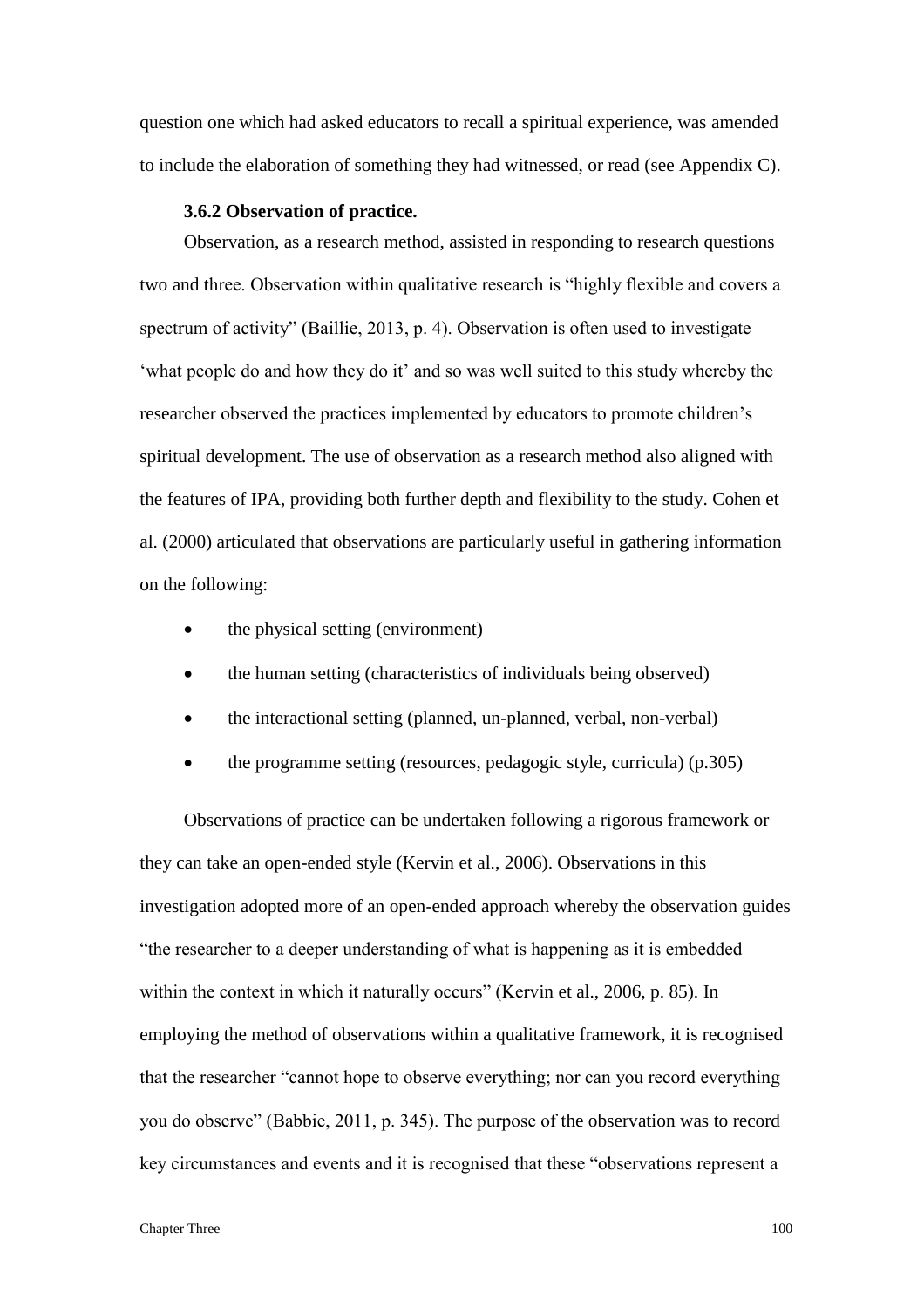sample" (Babbie, 2011, p. 345). The observational template is located in the Appendix E. The template was constructed based on guidelines outlined by Cohen et al. (2000). These guidelines suggested that the observational record include contextual information such as place and persons involved; verbal and non-verbal interactions; a systematic description of the events as they arise; and reflections by the researcher on what is being observed.

The aim of using observation as a research method was to gain "valuable insights in to the life world of the participants" (Langdridge, 2007, p. 80). IPA is a process focused on the level of the individual, and as the observations undertaken as part of this investigation focussed on the practices of the lead educator, each observational record presented data on a specific individual, therefore appropriate to the design of IPA. In this investigation, observations were undertaken to determine both the intentional and incidental practices of the individual educator to promote children's spirituality. The strategy of observation utilised by the researcher was that of 'passive presence'. As the researcher was focussed on recording the educators' practices with the 3 and 4-year-olds, limited interaction was most advantageous to gathering accurate, uninterrupted data.

The purpose of the observation was to provide comprehensive data on current practices relating to the promotion of children's spiritual development. In comparison to the interview data, the observational data would contribute the reality of the practice, and provide opportunities not only for the planned and intentional but for incidental and spontaneous practices to emerge. Kervin et al. (2006) identified a key advantage of observational techniques as their ability to allow the researcher into the world of the participant and to therefore record information as it happens. Consideration, however, must be given to the intrusiveness of the researcher in the context of the observation as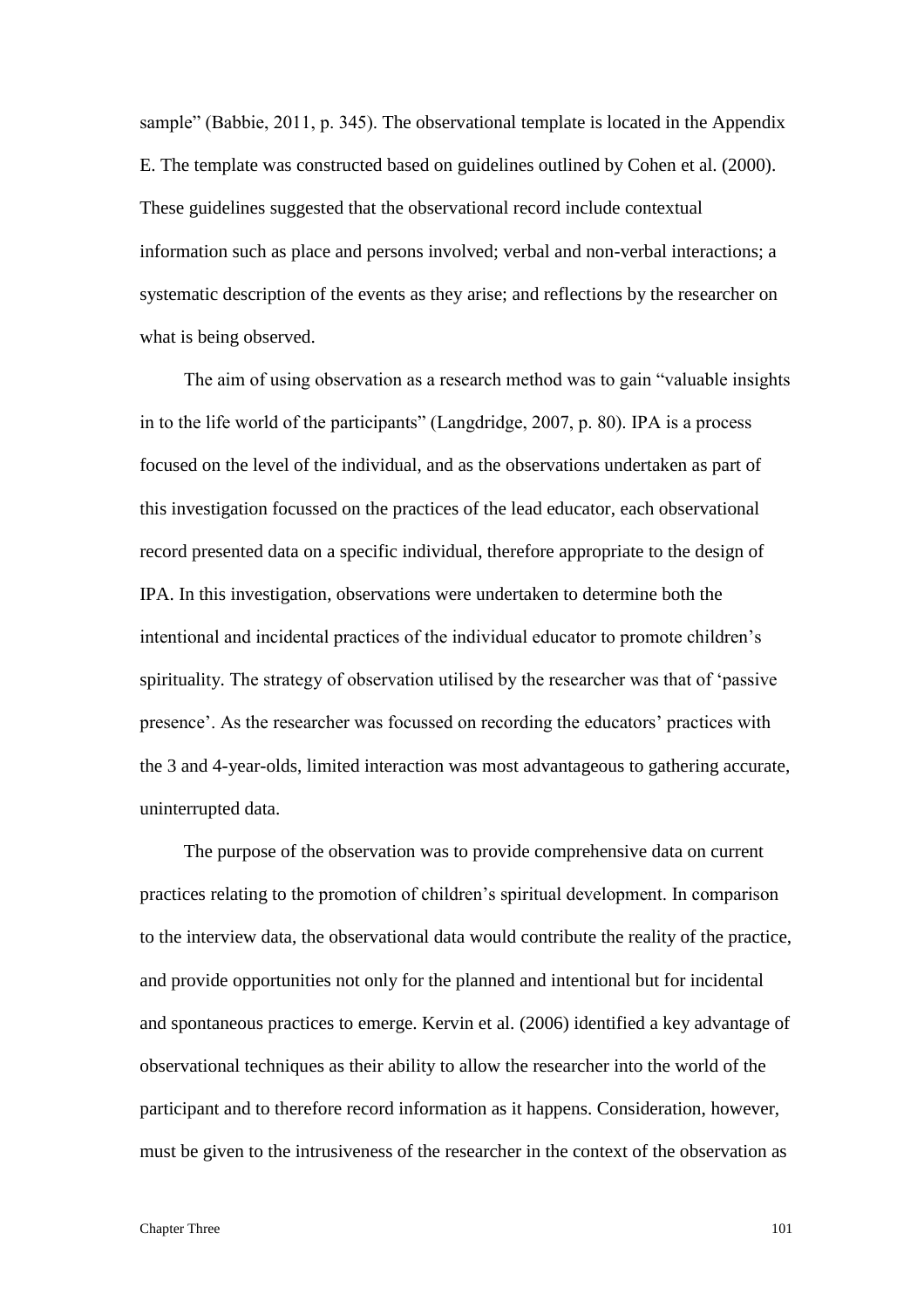well as the role the researcher plays in interpreting the events observed. The researcher journal, as a key feature of IPA, assisted the researcher in addressing the considerations identified by Kervin et al. (2006). Section 3.7.2.1 explicates the way the researcher journal was utilised to bracket information during the collection of observational data.

To ensure the credibility of the data collected through observation, the following quality indicators suggested by Brantlinger, Jimenez, Klingner, Pugach and Richardson (2005) were employed to guide the researcher, as detailed in Table 3.3.

# Table 3.3.

*Credibility Assurance of Observations Linked to the Research*

| <b>Credibility Assurance</b>      | In Relation to the Study                            |
|-----------------------------------|-----------------------------------------------------|
| <b>Appropriate setting</b>        | The researcher observed the educators' practices    |
|                                   | with 3 to 4-year-olds within Catholic childcare     |
|                                   | centres.                                            |
| Sufficient time spent in the      | Allowing two days per centre provided in depth and  |
| field                             | detailed data.                                      |
| Researcher is accepted in         | The researcher made an introductory visit prior to  |
| the site                          | undertaking the observations to introduce           |
|                                   | themselves to the centre staff. Educators           |
|                                   | volunteered to take part in the research.           |
| <b>Field notes systematically</b> | An observational template was developed for use at  |
| collected                         | each observation (Appendix E). A researcher         |
|                                   | journal, as a feature of IPA, was also utilised.    |
| Sound measures are used to        | All participants were de-identified and allocated a |
| ensure confidentiality            | pseudonym. The research obtained ethics approval    |
|                                   | from a tertiary institution before commencing data  |
|                                   | collection (See Section 3.10).                      |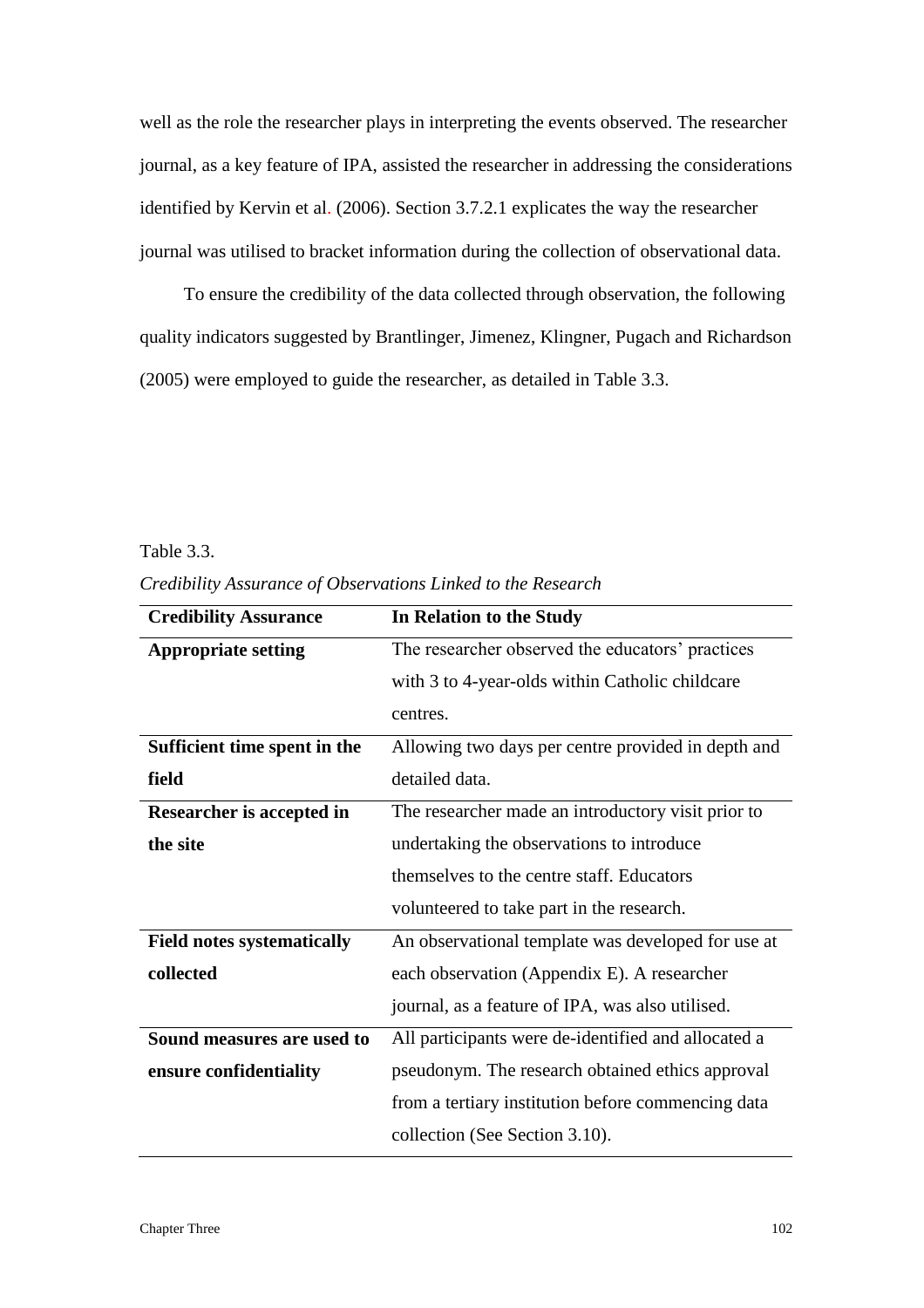Observational techniques are not commonly employed within an IPA approach to research (Smith, Flowers & Larkin, 2009). However, as Cohen et al. (2000) explained, detailed observation of participants in their natural setting is a key feature of interpretivist research. In this study, observations as a form of data collection were selected for their capacity to provide an insight into the shared experiences of educators in relation to their practices that promote children's spiritual development. Smith, Flowers and Larkin (2009) stated that there have been cases where observational techniques have been employed in IPA, but it must be recognised that the analyses of such multifaceted social activities are complex. In this study, the use of observations alongside the other two forms of data collection (interview and documentary data) provided more comprehensive data on educators' practices, both intentional and incidental, to promote children's spirituality.

#### **3.6.3 Qualitative content analysis.**

Qualitative content analysis is described as a research method for interpreting text-based data (Pisarik, Rowell & Currie, 2012). Text-based data includes all forms of written communication, such as diaries, newspapers and policies as well as digital forms of communication (Schreier, 2012). Qualitative content analysis is used to quantify phenomena and is recognised in the literature as a research method in its own right (Schreier, 2012), although it is also a form of analysis (Elo & Kyngas, 2008). Qualitative content analysis is both interpretative and reflexive (Adams, 2012); a method best suited to investigations of a multi-faceted nature (Elo & Kyngas, 2008) and therefore well suited for this research alongside the methods of interview and observation, previously explained. Qualitative content analysis was employed in response to research question three.

Qualitative content analysis, as a research method, is utilised for "systematically describing the meaning of qualitative material. It is done by classifying material as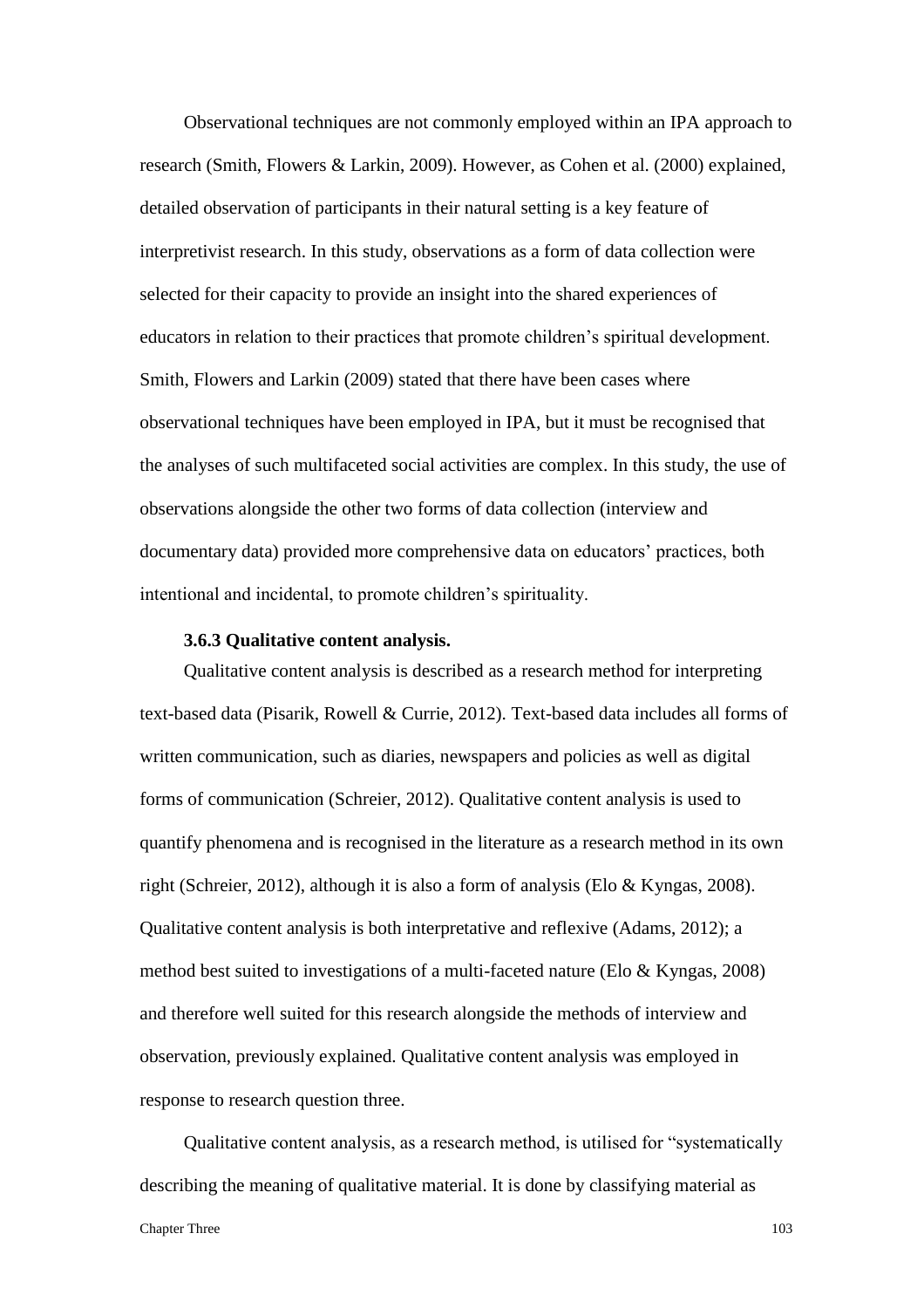instances of the categories of a coding frame" (Schreier, 2012, p. 1). A coding frame provides a structure for categorising relevant aspects of the document and can be created in one of three ways: based on what the researcher already knows (deductive), by categorising themes as they emerge from the data (inductive) or through a combination of the two (Schreier, 2012). For this investigation, the third structure was selected whereby a coding frame was constructed prior to data analysis (see Section 3.8.3) and amended post-analysis (see Chapter Four, Section 4.4). Creating a coding frame in this way was characterised by determining main categories from the existing literature on spirituality (pre-analysis coding frame) and then allowing for categories to emerge through the analysis process (post-analysis coding frame). Essentially, the purpose of the coding frame was to provide structure and focus to this method of data analysis, explained in Section 3.8.3. An essential component of the coding frame is the construction of category descriptions as these explain the rules that are used to classify the data (Schreier, 2012). Category descriptions provide the following information:

- A name:
- A description of what you mean by that name;
- Examples;

 Decision rules (if needed when categories overlap). (Schreier, 2012, p. 95) There are several advantages to using qualitative content analysis as a method and these are outlined by the United States General Accountings Office (GAO, 1996) in their paper, Content Analysis: A methodology for structuring and analysing written material. In particular, qualitative content analysis is unobtrusive due to it focus on the written form; it can cope with large volumes of material; is systematic; and can be used alongside other methods of data collection.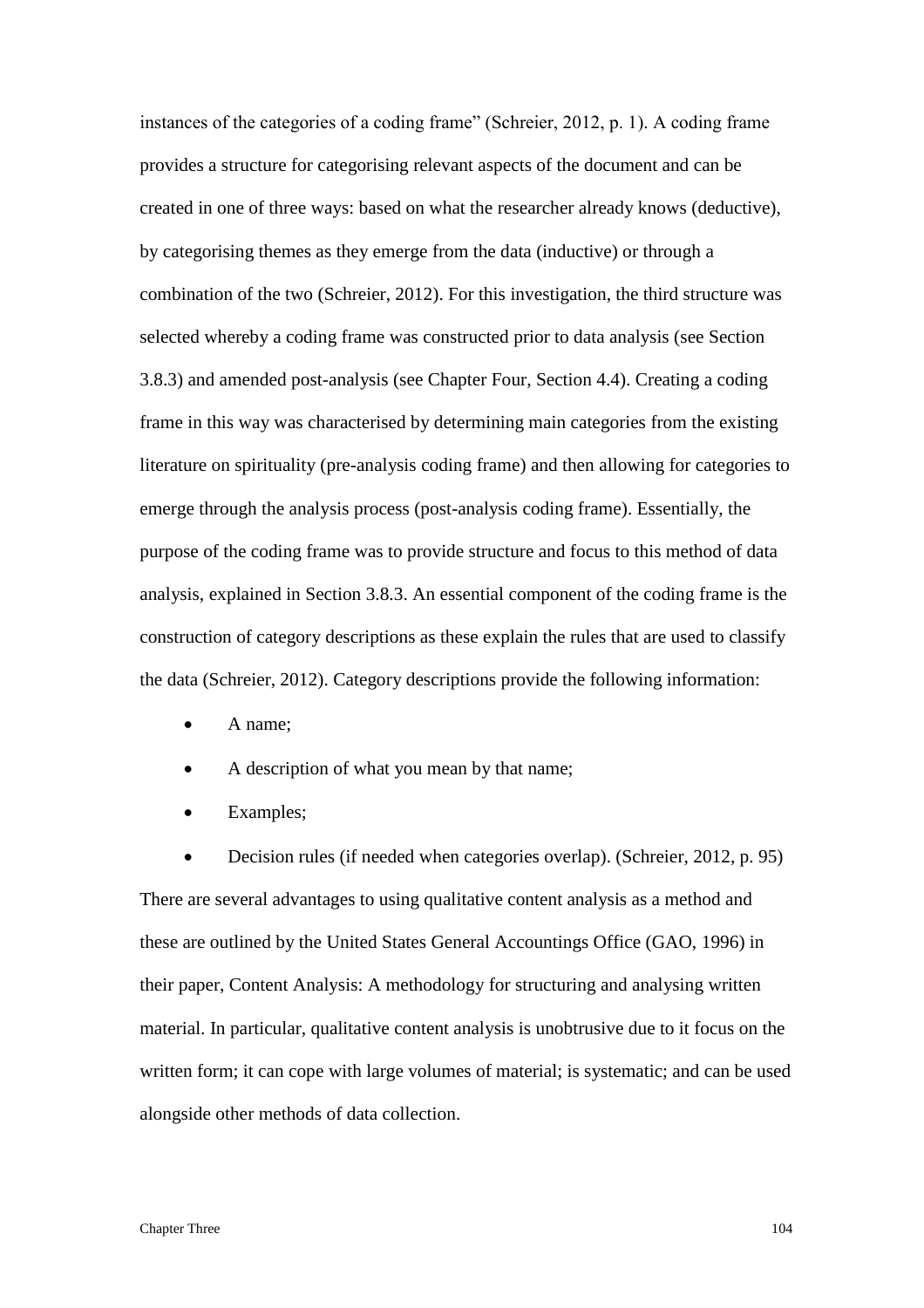In this investigation, the educators' planning documents for a two-week period formed the documentary data for qualitative content analysis, explained in Sections 3.7.3 and 3.8.3. The aim of this research method was to understand the practices of educators that were planned for, explicitly or implicitly, through their documentation, in comparison to data collected through the interview or through the observations of their actual practice.

#### **3.7 Data Gathering Strategies**

As three research methods were utilised within this investigation, the researcher gave considerable thought to the sequence in which data would be collected, within each childcare centre. As a means to add depth to the level of questioning in the interview stage, observations of practice occurred as the first method, and simultaneously, documentary data (as a second method) was collected. The interview was the final method employed, sometimes occurring immediately following the final observation or alternatively scheduled as a separate visit to the centre. The timeline for data collection is illustrated in Figure 3.4.



*Figure 3.4* Timeline of data collection.

In this investigation the researcher met with each participant prior to any form of data collection. In addition, observations of practice occurred prior to the interview, as illustrated in Figure 3.4. Initial meetings (Visit 1) with educators were informal and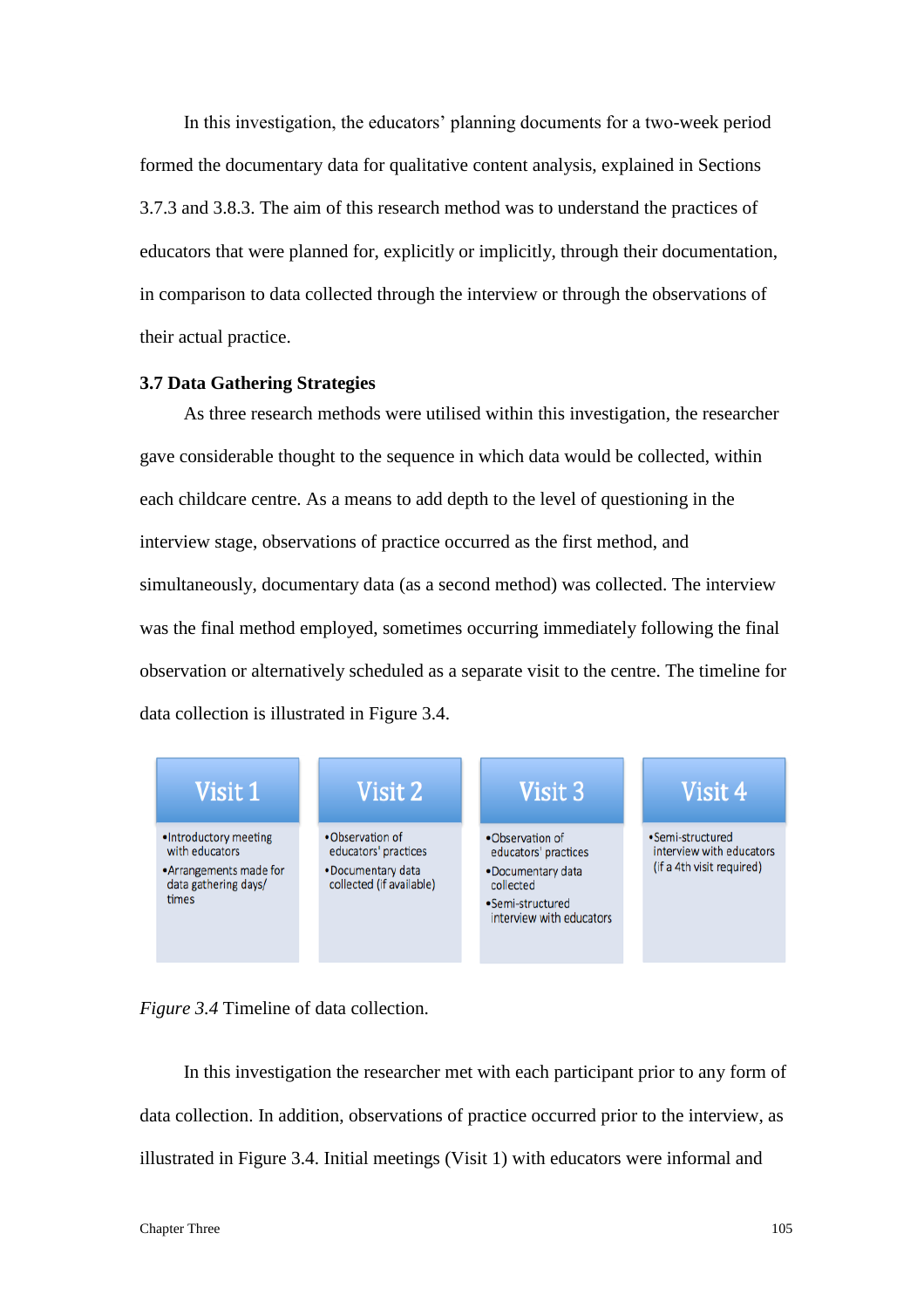brief. These meetings occurred during the educators' work time, with children present, and it was at this meeting that initial introductions were made and dates and times were arranged for the subsequent collection of observational data and interview data.

The following sections outline the three data gathering strategies in the sequence of interview data, observational data and finally documentary data. This sequence is reflective of the research methods section (see Section 3.6) whereby the research questions have been used to determine the order that data gathering strategies are outlined. As such, although interviews were conducted as the final strategy, these are presented initially as interview data was collected in response to research questions one and two (See Figure 3.3).

#### **3.7.1 Gathering of interview data.**

Interview data were gathered in response to research questions one and two; to ascertain data on what educators personally understood by the term 'spirituality' and their knowledge of how to promote children's spiritual development. A key consideration when gathering this form of data is ensuring educators felt at ease for the interview (Smith, 2008). Meeting educators several times prior to the interview (see Figure 3.4) provided some familiarity between the researcher and educator and contributed to educators' feeling at ease. Furthermore, establishing rapport at the commencement of the interview and providing introductions in the interview were kept brief due to these previous meetings.

Interviews in this investigation consisted of a number of prepared questions (see Appendix C). However, as listening is a key component of the interview (Letts et al., 2007), the researcher also made use of probing and clarifying questions where necessary. For example, the first interview question was composed as follows:

1. Can you describe for me an experience of your own, or something you have witnessed, or read, that you consider 'spiritual'?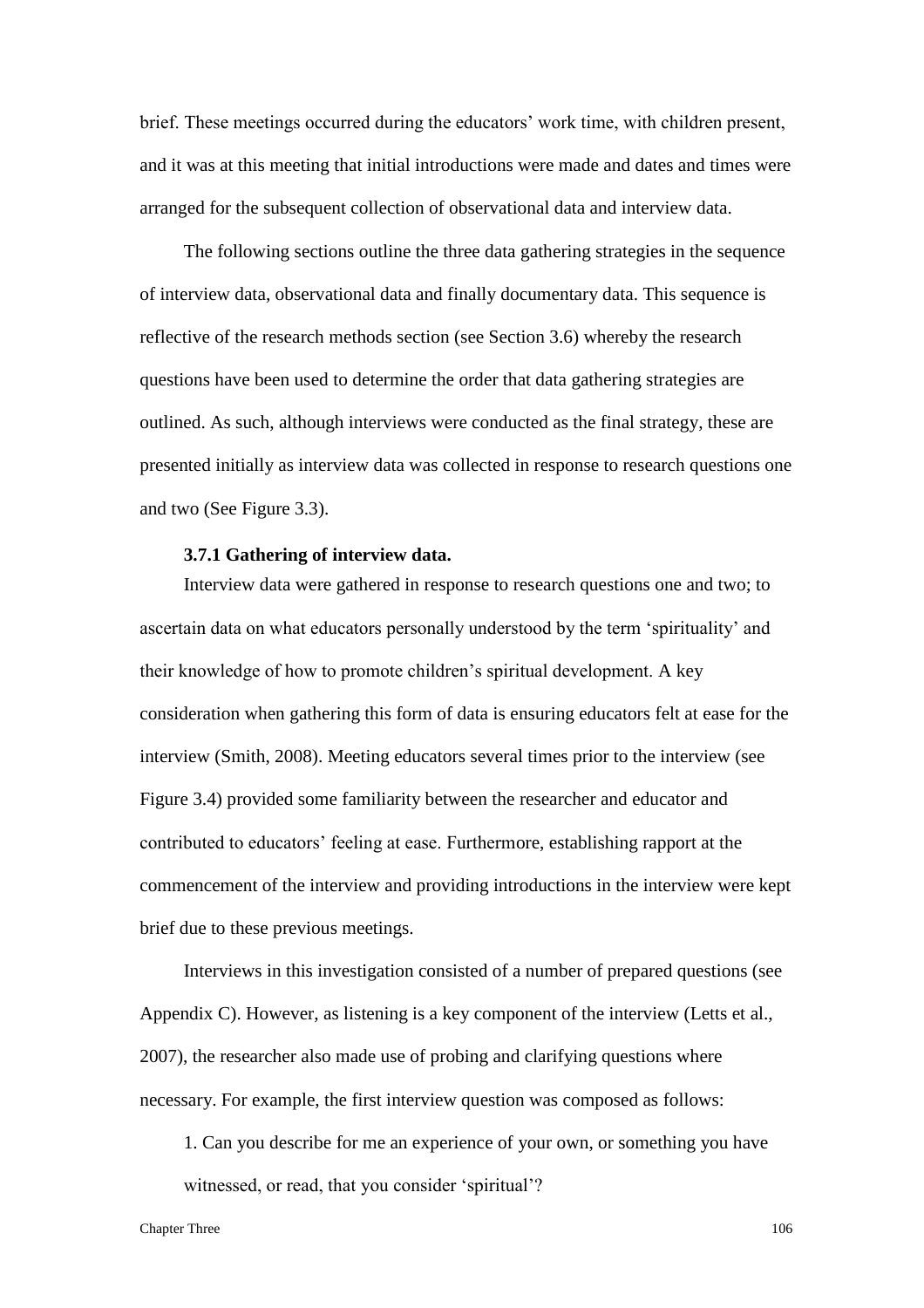This question often required some think time for the participant as well as a variety of alterations and probing questions. These included, for example: Can you think of something that you would describe as spiritual? Perhaps a person? Or an event? It could be from your childhood? It could be from a movie? Following an initial response, further probing was often required including statements such as: Can you describe how you felt in that moment? What were some of the aspects/features you associate with that moment being spiritual? What was the context or environment of that experience?The researcher found that interview structure was noticeably varied as frequently educators' responses elaborated into topics of future questions, requiring the researcher to move flexibly between questions, rather than adhering to the set format.

As the focus of the interviewer, within IPA, is on the respondent, it was necessary to digitally record interviews. Recording interviews facilitated the researcher's active listening and ability to adapt future questions based on the participant's contributions. Smith (2008) supported this tool, "if one attempts to write down everything the participant is saying during the interview, one will only capture the gist, missing important nuances. It will also interfere with helping the interview run smoothly and with establishing rapport" (p. 64). Interviews, once digitally recorded by the researcher, were professionally transcribed to form the data for analysis. Digitally recording interviews facilitated maintaining rapport and ensuring the participant felt at ease and was a necessary component of the interview. IPA requires the transcribing process to occur at the semantic level (Smith, 2008) and, as such, the process of transcribing the digital interviews was outsourced to ensure accuracy at the semantic level. This style of transcription includes "all the words spoken including false starts, significant pauses, laughs and other features" (Smith, 2008, p. 65).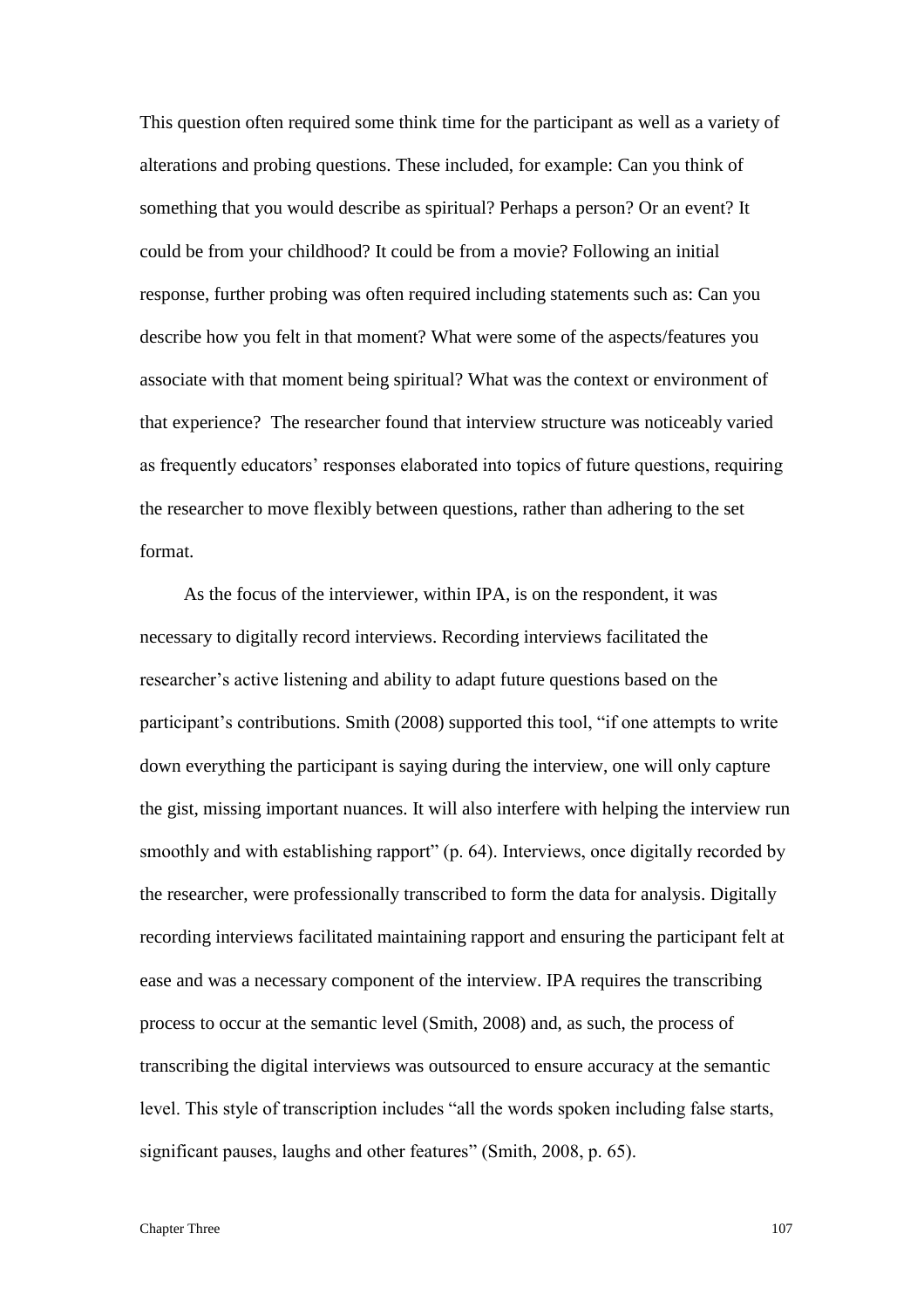#### *3.7.1.1 Researcher journal use during interview data collection.*

A researcher journal was utilised during the interview stage of data collection to assist in the process of 'bracketing' (See Section 3.4.5). In engaging in this process of bracketing, the researcher is listening attentively to the words of the participant, and so attempts to bracket or remove their own pre-existing ideas (Smith, Flowers & Larkin, 2009). The researcher journal was utilised as a means for the researcher to question personal motives and possible assumptions in an attempt to limit personal bias.

The researcher journal was used most frequently prior to the commencement of the interview and at the conclusion, as opposed to during the interview. Before the interview commenced the researcher took time to note down her own thoughts or assumptions related to the childcare environment, expectations of the participant's responses and personal views. The researcher journal proved to be a useful tool in consciously identifying potential bias. An extract from the researcher journal, taken prior to an interview with Educator 9: Centre A, is provided as an example of the entries that were made to consciously note assumptions or bias by the researcher:

I have just been re-introduced to the educator by another staff member who has said that the educator had many years experience across all levels of early childhood and is a quality practitioner – one of their best! This information that she is experienced has led me to make a judgement that she is going to have a well-developed philosophy of early years education and possibly be able to articulate this clearly. Also being an older educator, I have greater expectations of her ability to respond to the questions on spirituality, perhaps because I've associated age with greater experiences in life.

During the interview, the journal was used to record any interruptions that arose, or to pose questions that arose from a personal curiosity outside of the scope of the interview. The researcher recognised that in documenting this 'bracketing' process within the journal, the researcher was not unconscious of other sources of bias and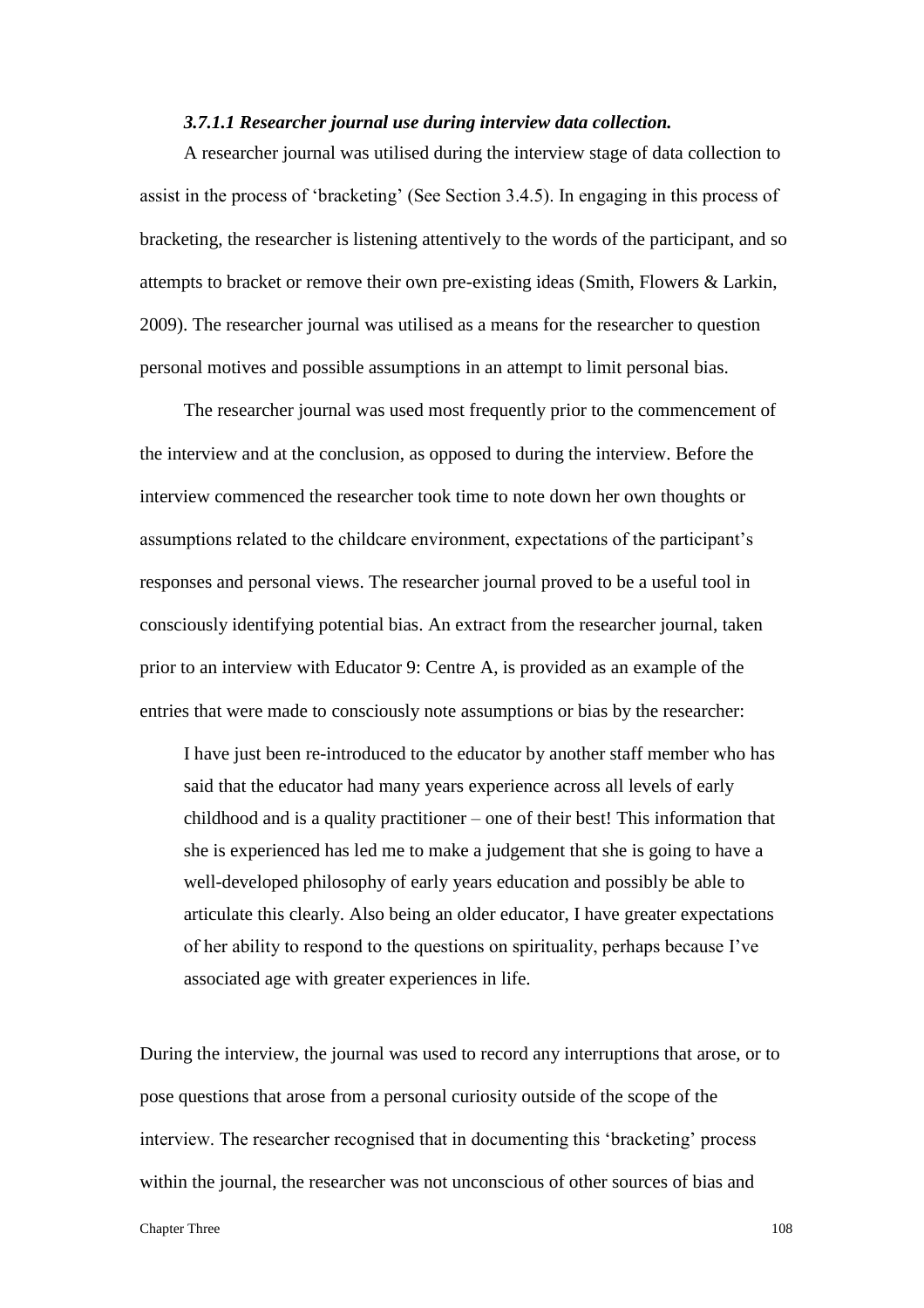experience but rather could intentionally disengage this from the research investigation (Smith, 2008). During the final stages of analysis the journal information was utilised in a process termed de-bracketing (Bednall, 2006). The process of de-bracketing and the way in which bracketed information influenced the analysis process is explained within Section 3.8.

#### **3.7.2 Gathering observational data.**

Observational data were gathered in response to research questions two and three (*What do educators know about promoting children's spiritual development?* and *What practices are educators implementing, intentionally and incidentally, to promote children's spiritual development?*) to determine the correlation between what educators described about spirituality in the interview, and what they actually demonstrated they knew and how they promoted spirituality through their practice. To gather observational data the researcher spent two days at each centre (over a two month period), observing educators at Centre A, B and C, in the rooms catering for children aged 3 to 4 years. The number of educators and the number of rooms varied across each centre and these are outlined within Table 3.2. The researcher observed for the entire day, determined by the hours worked by the educator. In most cases observations occurred between the hours of 8am and 4pm. The purpose of the observational data was to determine the reality of educators' experiences; that is, to discover what actually occurred in the educators' rooms in relation to promoting children's spirituality, compared to data revealed from the interview phase.

Chapter Three 109 Observations taken by the researcher in this investigation were inclusive of all aspects detailed by Cohen et al. (2000) within Section 3.6.2. The researcher recorded observations on the physical context of the childcare centre rooms; details on the educators; the verbal and non-verbal interactions between the educator and the children; and the pedagogical style and curricula being used. Observations were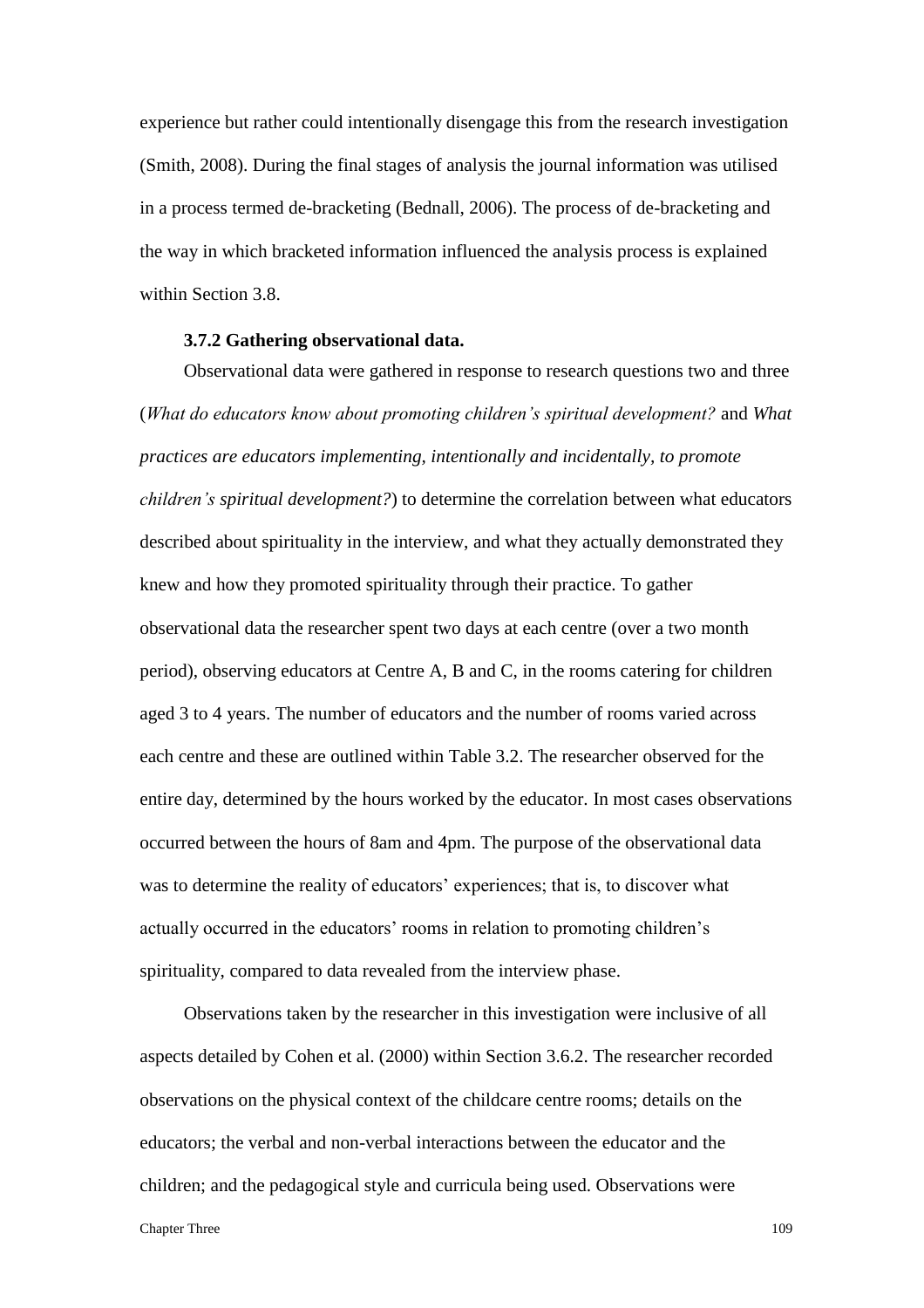recorded on an observational template (Appendix E) pre-formatted onto a WORD document to enable the researcher to electronically record observations on a laptop. The researcher found recording observations electronically was a more efficient way to record data quickly. The use of the laptop also allowed data to be easily amended. For example, to record data quickly, abbreviations were frequently used (for example 'E' for educator) and these were able to be corrected post observation.

In taking a 'passive presence' approach to collecting the observational data, the researcher was visible in the room of the childcare centre, however was as unobtrusive as possible. The researcher had little interaction with the educators during the observation (Kervin et al., 2006). When interactions did occur they were of a logistical nature, such as, the researcher requesting to move to a different location to increase visibility of the educator. The researcher moved between the indoor and outdoor environments as required to maintain focus on the educator's practices. At the conclusion of each observation, amendments were made to the observational templates, as required, to ensure readability during the analysis of data. For example, corrections were made to grammar and syntax and abbreviations were amended to their full terms. Observational templates were then provided with a pseudonym, such as *Educator 1: Centre B*, and printed.

# *3.7.2.1 Researcher journal use during observation data collection.*

A researcher journal was utilised during the observational stage of data collection to assist in the process of 'bracketing' (See Section 3.4.5). The journal was used in a similar way to that of the interview stage of data collection. Predominantly, the journal was used prior to, and during the observation, as opposed to post observation. Bracketed information prior to observational data collection largely contained the researcher's assumptions of the educators' practices. The following is an extract from the journal prior to observing Educator 8: Centre A: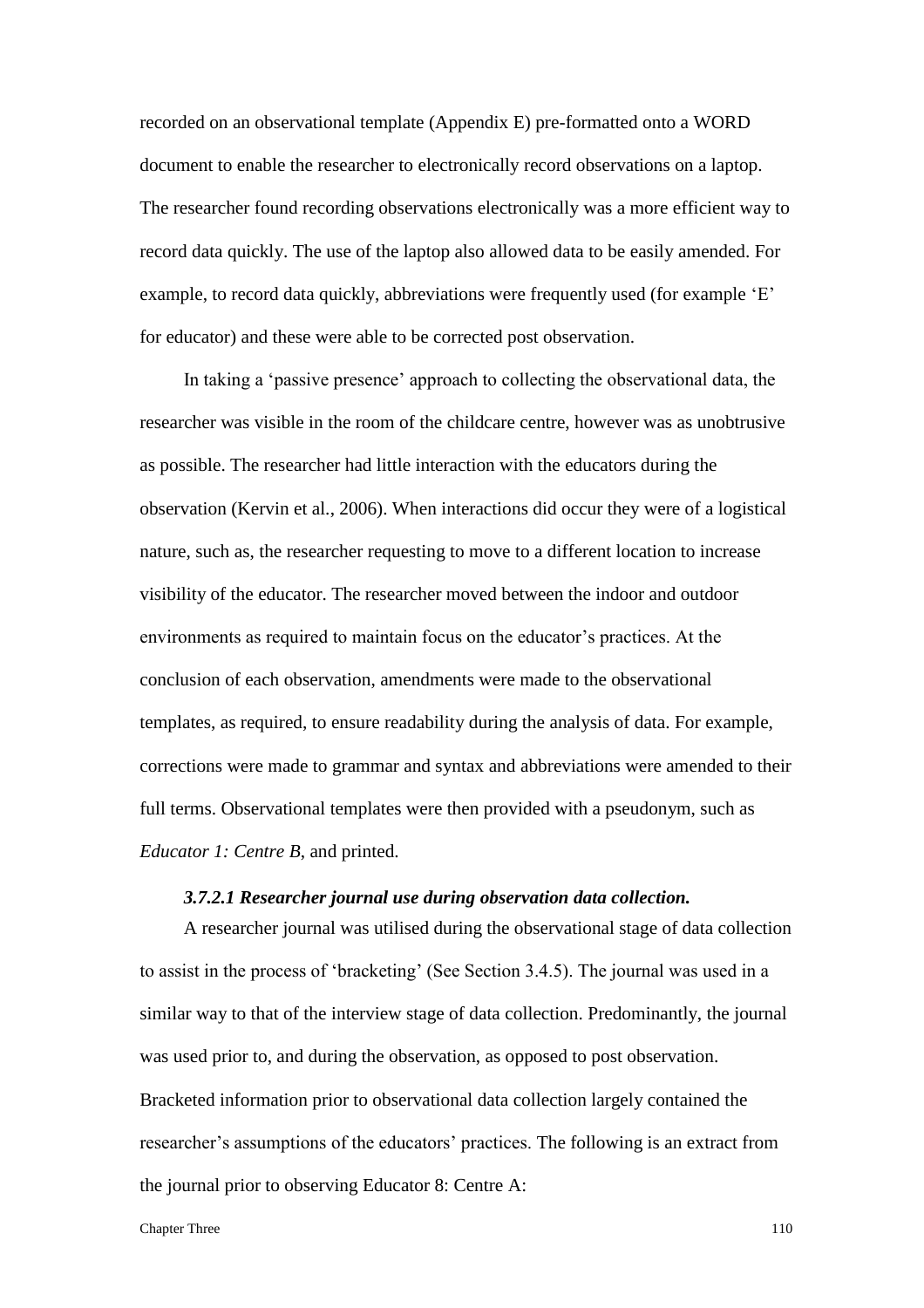## OBSERVATION #1: Educator 8

I've just arrived to observe Educator 8 for the day. It's 8.15 am and the children enter the room at 8.30am. I've already realised a challenge inherent in observing another educator's practice. A parent has arrived early to speak with the educator about her child. I am sitting well away from where the parent and educator are speaking but can hear their conversation. The parent is expressing concerns that her child isn't playing with other children. As an educator myself, I have dealt with similar situations and would not be handling this situation the way that the educator is. It is going to be important to continually bracket my own thoughts and opinions throughout the day to ensure that these don't influence the way my observational data is collected. When I analyse the data I can then revisit these comments and check for any influence of researcher bias.

In addition to the bracketed information recorded about the educators, the researcher also noted assumptions and potential bias based on contextual information at each of the centres. The following extract provides an example of bracketed information noted by the researcher prior to the observations at Centre B. The extract is included as a means of illustrating the researcher's consciousness of potential bias:

# VISIT 1: INITIAL MEETING AT CENTRE B

The outdoor environment here is amazing. I'm really impressed at the large amount of outdoor space. There are two separate outdoor areas. One is smaller and is more of a natural environment – there's a veggie garden, sand and water play, native plants and pathways made of pebbles and wood steps. The larger outdoor area contains more traditional play equipment (sand-pit, climbing frames) and has space for ball and bike play. After viewing the large amount of outdoor space I'm very curious now as to how much they actually use it and in what ways. I will need to ensure my own views are removed from the data collection and do not influence the analysis phase.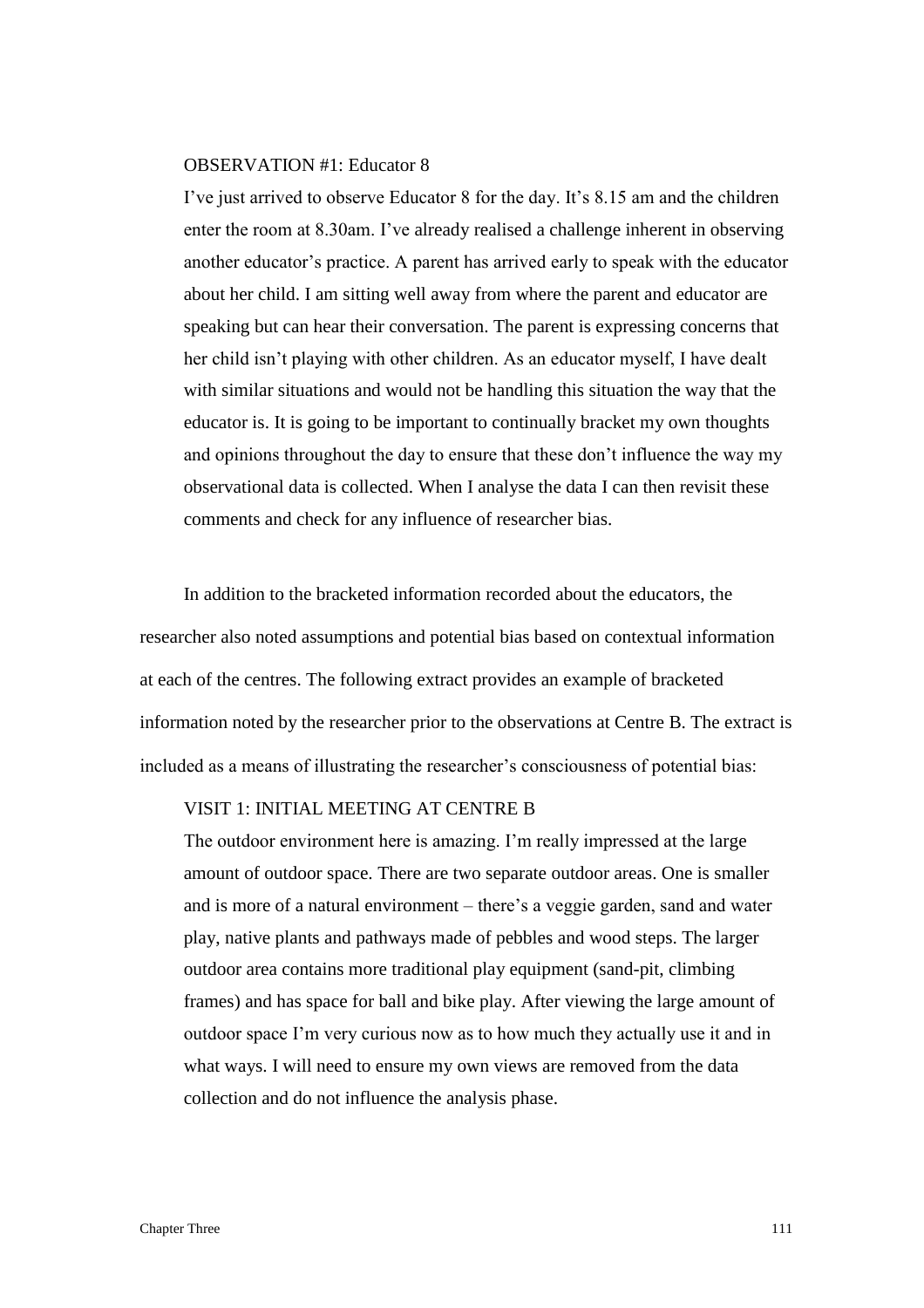Bracketed information noted during the observations related to the pedagogical style of the educator, the researcher's personal views on the opportunities educators' provided for children, the researcher's personal views on the indoor and outdoor environments and at times, questions for the researcher to follow up on with the educator. For example, the following are a sample of statements taken from the researcher journal: the educator talks over children frequently; the educator rarely praises children and instead reprimands behaviour quickly; and, enquire about whether the budgie in the room is a new addition or if the children are familiar with him. Information that was bracketed during the observational phase of data collection was revisited during the process of analysis, outlined in Section 3.8.

# **3.7.3 Gathering of documentary data.**

The documentary data set for qualitative content analysis comprised of the lead educators' planning documents. Documentary data assisted in responding to research question three (*what practices are educators implementing, intentionally and incidentally, to promote children's spiritual development?*) in this investigation by communicating the practices that educators intentionally planned on the documentation for their room. Documentary data, in the form of planning documents that covered a two-week period, were collected from each of the lead educators of the 3-year-old and 4-year-old childcare centre rooms. It was recognised that educators' planning documents may contain both explicit and implicit reference to promoting children's spiritual development and this method of data collection added depth to the overall investigation by assisting in gaining a complete picture of the educators' practices.

The format of the documentation collected varied considerably. Some educators within a centre planned together on one document for a two-week period, therefore encompassing a large variety of activities, across various rooms and undertaken without restricted time frames. Other documentation was constructed by one educator,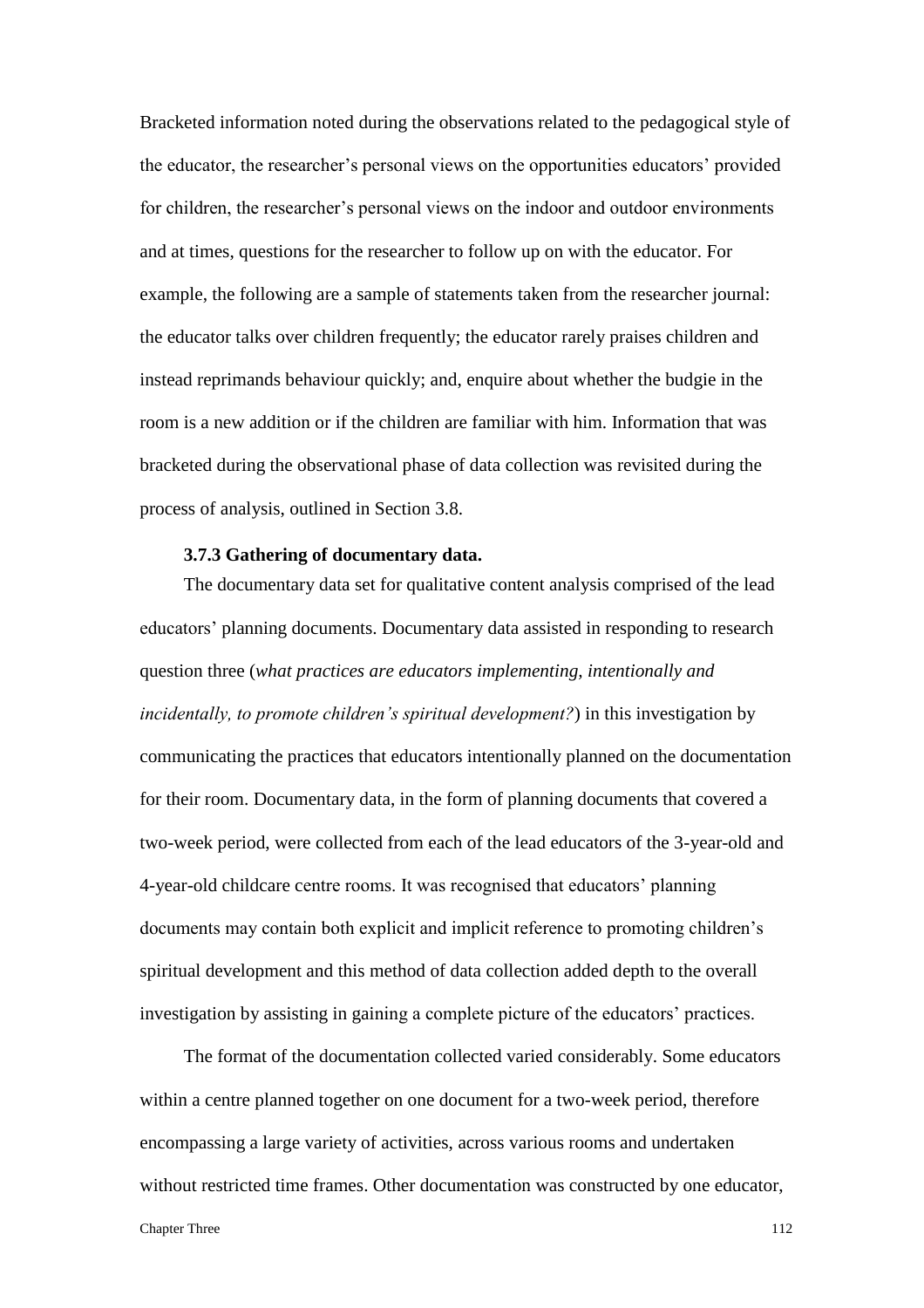weekly, and followed more structured time-tabled style formats. Table 3.4 presents the number of documents that were collected.

## Table 3.4.

*Documentary Data for Qualitative Content Analysis* 

| <b>CENTRE</b>   | <b>NUMBER</b>   | <b>NUMBER OF</b> | <b>NUMBER OF PLANNING</b> |
|-----------------|-----------------|------------------|---------------------------|
|                 | <b>OF ROOMS</b> | LEAD             | <b>DOCUMENTS OVER A</b>   |
|                 |                 | <b>EDUCATORS</b> | <b>TWO-WEEK PERIOD</b>    |
| <b>Centre A</b> |                 |                  |                           |
| <b>Centre B</b> |                 |                  |                           |
| Centre C        |                 | 3                |                           |

Prior to undertaking the research, it was recognised by the researcher that participants may attempt to modify their documentation at the point of invitation to participate in the research investigation. To pre-empt this, the primary school principal or centre director, whomever governed the management of the centre, was requested to take copies of the programming documents before the investigation commenced. Once consent was provided by individual participants, the principal or director passed the documentation onto the researcher in its raw form, at the time of the initial observation.

# *3.7.3.1 Researcher journal use during documentary data collection.*

The researcher journal was a specific feature of IPA, used within the data collection and analysis of interview and observational data. The use of a journal to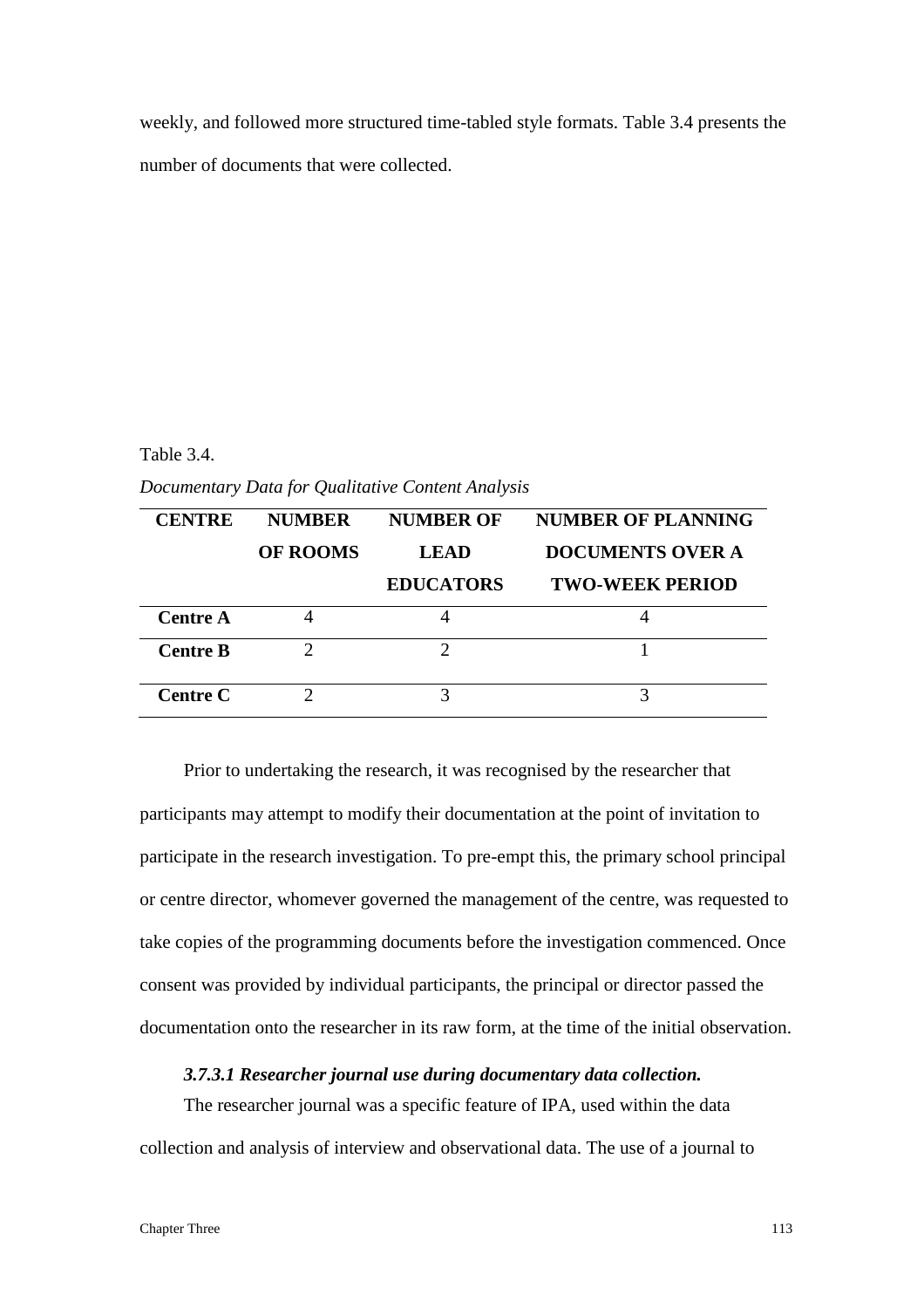collect field notes and researcher thoughts is also a feature of qualitative research more generally, to aid reflexivity (Flick, 2014). As such, the researcher journal was also adopted in the data collection and analysis of documentary data. Entries in the researcher journal when collecting and analysing the educators' planning documents were limited. No entries were made at the time of collection as documents were provided during the observational visits and entries at this time focussed on the researchers' assumptions or potential bias in relation to the educators' practice or the childcare environment. The following is an exert taken from the researcher journal, as an example of the bracketing that occurred prior to the analysis phase:

# PRE-ANALYSIS OF DOCUMENTARY DATA

I have collected planning documents from the educators for qualitative content analysis. I recognise at this point that I will need to be mindful of my own bias regarding the way that educators plan. For example, as I have experience planning in early childhood settings, some planning layouts may be more appealing to me, or I may prefer a certain level of detail. In the analysis process, as a step prior to the final categories being determined, I will need to check that findings have not been influenced by my own thoughts and potential bias. In essence, the process of de-bracketing will be pertinent to the analysis.

## **3.8 Data Analysis**

Data analysis occurred in the order of the research question to which the data set responded. All data were collected prior to undertaking any analysis. Interview data were analysed initially in response to research questions one and two; followed by the observational data in response to research questions two and three; and finally the documentary data in response to research question three. Undertaking data analysis in this sequence also afforded the researcher the opportunity to understand the educators' personal understanding of spirituality and the practices they employed before analysing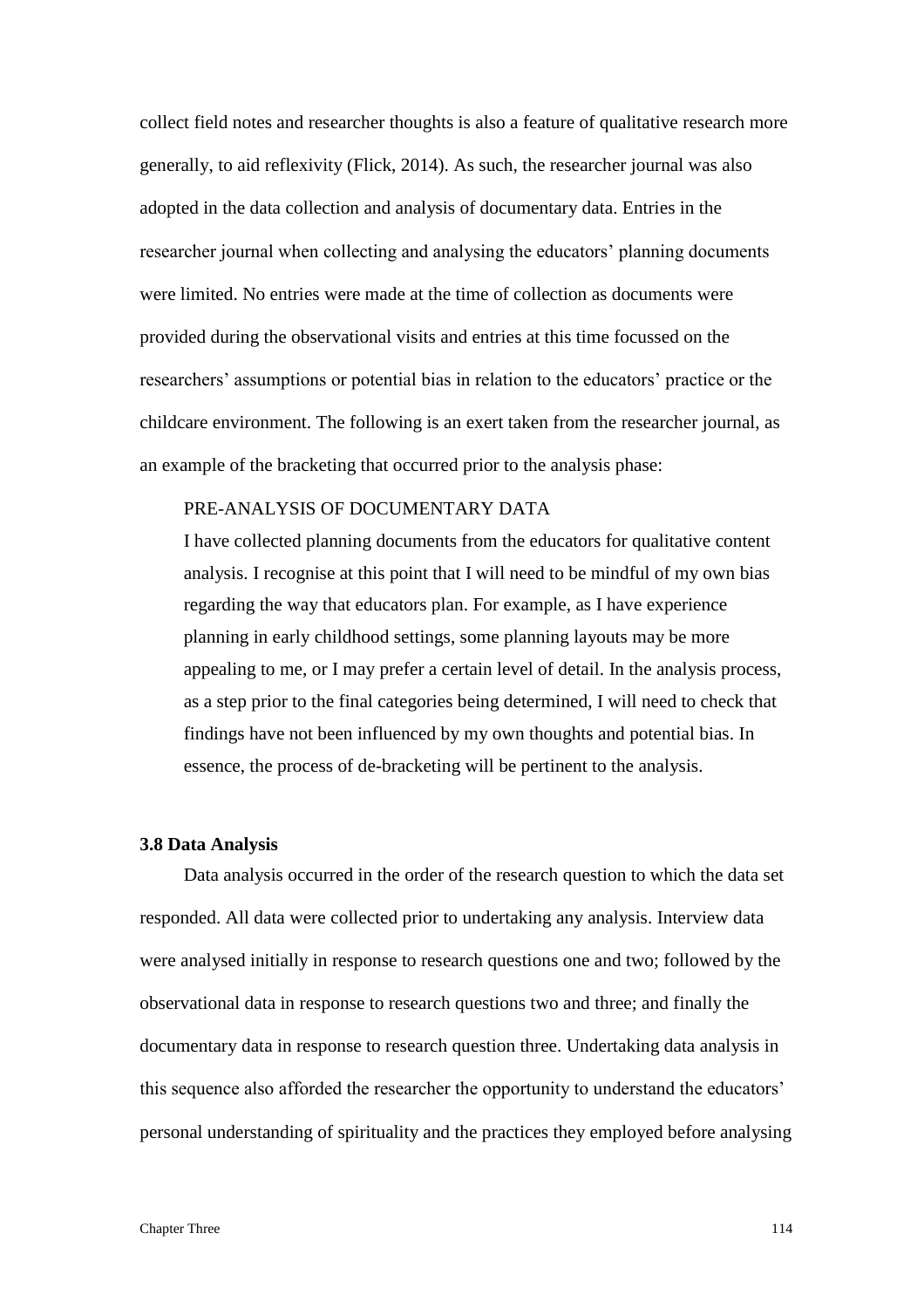the observations of their actual practice and finally what they had intentionally planned through their documentation.

Two methods of data analysis were employed in this investigation: Interpretative phenomenological analysis (IPA) and qualitative content analysis. IPA, detailed in Section 3.4.4, provided both the theoretical framework for the investigation and additionally, was the chosen tool for analysis of both the interview data and observational data. Qualitative content analysis, described as both a research method (See Section 3.6.3) and a method for analysis, was utilised for the analysis of the planning documents. The way in which data analysis occurred for each individual research method is explicated in detail below commencing with the interview data and then observational data. The process of qualitative content analysis of the documentary data is then explained. Chapter Four presents the findings from these processes of data analysis.

## **3.8.1 Interpretative phenomenological analysis of interview data.**

Interview transcripts comprised the data set that were analysed using IPA. IPA research is focussed on attempting to understand the "content and complexity" (Smith, 2008, p. 66) of the meanings interpreted by participants, rather than the frequency of these meanings. In this investigation, transcripts were analysed to determine the participants' meanings and interpretations of spiritual development and their practices for promoting children's spiritual development. IPA as a theoretical perspective outlines a particular analytical process. This process of analysis involves a form of coding, whereby topics of significance are identified, termed 'flagging', and these are annotated on the transcript. The researcher analysed the data using the specific framework suggested by Bednall (2006) and which is particular to IPA. Bednall's (2006) stages are explained in Table 3.5.

## Table 3.5.

Chapter Three 115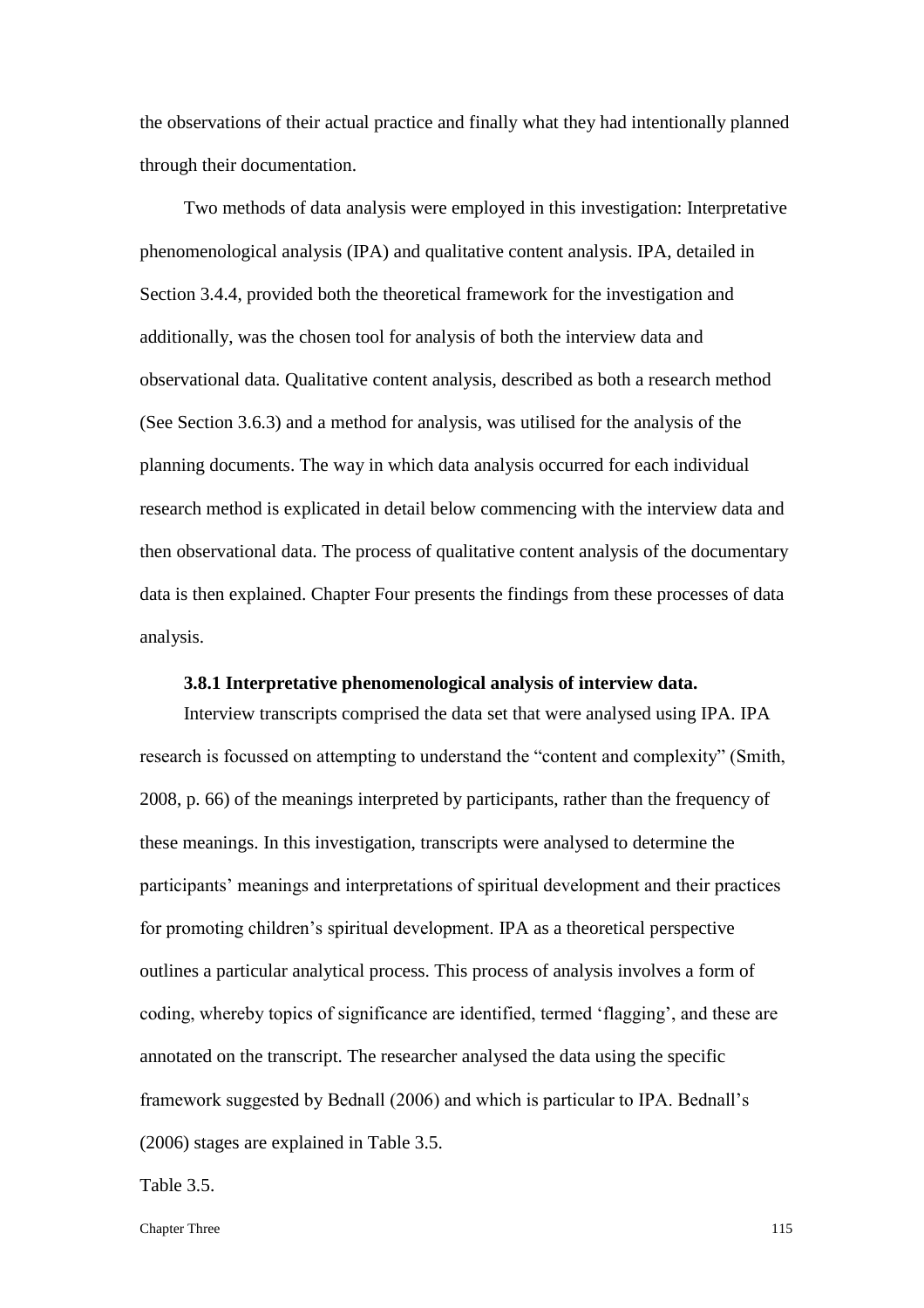## *Bednall's Stages of IPA*

| <b>Stage</b>                     | Description of the process relating to interview              |
|----------------------------------|---------------------------------------------------------------|
|                                  | transcripts                                                   |
| <b>Stage One: Iterative</b>      | Interview transcripts are read repeatedly and items           |
| reading and 'flagging' items     | 'flagged' as themes.                                          |
| <b>Stage Two: Establishing</b>   | Items that were previously flagged are grouped together to    |
| topics of significance           | form topics of significance, known as codes.                  |
| <b>Stage Three: Establishing</b> | Items that were identified previously as significant are re-  |
| thematic linkages                | evaluated and coding of themes becomes more refined. The      |
|                                  | focus of Stage Three is ensuring bracketing has occurred.     |
| <b>Stage Four: Examining the</b> | Transcripts are revisited to check that the major themes      |
| flagged items for meaning        | have been identified and to determine their meaning. A list   |
|                                  | of super-ordinate themes is then created.                     |
| <b>Stage Five: Reintegration</b> | Any information previously bracketed is reconsidered          |
| or 'de-bracketing'               | (evaluating information collected in the research journal) to |
|                                  | see if this could inform the interpretation of the themes.    |
| <b>Stage Six: Fashioning the</b> | The meaning of themes is explored and any possible            |
| units of the study               | connections between themes are investigated. A list of sub-   |
|                                  | ordinate themes is then created, where appropriate, within    |
|                                  | the super-ordinate themes.                                    |

Bednall's (2006) process is consistent with IPA as it aims to "encourage reflective engagement with the participant's account. Inevitably, the analysis is a joint product of the participant and the analyst" (Smith, Flowers & Larkin, 2009, p. 80). The process is an iterative one that involves reading the transcript numerous times and annotating these as significant topics or themes emerge.

When all interviews were transcribed, Stage One of Bednall's (2006) IPA was undertaken by the researcher. Initially, the researcher listened to each of the recordings and checked the transcripts for accuracy, making amendments as required. There were some instances where an educator had named specific strategies that were incorrectly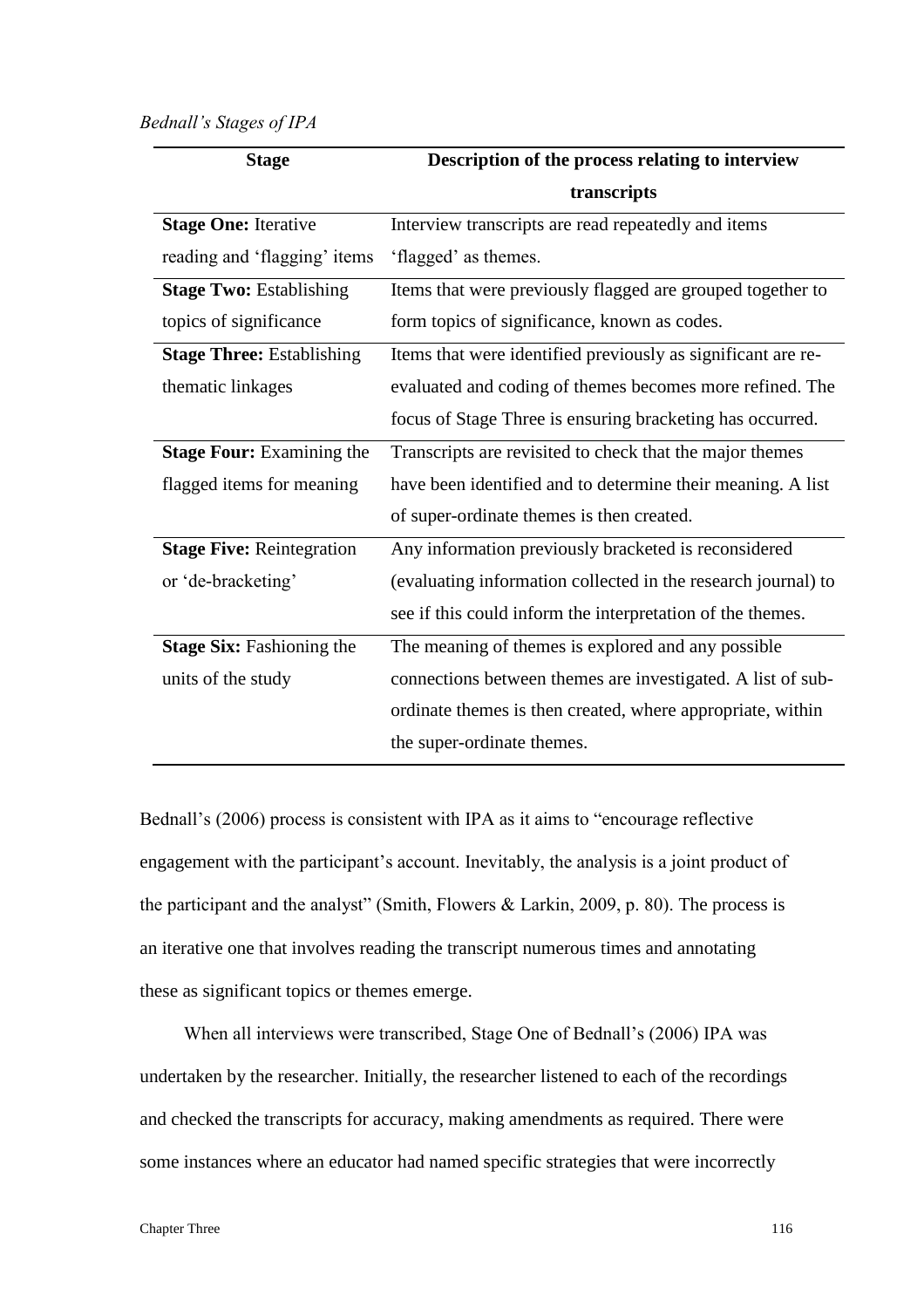transcribed. For example, Educator 1: Centre B spoke of FMS (Fundamental Movement Skills) in her interview, and this was transcribed as 'inaudible'. The researcher identified this and amended the transcript accordingly. In reviewing the interview recordings along with the transcripts, the researcher was also afforded the advantage of being immersed in the data. During this first reading of transcripts initial flagging of items occurred.

When the researcher was satisfied that the transcripts were an accurate record of the interview, the transcripts were again read. However on this occasion, they were read by interview question, that is, research question one for all participants was read, then question two, and so on, rather than each transcript in its entirety. The decision to analyse the interview data question by question was a means of determining what educators themselves both experienced and understood by the term 'spirituality', and to distinguish this understanding from what they perceived about children's spirituality and the way they nurtured this capacity (see Appendix C: Interview Questions). As the interview followed a semi-structured format that provided flexibility, questions were not always posed in the same sequence (see Section 3.6.1). To assist the analysis process, different colours were used for the analysis of each interview question. Colour categorising the flagging of items aided the researcher in locating responses to the same question across all transcripts. Appendix D provides a sample interview transcript from Educator 1: Centre B, that illustrates both the process of amending a transcript and the initial flagging of items that occurred by interview question.

Establishing topics of significance, Stage Two of the analysis, involved an iterative process whereby transcripts were read and re-read. Items previously flagged were checked, and their presence within other transcripts investigated. Stage Two also ensured that no items were missed during Stage One analysis. This stage consisted of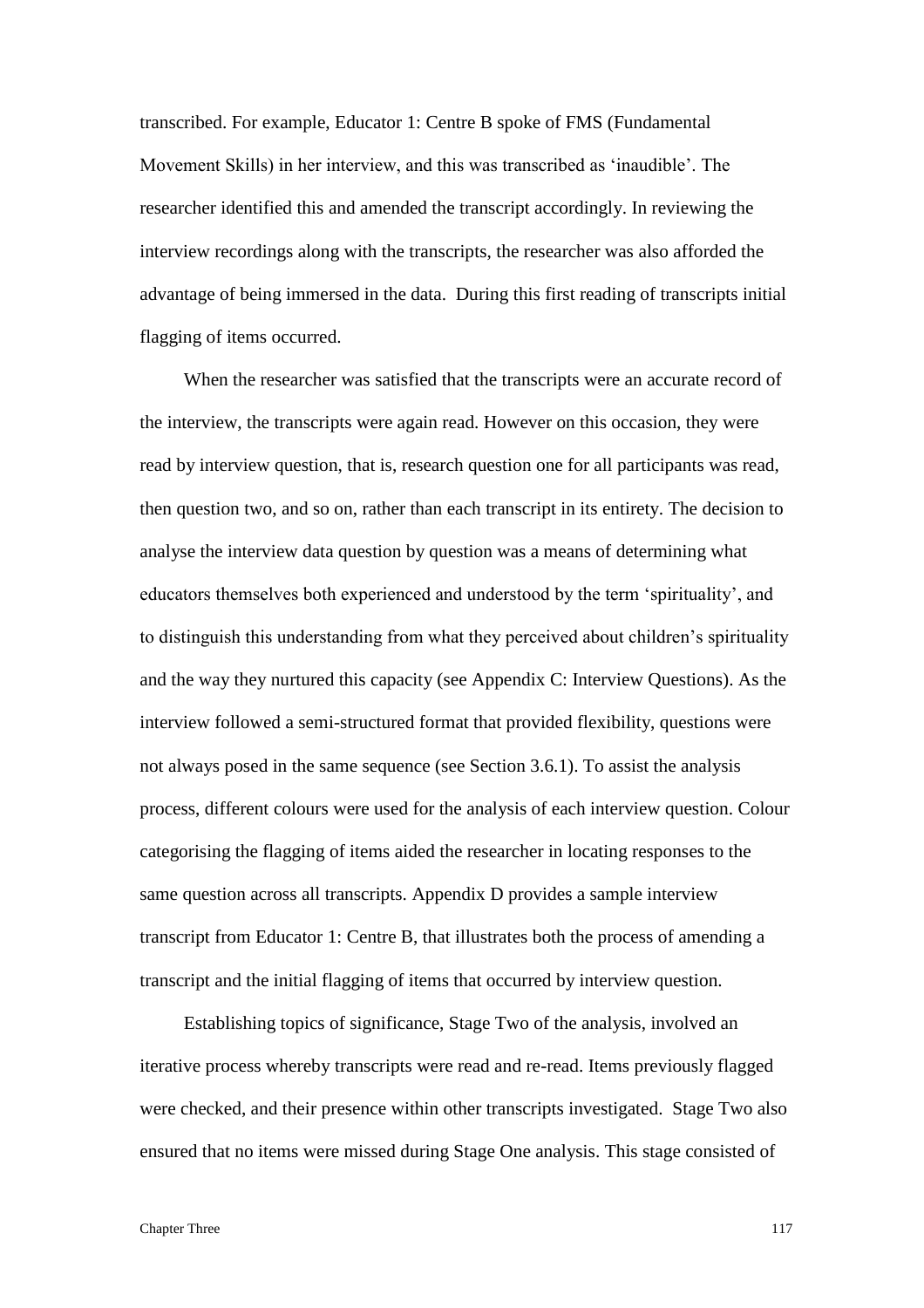annotating the transcripts with flagged items, or codes, as they arose and this occurred for each interview question. Table 3.6 provides an example of the initial coding of interview question one, from the transcript of Educator 2: Centre C.

# Table 3.6.

*Example of Initial Coding of Interview Transcripts*

| <b>Initial Coding</b>               | <b>Transcription</b>                                                                                                                        |
|-------------------------------------|---------------------------------------------------------------------------------------------------------------------------------------------|
|                                     | <b>Interview Question One:</b> I'm wanting you to describe for me                                                                           |
|                                     | what you think spirituality is? And I thought as a start, you                                                                               |
|                                     | might do that by thinking about an experience that you've had                                                                               |
|                                     | that you might say, that was spiritual, and try and describe that.                                                                          |
| Church                              | I mean I suppose when you're sitting in a church that you sort                                                                              |
| Feeling                             | of get a, not a strange feeling but a feeling that sort of comes                                                                            |
|                                     | over you in that environment                                                                                                                |
|                                     | [Researcher probes: So when you say a feeling comes over<br>you, what type of feeling?]                                                     |
| Reflection/Reflective<br>Quiet time | I suppose for me it's more of a reflection. It sort of makes you<br>start thinking about things more or maybe just that you're<br>grounded. |

The drawing together of these initial codes occurred within Stage Three. For example, across the transcripts initial flagging of items revealed codes such as 'church'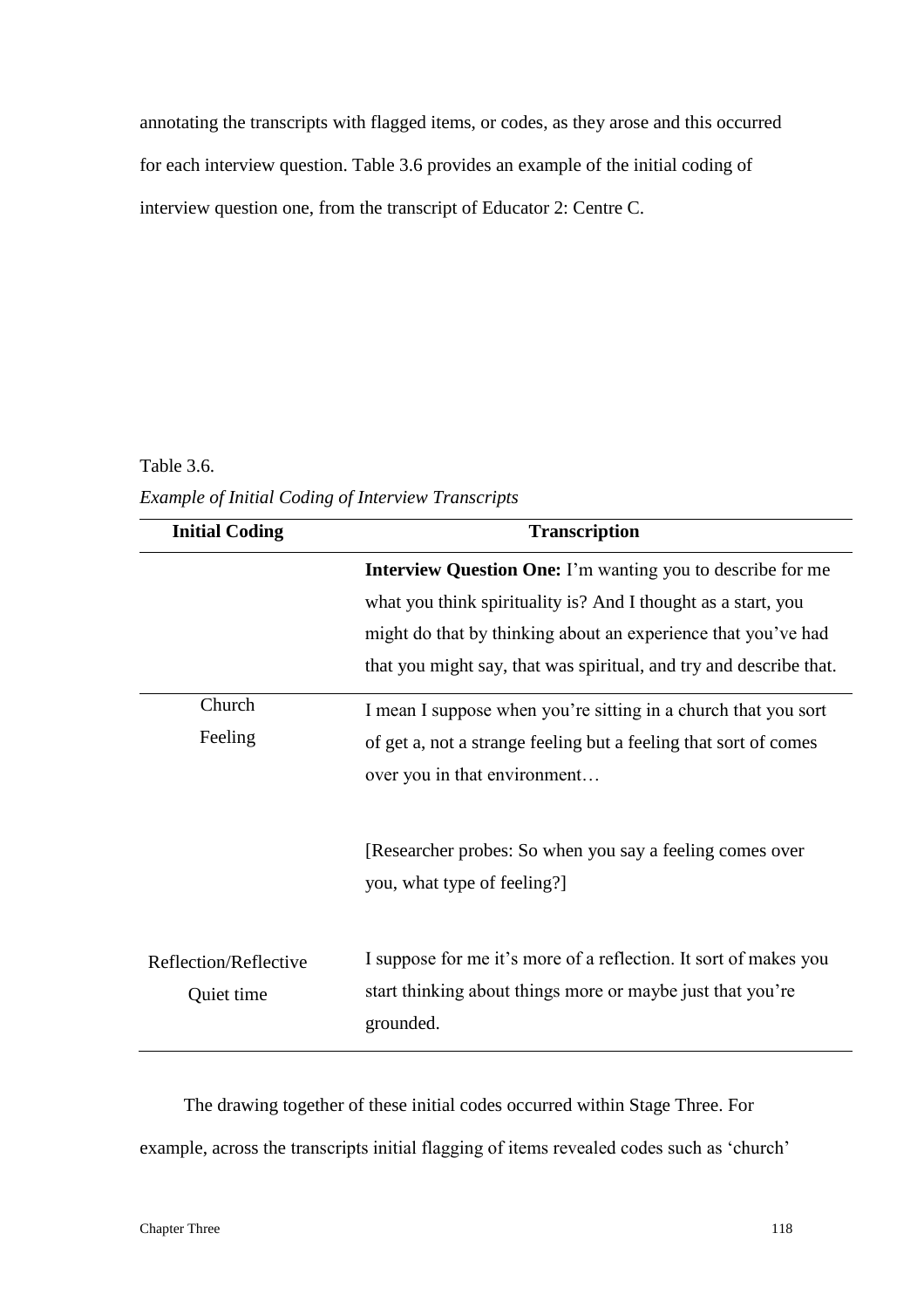and 'faith'. During Stage Three of the analysis these terms were grouped into a common theme, 'A religious experience', as this term was broader and inclusive of the range of codes. Following this amalgamation of codes, a list of major themes, referred to as super-ordinate themes within IPA, was created. The construction of superordinate themes, as a feature of the fourth stage of analysis involved re-reading transcripts to ensure that all items were flagged and that all codes were identified. Stage Four also required the researcher to consider the meaning of codes developed and to check that these encompassed the initial items flagged in Stage One. Table 3.7 presents an example of the list of codes that initially emerged, across all transcripts, in the analysis of interview question one and how these were amalgamated to create super-ordinate themes. This same process was undertaken for each interview question.

Table 3.7.

*Example of Initial Coding of Interview Transcripts*

**Initial Codes from Question One Analysis Super-Ordinate Theme Interview Question One:** I'm wanting you to describe for me what you think spirituality is? And I thought as a start, you might do that by thinking about an experience that you've had that you might say, that was spiritual, and try and describe that.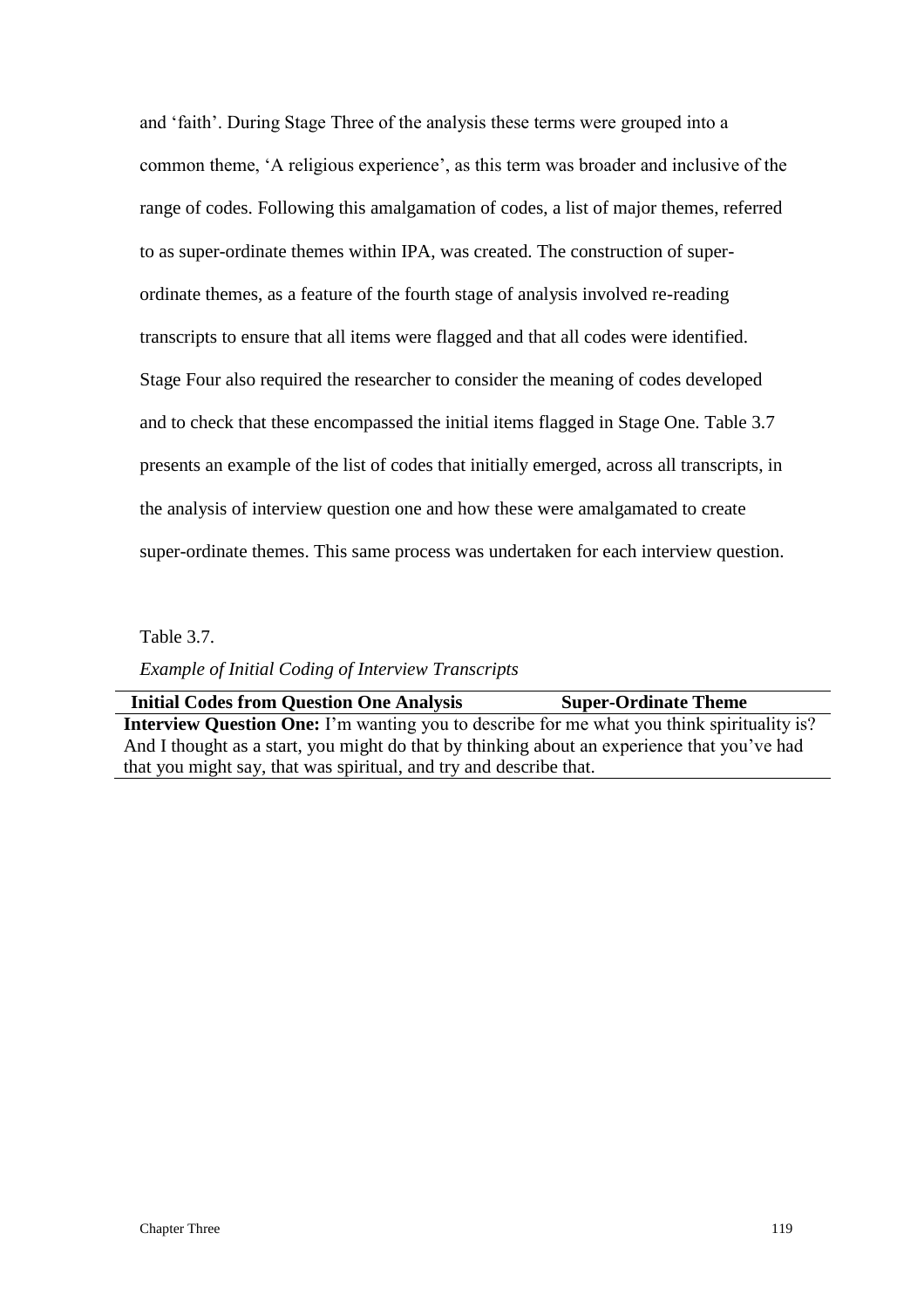

Stage Five of the analysis process, as outlined by Bednall (2006), required the researcher to engage in the process of de-bracketing. Bracketed information was recorded in the researcher journal throughout the data collection and data analysis phases as a means of being reflexive and limiting bias (see Section 3.9.1). At this point of the analysis the bracketed information was revisited to ascertain any influence it may have had on the way initial codes and subsequent super-ordinate themes emerged. When the research journal was revisited in the process of de-bracketing, all comments (such as the researcher's personal views and assumptions about the centres, educators and their practice) were reviewed, not only those made regarding the interview process. The following is an extract taken from the researcher journal prior to interviewing Educator 6: Centre B:

Educator 6 is very young and yet to complete her teacher education qualifications. She also isn't Catholic. I know this because she mentioned it when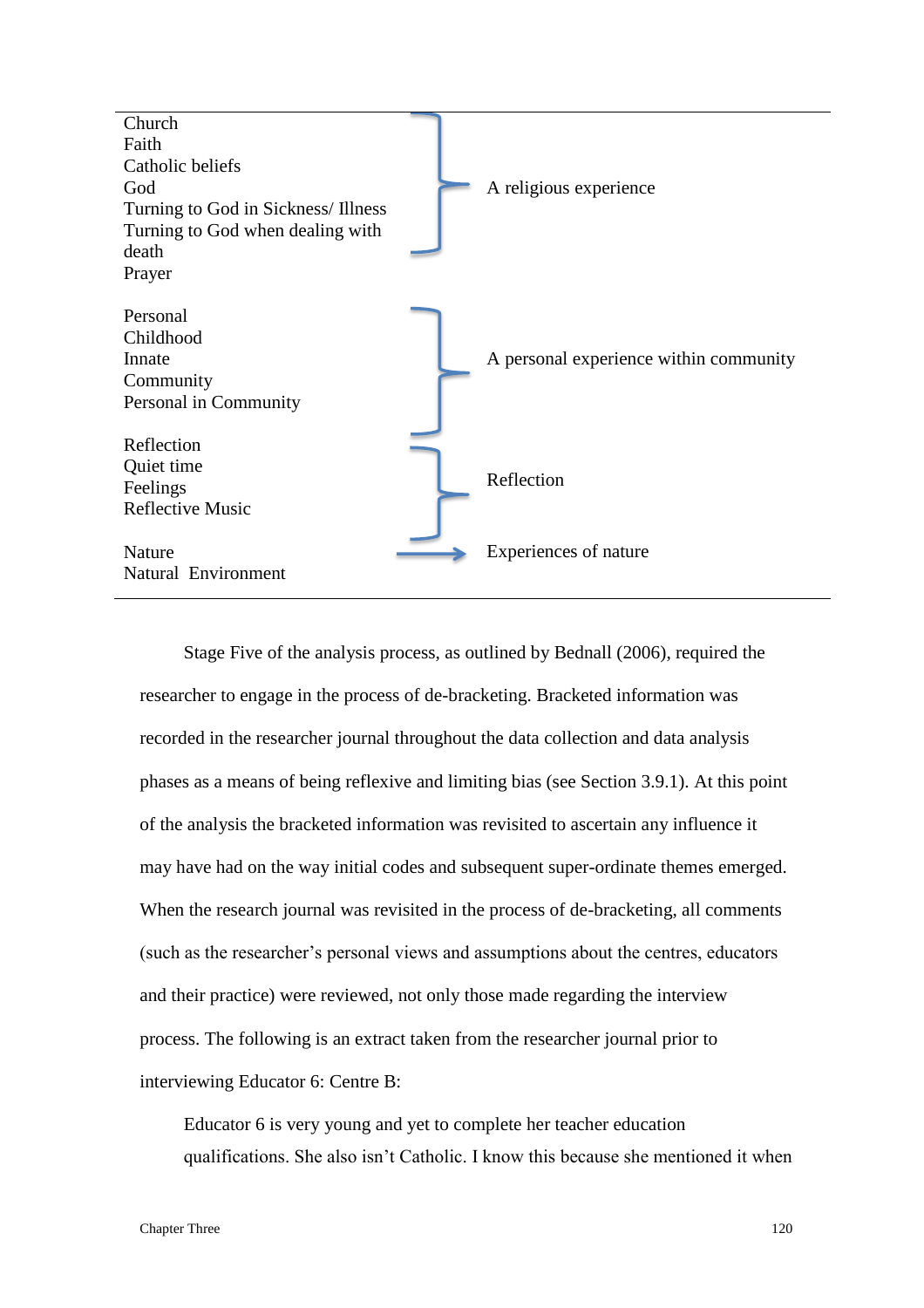she returned the consent form and was concerned that both her unfinished qualification and not being Catholic might be an issue. I'm not sure she is going to have much to tell me compared with her more mature colleagues. She has also already taken the view that my questions on spirituality are connected to being Catholic.

Re-visiting all comments made in the journal was a further assurance that potential bias from the observational data collection phase, for example, had not influenced the analysis of the interview data. The process of de-bracketing is referred to in Chapter Four only when the process provided deeper insight into the findings.

Although the bracketed information clearly illustrated the personal assumptions held by the researcher prior to interview, the researcher found that this information did not influence the analysis process in regards to the coding process and emerging superordinate themes. De-bracketing was a necessary stage within the analysis process and did provide some insight into the findings, presented in Chapter Four. For example, as mentioned in Section 3.7.1.1, comments were recorded in the researcher journal prior to the interview with Educator 9: Centre A. These comments related to the assumption that a mature and experienced educator would be able to more clearly articulate their philosophy and pedagogies. The researcher also assumed that the educator, in having more life experiences due to age, would be able to provide in-depth responses to the questions regarding her own spirituality. These assumptions proved to be incorrect. The findings showed that Educator 9's responses to questions on spirituality were frequently limited. At the conclusion of the interview with Educator 9: Centre A, the researcher bracketed the following in the researcher journal:

It's interesting that she [Educator 9] wasn't able to articulate her practice very well. I wonder if this is because she didn't think that that was relevant to my questions or whether she was unable to make the connection between her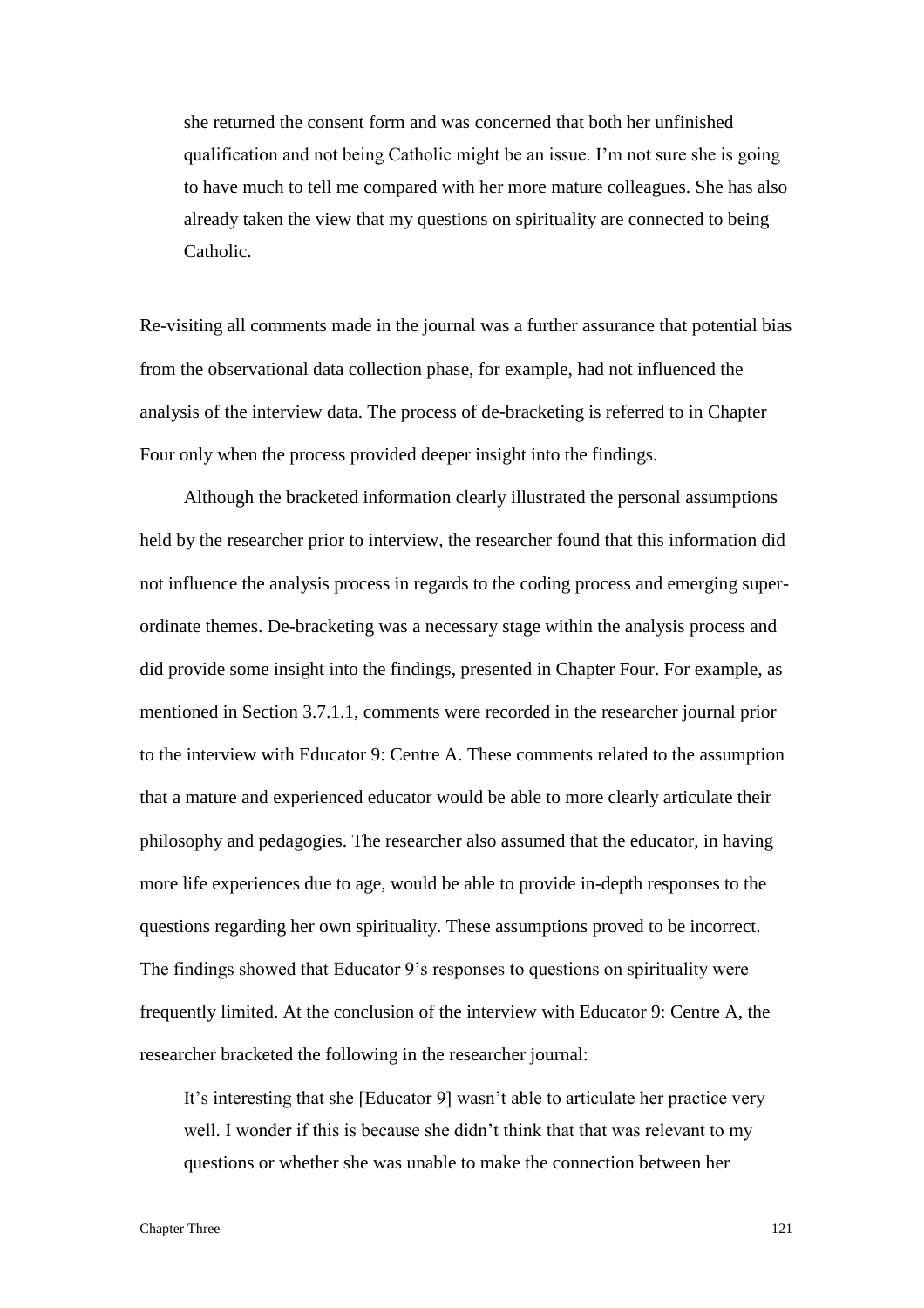practice and the beliefs that underpin these. I'm also disappointed that she wasn't able to add more depth to her responses on spirituality.

In comparison, the researcher recorded the following post-interview comments after interviewing Educator 6: Centre B, whom the researcher had assumed would have little to respond (see extract in Section 3.8.1.):

I'm quite surprised by that interview. Educator 6 seemed young and inexperienced and when she mentioned that she wasn't Catholic or finished her studies I thought it would limit her ability to answer some of the questions. Actually Educator 6 responded thoughtfully and was able to really clearly articulate her beliefs about early childhood and her own faith.

The super–ordinate themes, illustrated in Table 3.7, were further explored in Stage Six of the analysis. The super-ordinate themes, and the initial codes from which they emerged, were re-considered to determine if sub-ordinate themes were evident. Sub-ordinate themes, a term used within IPA to describe categories within the superordinate themes, were identified in several instances. These sub-ordinate themes were recognised as those initial codes that required further explanation of their own whilst contained within the broader super-ordinate theme. For example, within the superordinate theme, 'a religious experience', 'the sub-ordinate theme, 'health issues' emerged as several educators responded to interview question one with an experience that was religious but which involved a family member or friend who had been ill. Sub-ordinate themes were not evident within every super-ordinate theme.

Super-ordinate themes, and where appropriate sub-ordinate themes, were then written up for each of the interview questions into a narrative account. This narrative account is presented in Chapter Four: Findings. The aim of Chapter Four is to evidence the emergent super-ordinate and sub-ordinate themes with examples from the data.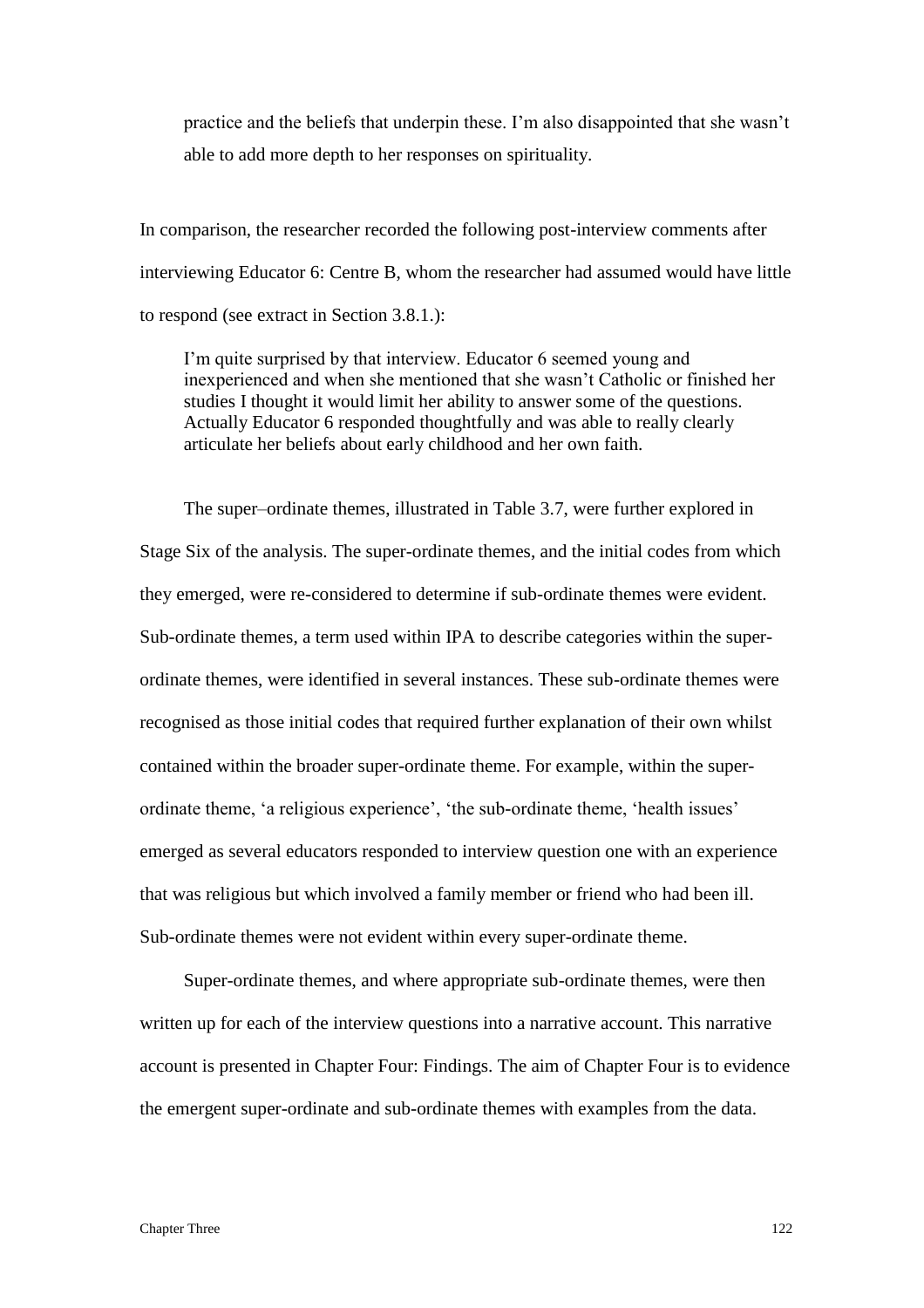#### **3.8.2 Interpretative phenomenological analysis of observational data.**

Data obtained through observation were analysed using Bednall's (2006) stages of IPA. Bednall's stages of IPA, outlined in Table 3.5, were applied in a similar way to that of the interview data. Observational data, recorded on a WORD template, were printed and these formed the observational data set. Each observation was provided a pseudonym such as *Educator, 1: Centre B.* Stage One of Bednall's (2006) analysis, flagging of items, occurred by reading each observation in its entirety and annotating the document where items of significance, referred to as codes, emerged. This process occurred for each observational record. As new items arose in subsequent observations, previous observations were re-visited to check for instances of that item. This iterative process of cross-checking as new items emerged is detailed as Stage Two in Table 3.5. A sample of the initial coding of an observation is provided in Table 3.8. In addition, Appendix F provides the recorded observation of Educator 5: Centre A, annotated with initial codes.

## Table 3.8.

*Sample Extract of Initial Coding of Observational Record*

| <b>Initial Coding</b> | <b>Observational Record</b>                                    |  |
|-----------------------|----------------------------------------------------------------|--|
|                       | Children gather on the mat. Educator asks for the 'bell        |  |
|                       | ringer' for the day. One child is upset $-$ he can't find his  |  |
| Belonging/Identity    | name tag. Educator responds to the child; "I know who you      |  |
| Wellbeing             | $are - you're Samuel. I won't forget you".$ The child looks up |  |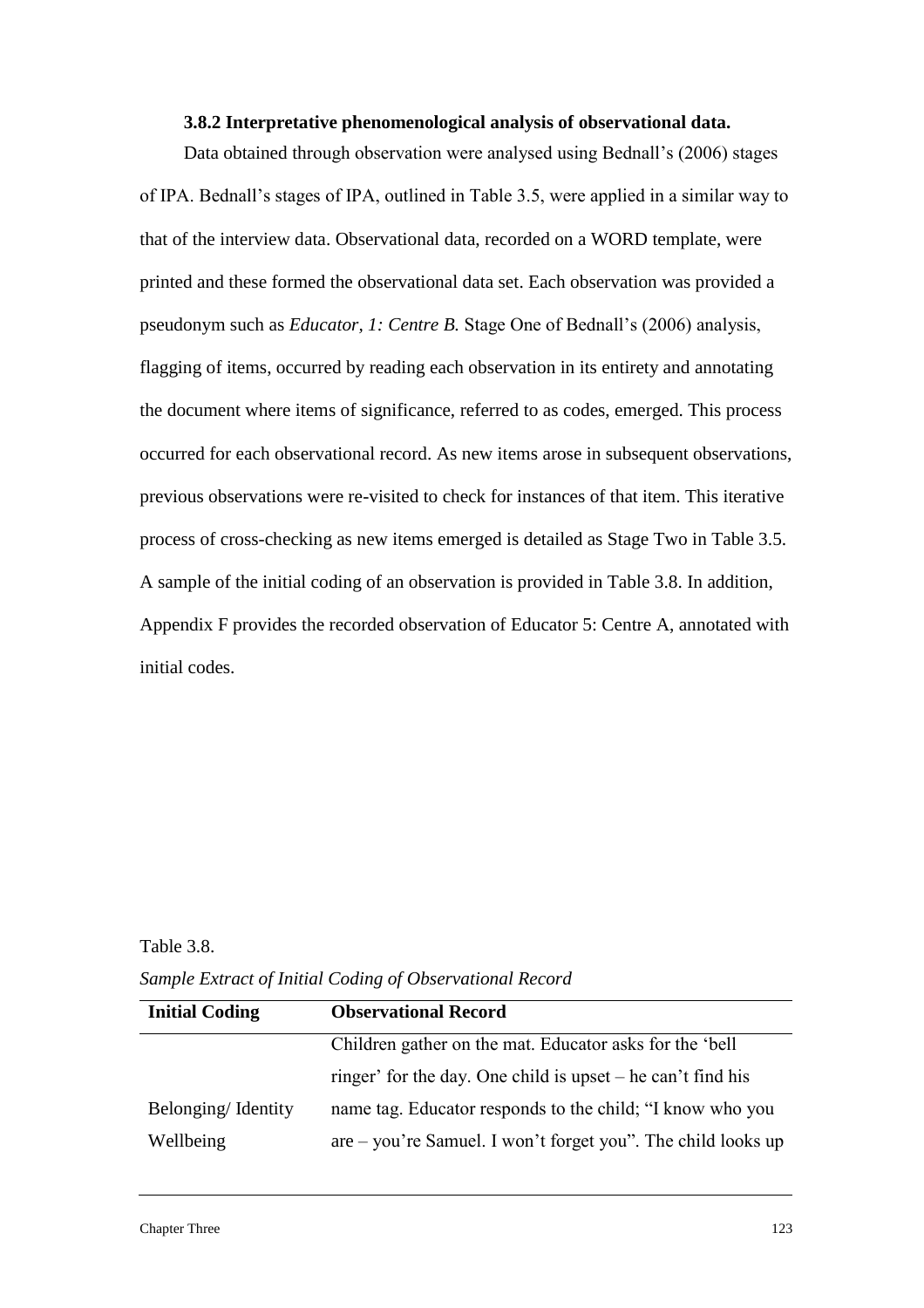|               | and smiles at the Educator then joins the rest of the class on |  |
|---------------|----------------------------------------------------------------|--|
|               | the mat.                                                       |  |
|               | Educator tells the class it's time to sing 'Hello Friend'. The |  |
| Friendship    | children stand and hold hands. They sing the song "hello       |  |
| Relationships | friends, how are you?I'm happy to see yousay hi to             |  |
| Social skills | your neighbour""We're going to have a great day".              |  |
| Belonging     | Educator moves between children encouraging them to join       |  |
|               | in, saying "that's it John, sing with us". They clap hands and |  |
|               | face a different partner.                                      |  |
|               |                                                                |  |

Following the process of initial coding, Stage Three involved determining the meaning of the codes, ascertaining any overlap and consequently a refining of codes occurred. Bednall's (2006) Stage Four prescribed the grouping together of codes to form themes. A list of super-ordinate themes was then created at this stage of analysis. The super-ordinate themes emerged from the analysis of all observations. Table 3.9 illustrates an example of grouping initial codes into super-ordinate themes. Superordinate theme names were chosen as a broad term representative of the initial codes.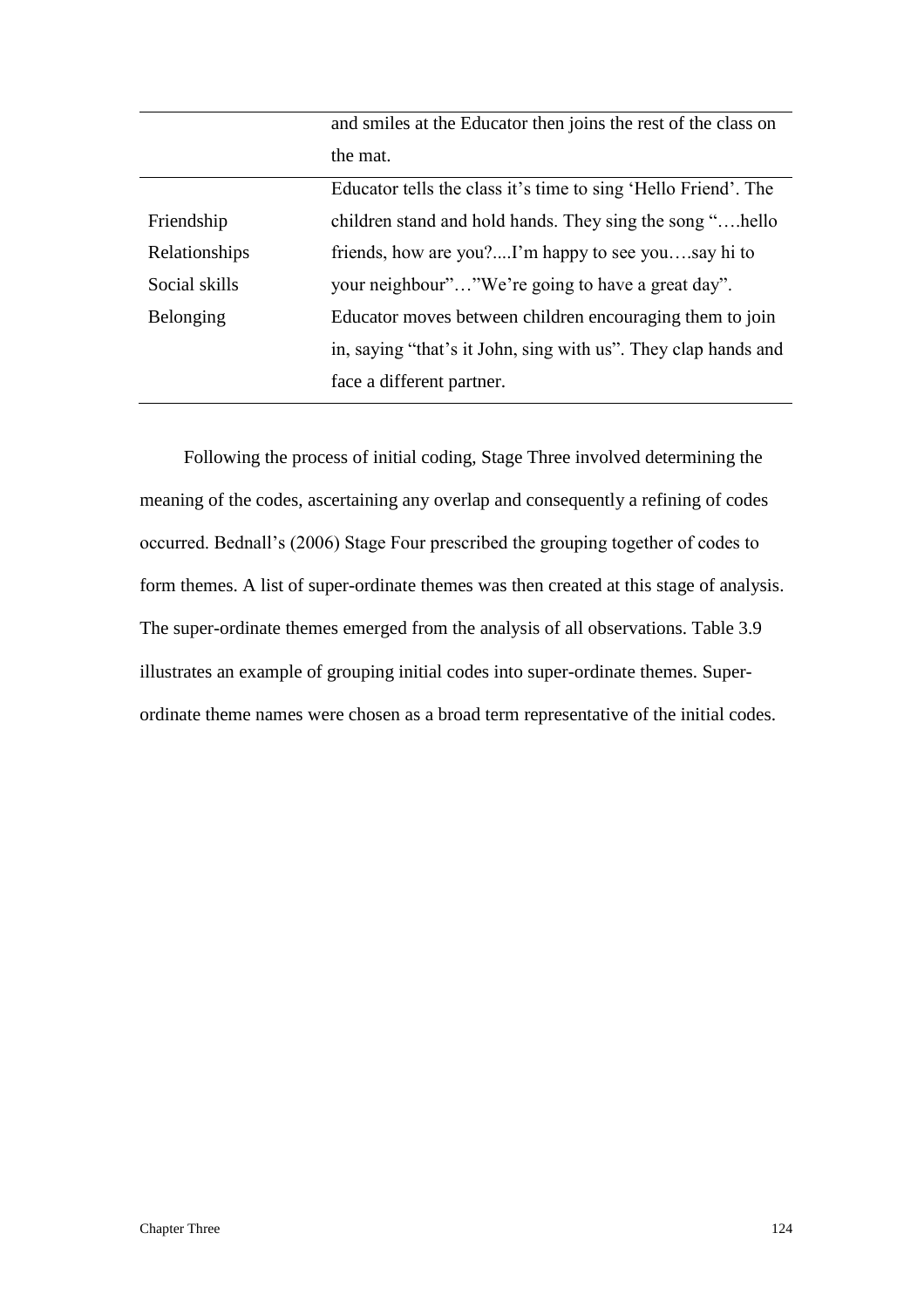Table 3.9.

| <b>Initial Coding</b> | <b>Super-ordinate Theme</b> |
|-----------------------|-----------------------------|
| Belonging             |                             |
| Music                 |                             |
| Security              |                             |
| Friendship            | Relationships               |
| Relationships         |                             |
| Social skills         |                             |
| Conversation          |                             |
|                       |                             |
| Identity              |                             |
| Wellbeing             |                             |
| Feelings/emotions     | Identity                    |
| Self-regulation       |                             |
| Resilience            |                             |

*Example of Grouping Initial Codes into Super-Ordinate Themes*

During Stage Five, de-bracketing of the information noted in the researcher journal occurred. The researcher journal was a means for the researcher to maintain a high level of self-consciousness. As such, revisiting all journal entries during the final stages of analysis ensured that assumptions, on behalf of the researcher, did not influence the findings. The de-bracketing process afforded the researcher a further opportunity to be reflexive by examining personal assumptions and views, such as those provided in Section 3.7.2.1, and ensuring these did not influence the way that data was coded and that subsequent super-ordinate themes emerged. For example, Section 3.7.2.1 provided an example of bracketing that occurred during the first observational visit at Centre B. During the de-bracketing process the researcher recognised her own personal bias toward the outdoor facilities at this centre and was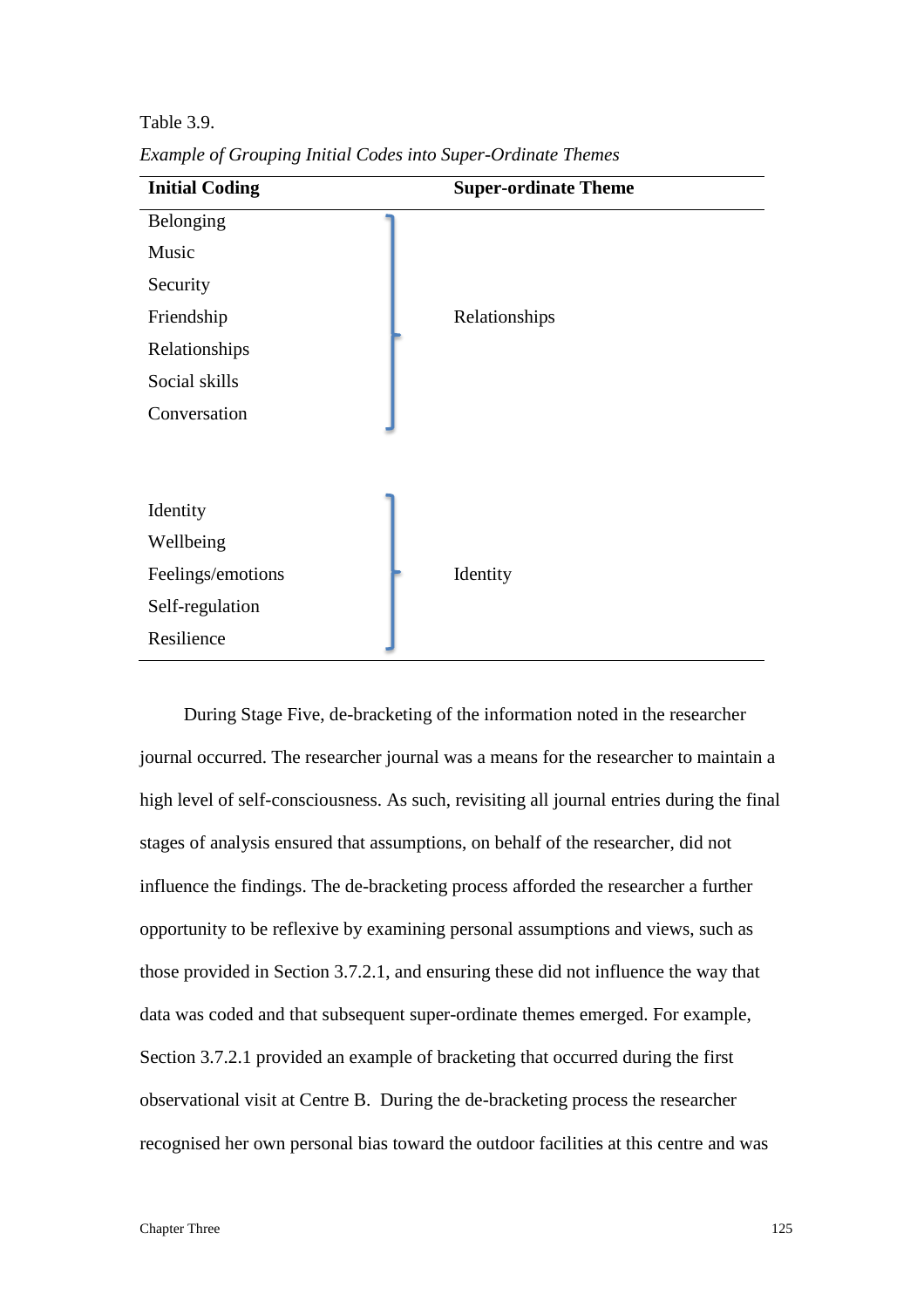able to check that initial codes were not formed from the researcher's assumptions, rather, that these emerged from the data. The de-bracketing process caused the researcher to look analytically at the themes that emerged through the process of data analysis. The overtness of the researcher journal and the de-bracketing process acted as a safeguard against researcher bias. Information that was bracketed did offer some insight into the findings and these are discussed, where appropriate, in Chapter Four.

In the final stage of analysis, Stage Six, Bednall (2006) articulated the need to fashion the units of the study. This fashioning of the units is a comprehensive activity that involves looking at all super-ordinate themes and determining any connections between these. If appropriate, sub-ordinate themes, as topics within the broader superordinate themes, are formed. In the case of the observational data, all super-ordinate themes comprised sub-themes. The super-ordinate and sub-ordinate themes are presented in Chapter Four: Findings and supported with extracts, as evidence of the emergent themes, from the observational data.

## **3.8.3 Qualitative content analysis of documentary data.**

The final method of analysis employed was qualitative content analysis. Qualitative content analysis was selected as an appropriate tool for the analysis of documentary data as it afforded an examination of practices that educators had planned for, both explicitly and implicitly within their planning documentation, for each of the rooms. The process of qualitative content analysis is described as systematic and flexible (Schrier, 2012). This particular form of analysis required the use of a coding frame. In this investigation both inductive and deductive methods were used whereby a coding frame was constructed prior to the analysis commencing, and then a postanalysis coding frame was created to present the findings as new categories emerged through the process of analysis. This form of coding frame is explicated in Section 3.6.3.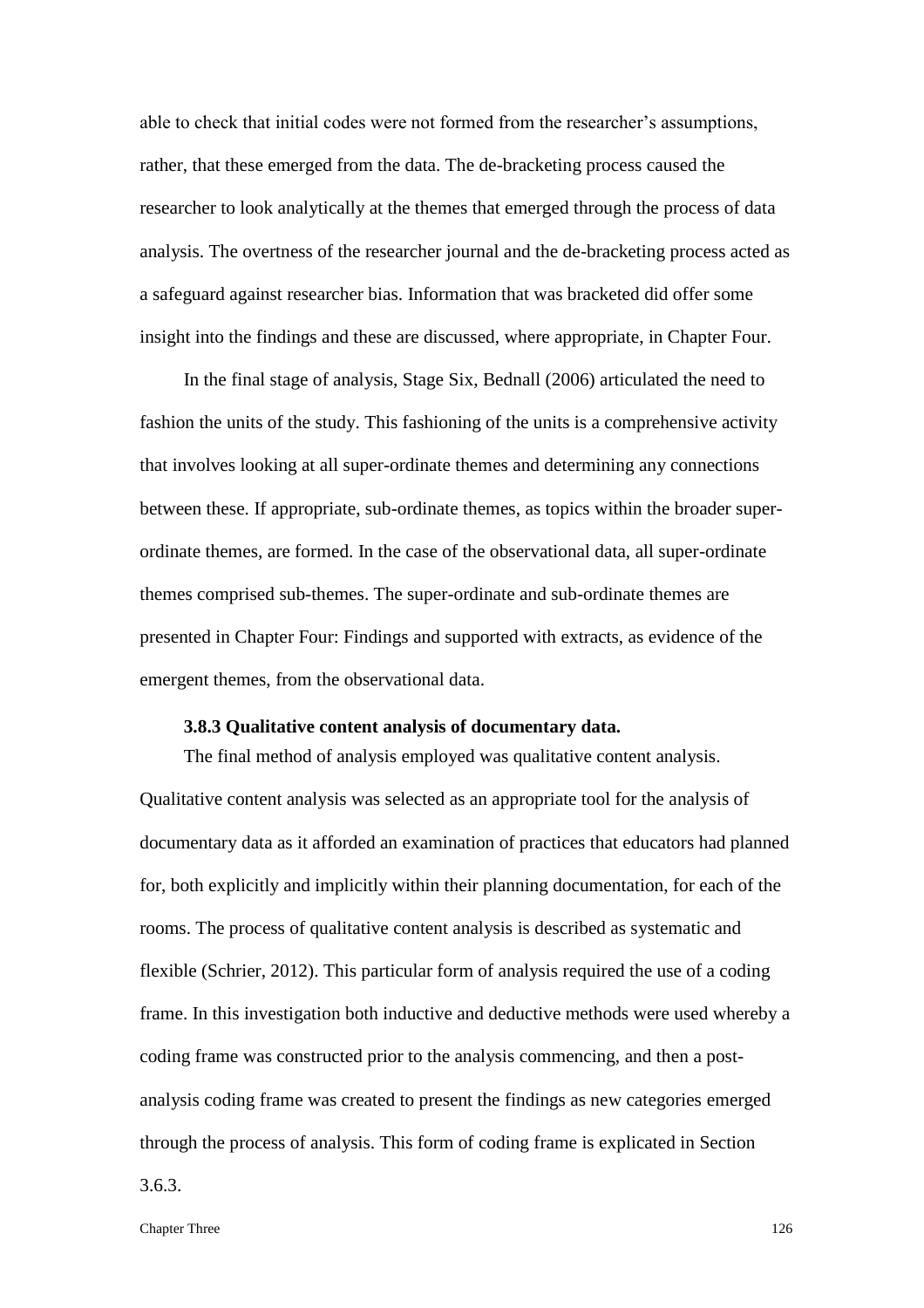Babbie (2011) suggested that an initial consideration for this particular method is deciding on the units of analysis. For this investigation, the units for making descriptive comments were the planning documents over a two-week period, for each educator, across each room, across each centre. Figure 3.5 has been adapted from the work of Elo and Kyngas (2008) to illustrate the steps taken in qualitative content analysis of the educators' planning documentation. The red arrows in Figure 3.5 indicate the particular pathway adopted for analysis of the planning documentation.



*Figure 3.5* Steps in qualitative content analysis adapted from Elo and Kyngas (2008).

The chosen approach for qualitative content analysis involved both deductive and inductive methods. Following the selection of units of analysis, a coding frame was developed. The coding frame was constructed in the step 'develop analysis matrix' in Figure 3.5. Construction of the coding frame occurred through an examination of the literature on spirituality (see Chapter Two). Characteristics of children's spirituality that emerged in the review of literature were illustrated as 'main categories' on the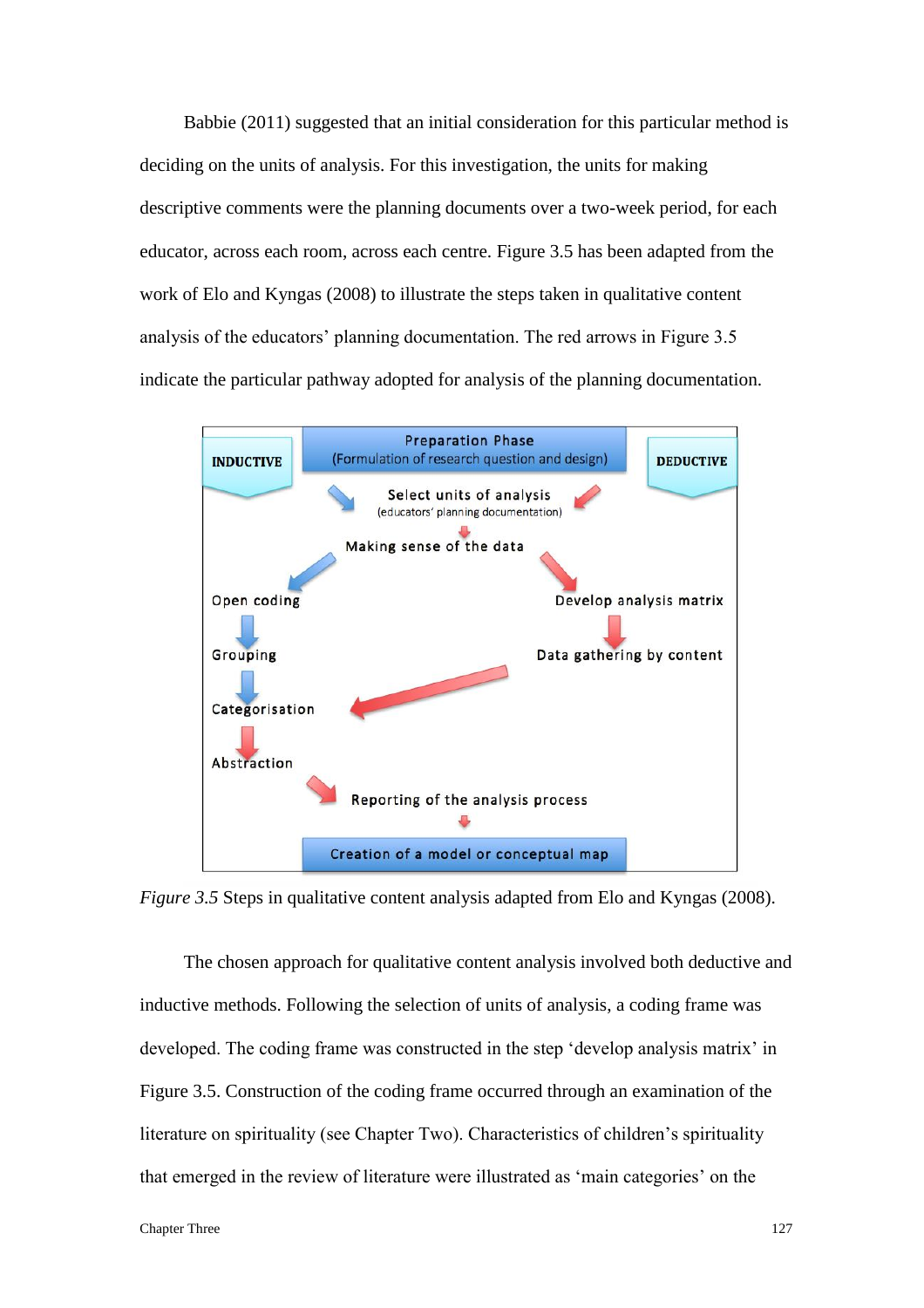coding frame. These categories were then used to determine the practice of the educator in promoting that particular characteristic of spirituality. Main categories were identified as: relationality (with others, with self, with the environment; with a transcendent); creativity and imagination; and wonder and awe. The pre-analysis coding frame is presented in Figure 3.6.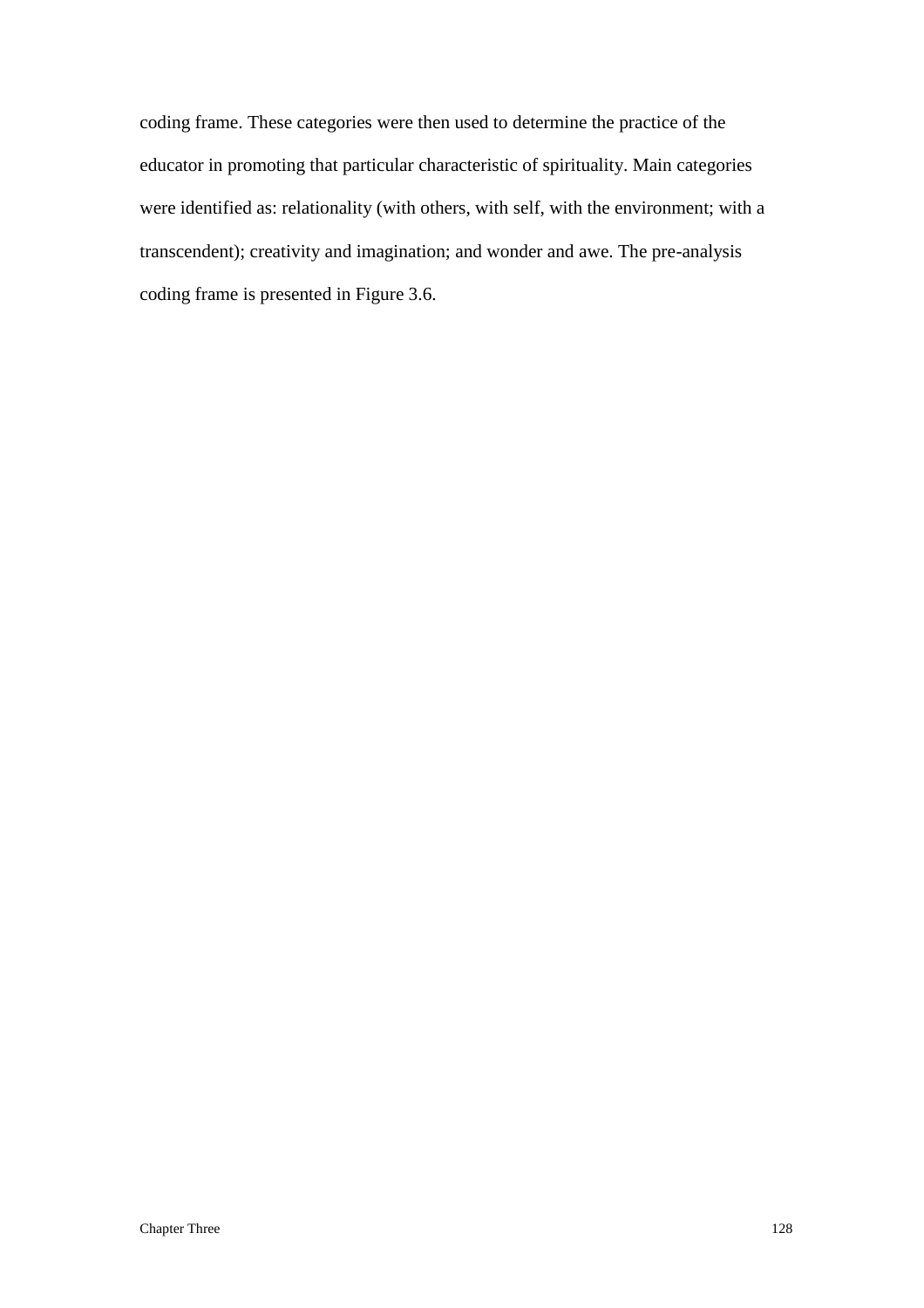

# **Relationality:**

An awareness of the 'self' and the relationship of the 'self' to 'others'. 'Others' in terms of person, environment or a transcendent…..

- **Relationality with self:** construction of the self; identity development; development of resilience and wellbeing; the search for meaning in one's life.
- **Relationality with others:** relationships; connectedness to others; friendship; creating a sense of belonging; social skills.
- **Relationality with a transcendent:** the notion of going beyond the self; God; Jesus; prayer; creator, transcendence; questions about the soul, spirit, heaven; religious education.
- **Relationality with the environment:** involvement of children with nature; nature play; natural resources.

**Creativity and Imagination**: activities that encourage creative expression; the arts; opportunities to engage the imagination; imaginative play, dramatic play **Wonder and Awe:** educator modelling of wonder; children expressing wonder and awe; delight.

*Figure 3.6.* Coding frame: pre-analysis.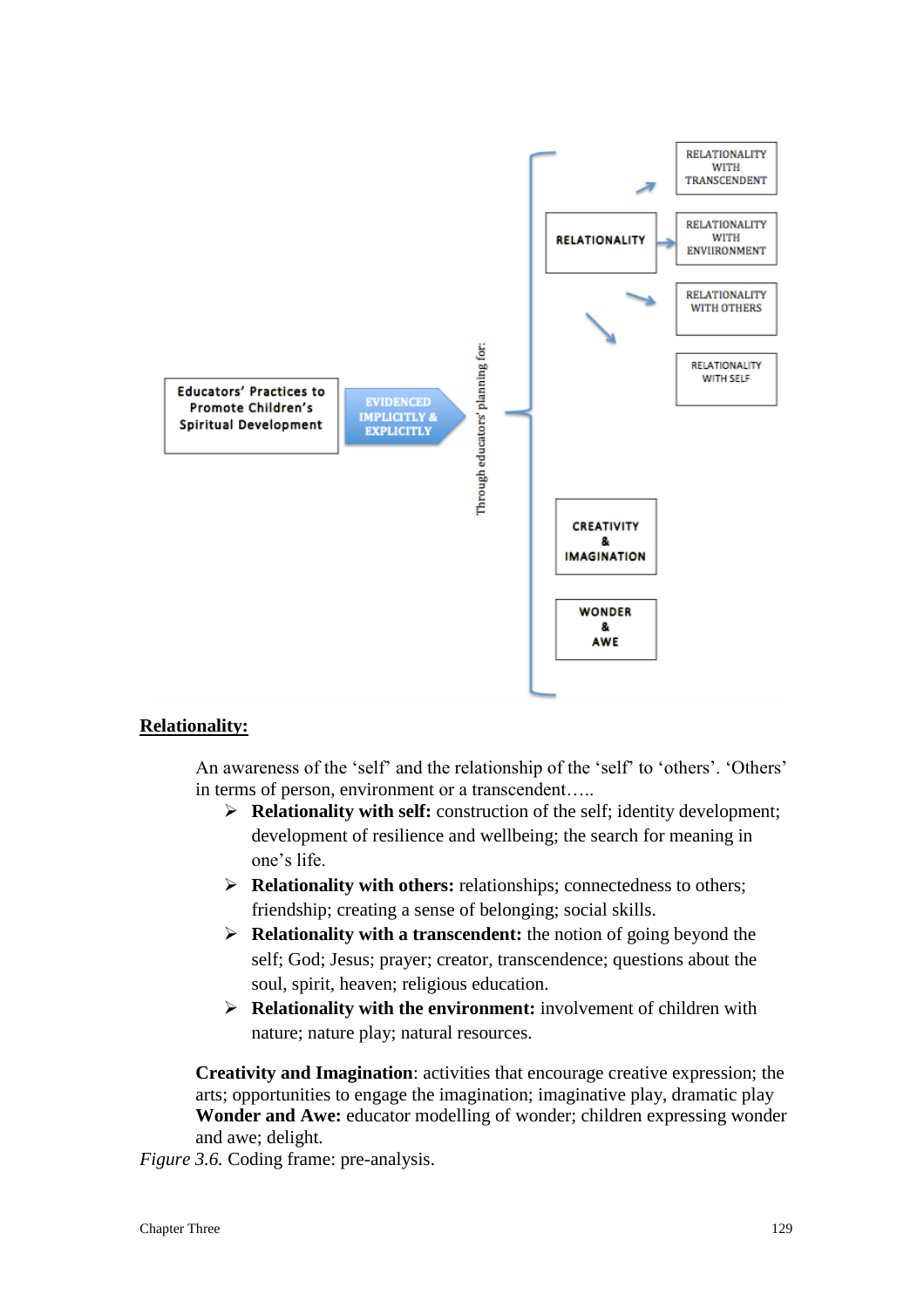Each of the main categories illustrated in the coding frame required a working description, referred to as sub-categories, and these were also constructed from the review of existing literature (Chapter Two). In the process of data analysis, the method of qualitative content analysis allowed for the coding frame main categories and descriptions (sub-categories) to be amended to take into account emerging categories through the analysis process. Any new categories that emerged, and subsequent changes to the coding frame, are outlined in Chapter Four: Findings (Section 4.4). The descriptions relating to the categories within the pre-analysis coding frame are outlined in Figure 3.6. The descriptions illustrate on what basis data within the documents were categorised.

The categories illustrated on the coding frame (Figure 3.6) were used to focus the researcher's analysis of the educators' documentation. The coding frame categories comprised the characteristics of children's spiritual development from the literature, and these were used to determine the practice of the educator in promoting this particular characteristic of spirituality. In the process of analysis, the documentation was read repeatedly to allow practices in the documentation to align to these categories, and to allow new categories to emerge. Documents were annotated where the category emerged and these were listed within a main category on the coding frame. This step is detailed as 'data gathering by content' within Figure 3.5. As the process involved less than 40 categories, categorisation occurred simultaneously, for one document at a time (Schreier, 2012). Categorisation involved ensuring that practices that emerged belonged within the category and were correctly grouped, by checking the category descriptions. An example of this process is provided in Table 3.10. In addition, Appendix H provides a sample planning document from Educator 3: Centre C illustrating the process of categorisation.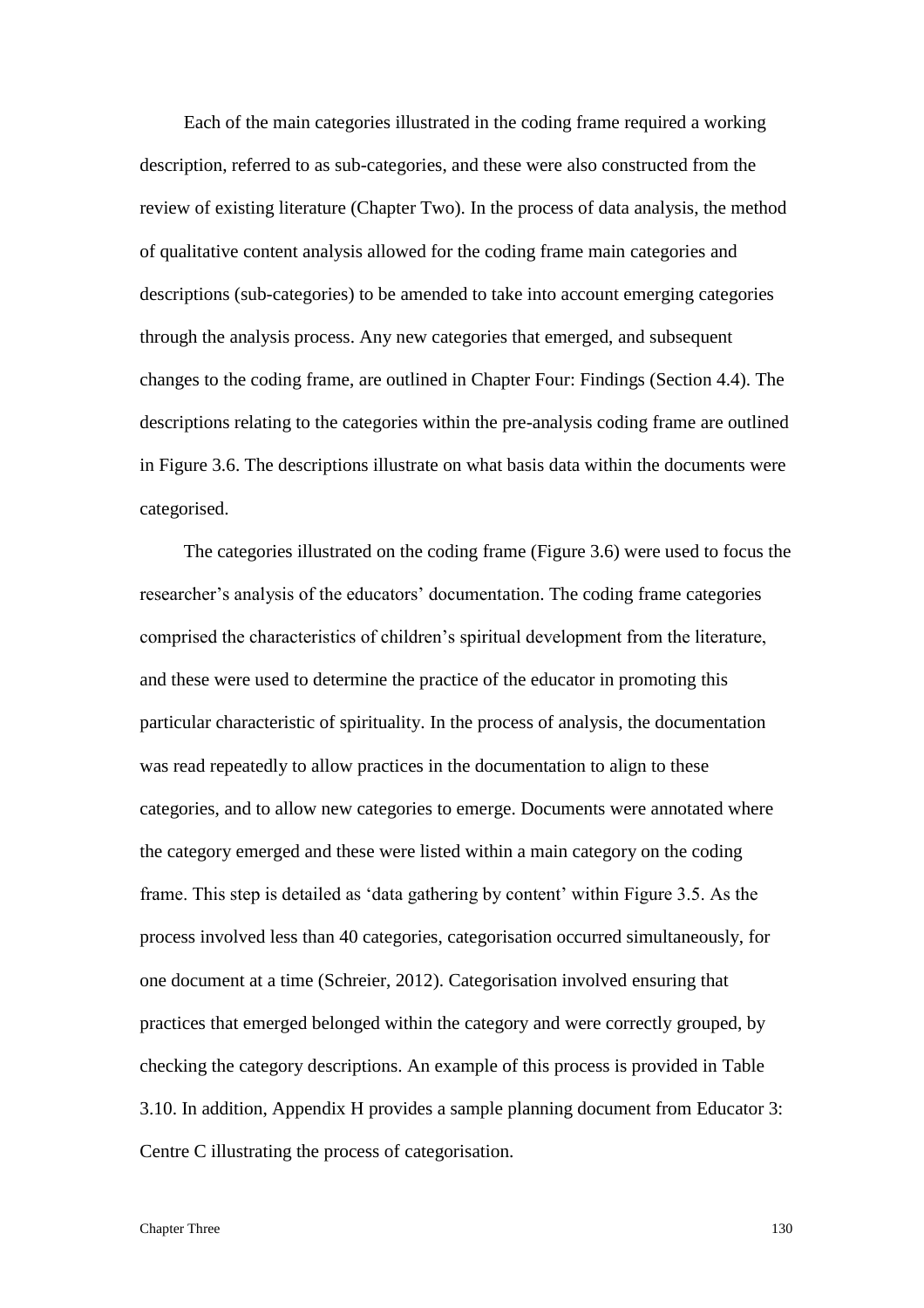Table 3.10.

| Sub-category (description of practice) | <b>Category Grouping</b>          |
|----------------------------------------|-----------------------------------|
| Making 'good' choices                  |                                   |
| Treating others kindly                 |                                   |
| Friendship                             | Relationality with others         |
| Participation                          |                                   |
| Social skills                          |                                   |
|                                        |                                   |
| Prayer                                 |                                   |
| 'God-talk'                             |                                   |
| Wonder questions about God             | Relationality with a transcendent |
| <b>Teaching about Jesus</b>            |                                   |
| Religious stories                      |                                   |

Example of Categorisation from Qualitative Content Analysis

Qualitative content analysis suggests that when a single researcher is categorising materials, as was the case in this investigation, data should be analysed initially, left for a period of up to two weeks, and then re-categorised, to ensure all categories have been established, and this process was adopted (Schreier, 2012). Comparing the categories from first analysis to those of the second is an important component of this method of analysis as it provides a more comprehensive assigning of category meanings. For example, in the initial analysis process 'social skills' was identified within the main category of 'relationality with others'. In the second round of analysis 'social skills' was re-examined and as a result re-named to 'co-operation' to more accurately represent the category description. In addition, 'making good choices' became 'moral development' as a means of including a wider variety of evidence from the documents and representing the category description more effectively.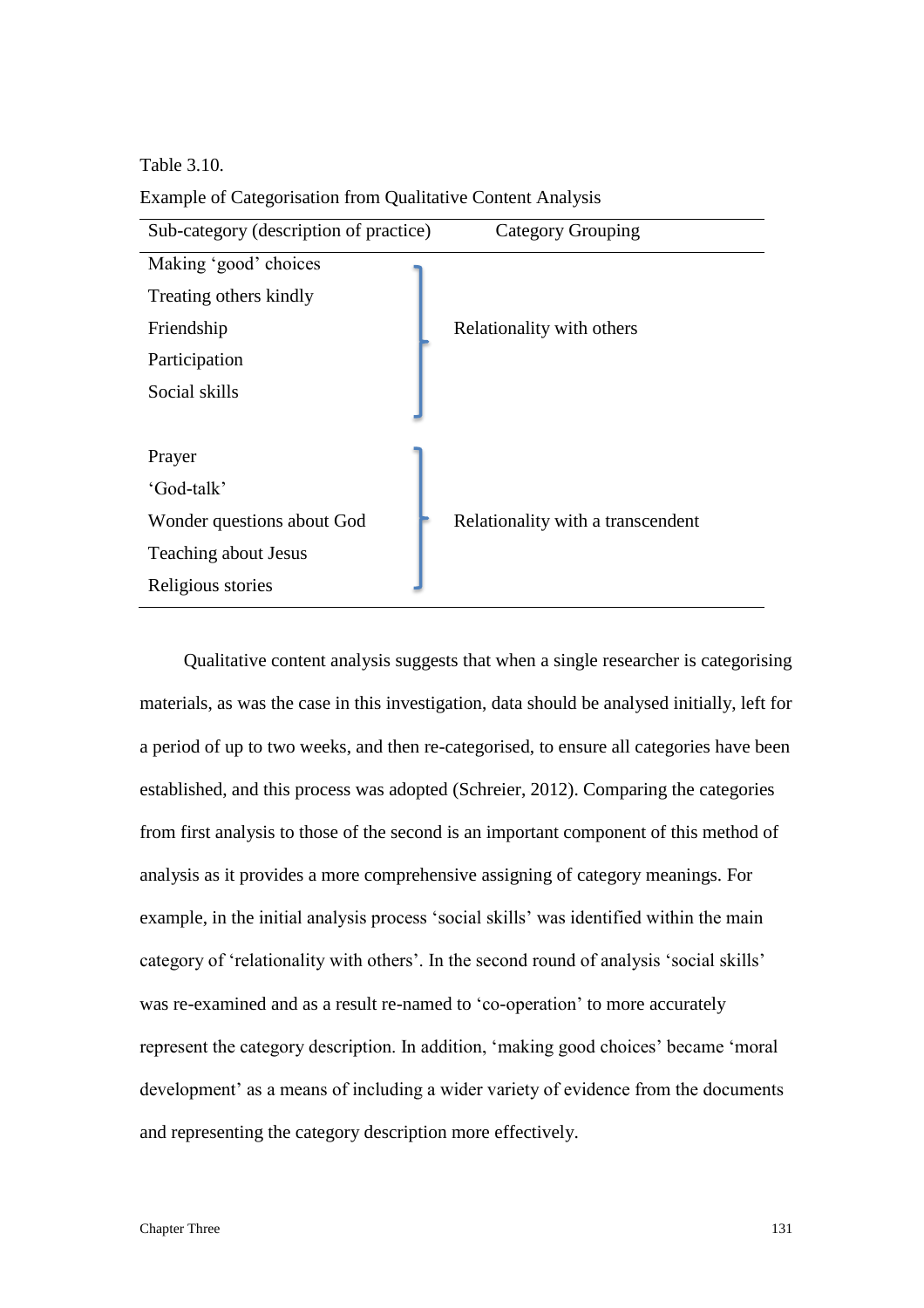Following the process of categorisation, abstraction occurred. Abstraction is a means of formulating a description of the categories and is the step prior to reporting the findings (Elo  $\&$  Kyngas, 2008). During the abstraction phase of data analysis the main categories, both pre-determined and emergent, were compared and contrasted to create a final set of main categories and sub-categories, with examples from the raw data. A post-analysis coding frame was subsequently created, as a model, to present the findings from the qualitative content analysis of documentation, and this is presented in Chapter Four.

# *3.8.3.1 Researcher Journal use during qualitative content analysis.*

Notes made in the researcher journal, although limited, were revisited during the categorisation stage of qualitative content analysis (see Figure 3.5). This process of revisiting the researcher journal to 'de-bracket' was similar to that undertaken during the analysis of interview and observational data. Whilst de-bracketing was not a specific feature of qualitative content analysis, the process was employed to maintain consistency in the research and analysis phases and to further ensure reflexivity in the analytical process.

During categorisation, planning documents were re-visited to check that emerging codes were a fit to their category description and to ensure no codes were missed in the initial coding for analysis. At this point, the researcher de-bracketed by considering information recorded in the researcher journal. The purpose of reintegrating information from the journal was to acknowledge the influence of the researcher and to therefore limit bias. For example, in the extract provided in Section 3.7.3.1 the researcher had identified potential bias regarding the format and layout of the planning documents in that those documents that were more aesthetically pleasing to the researcher may be investigated more thoroughly than others. To safeguard against this bias influencing the findings, the researcher, at this point, was conscious of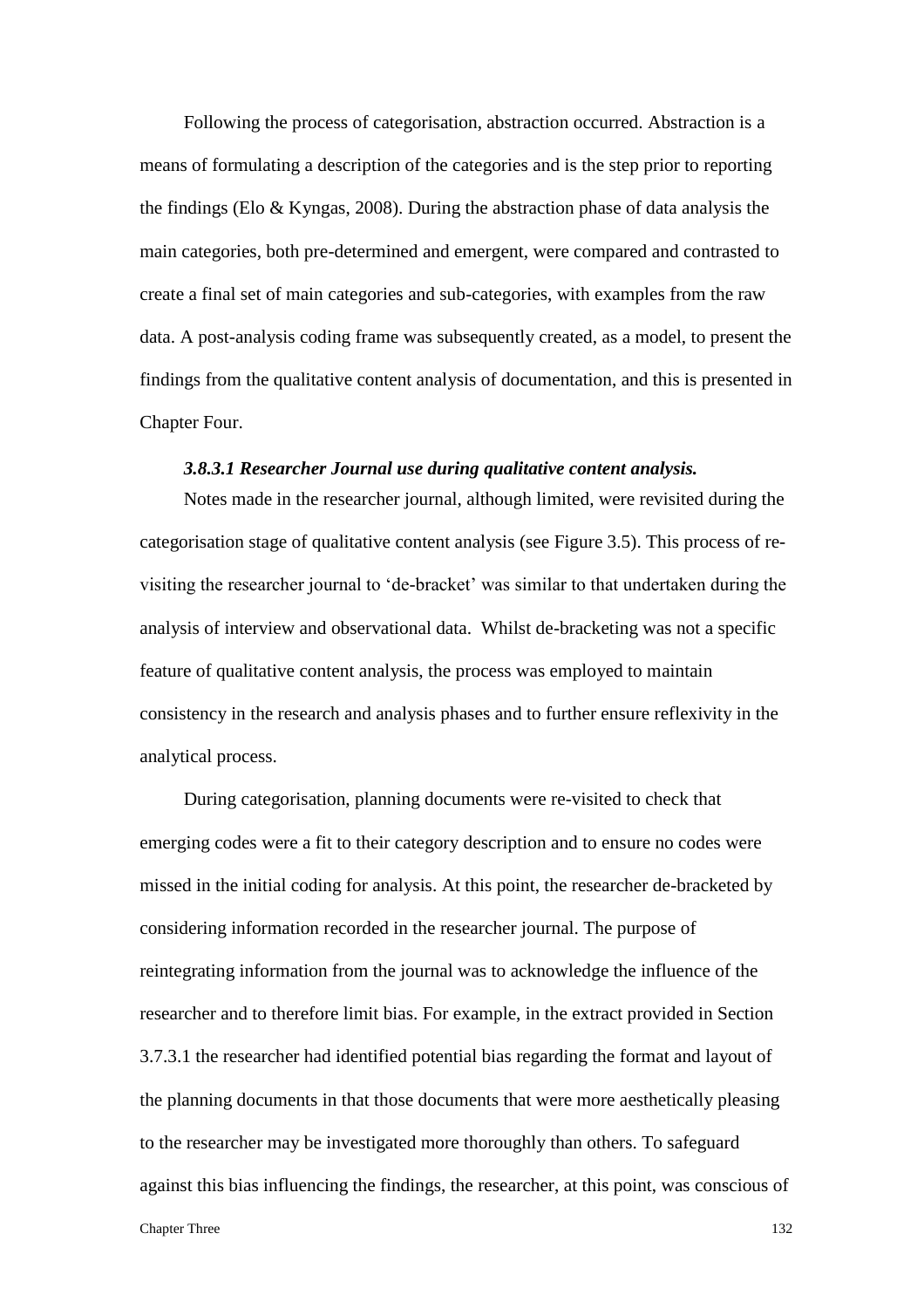ensuring that all documents were thoroughly investigated for evidence of codes, and consequently that all documents were represented in the findings.

#### **3.9 Integrity of Data Analysis**

#### **3.9.1 Reflexivity.**

The term *reflexivity* refers to the "explicit evaluation of the self" (Shaw, 2010, p. 234) and is a process that acknowledges the interpretative role of the researcher. Reflexivity was a key characteristic of this research as this study employed qualitative techniques and the specific theoretical perspective of IPA. To be reflexive means to make an effort to understand the participants' personal worlds, as much as possible, by consciously recognising sources of bias. This process comes with the recognition that it is not possible to completely gain an insider perspective. However attempting to be reflexive is a step toward achieving this. The researcher utilised a variety of techniques across the data collection and analysis phases of the research in an attempt to be reflexive. Specifically, the use of the researcher journal to bracket information was central to being reflexive (see Section 3.4.5). Ahern (1999) explained that, "bracketing and reflexivity are fruit from the same tree. One must be reflexive in order to bracket…" (p. 410). In being reflexive, the researcher acknowledges that they are part of the same social world as the participant, and rather than attempt to eliminate this connection, the researcher is transparent in recognising the relationship and instead consciously puts it aside through the use of bracketing. In the investigation for example, the researcher was conscious that working in educational settings with children aged 3 to 4 years of age was a shared experience. Therefore, the awareness of shared experience was consciously examined so that any possible bias or assumptions about the educators, the curricula or the pedagogy were documented in the journal. The first two entries in the researcher journal, documented prior to any data collection, was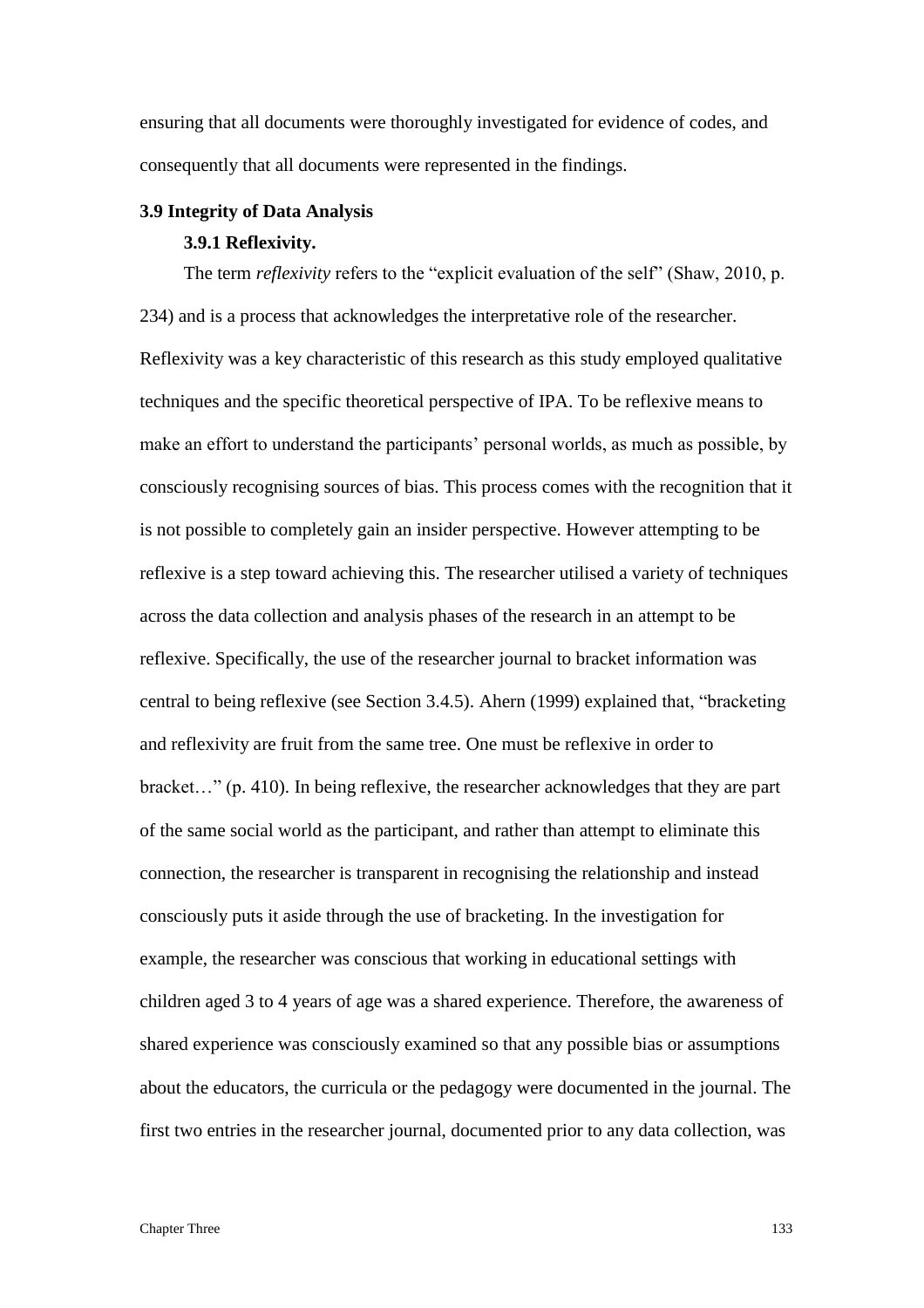an attempt to note any taken for granted assumptions. These first entries were revisited during the analysis phase in the de-bracketing process:

ENTRY 1: PRIOR TO CHILDCARE VISITS AND DATA COLLECTION Whilst contemplating that the data collection will finally commence, I've begun to consider what assumptions the educators might make of me. In doing this, I've realised that this is actually a taken for granted assumption of my own. Given I'm going to be asking educators about the topic of spirituality, it is implied that this is a topic of interest to me. This may lead to the assumption that I am spiritual or perhaps for some, that I am religious. I am religious, and so I will need to continue to bracket this to ensure it doesn't bias how I hear and see the educators' practice as well as how I interpret the data. Similarly, as my research is conducted in 3 to 4-year-old settings, my own beliefs about 'quality practice' will need to be consistently bracketed, particularly during the collection of observational data.

# ENTRY 2: AFTER FIRST VISIT TO *CENTRE A* TO ARRANGE DATA COLLECTION SCHEDULE

I've just met the educators at Centre A. This was visit #1 to give the educators some background to the range of data collection methods involved in the research and to organise times for these to occur. During this brief meeting I identified further thoughts or assumptions that may influence the data collection process (not previously identified in entry 1). When I was introducing myself as an academic in the area of early childhood it struck me that this may lead to educators becoming nervous of their practice, or perform in a way that they perceive I am looking for. Perhaps similarly in being a researcher, educators may respond in the interview with the answers they perceive I want to hear. Ensuring educators understand the purpose of the research and of my aim to gain a true insight into their experience will be critical.

In this investigation, the researcher was reflexive during the data collection and analysis phases by employing the following techniques: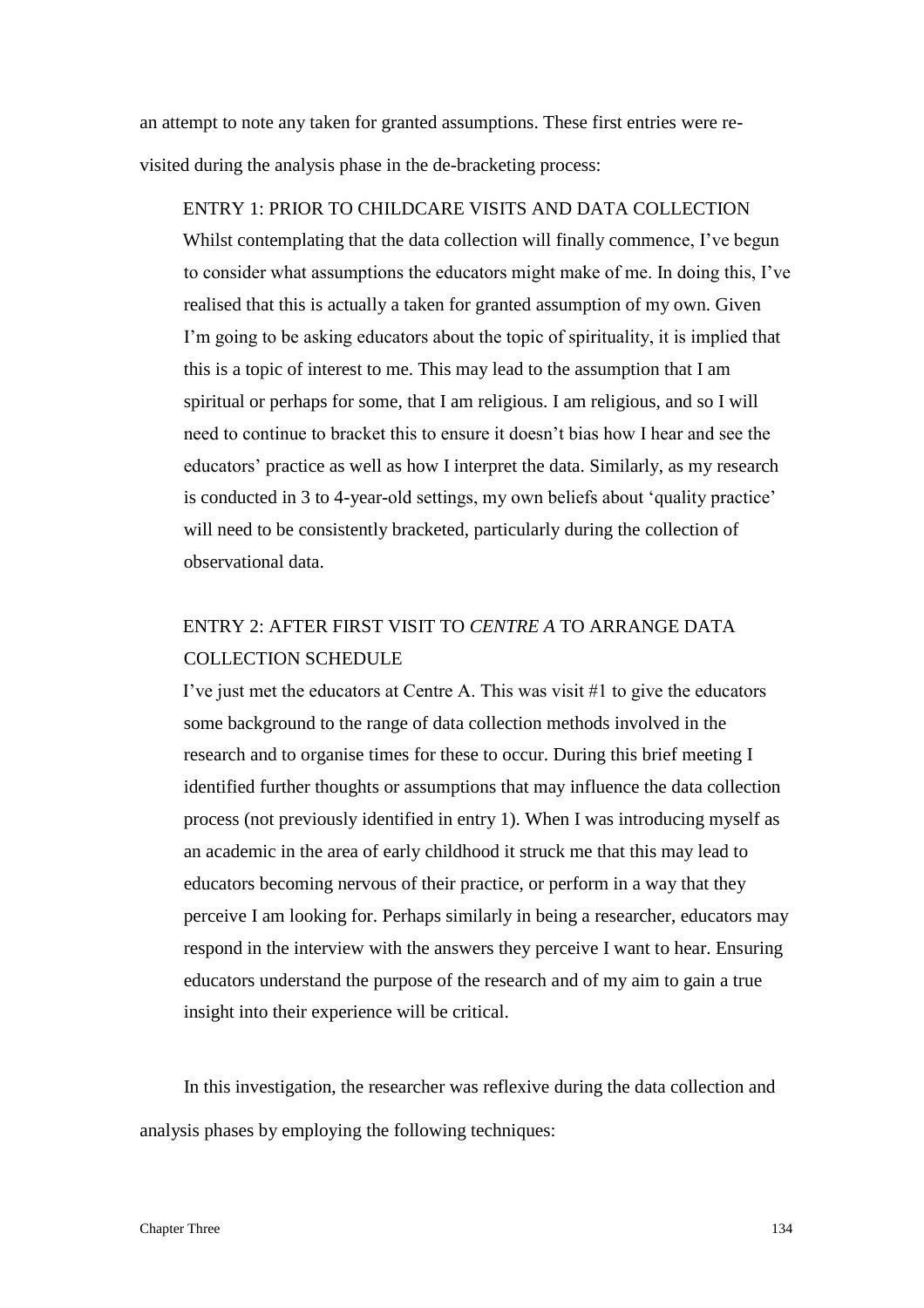- The researcher utilised a researcher journal throughout all stages of data collection to annotate any personal bias, experience and feelings about the centres, educators and their practice, to 'bracket' these from the data. This bracketed information was then revisited during the analysis stage;
- During the interviews with educators, the researcher avoided providing their own views of spirituality and instead asked open-ended questions to guide the participant such as: *"*What was it about that experience?' And "Can you explain why you might feel that way?" ;
- During the analysis stage the researcher was reflexive by acknowledging, through bracketing, that they have experience in education settings with 3 and 4-year-olds, therefore attempting to remove themselves from the data to ensure an authentic representation of the participants' perspective emerged;
- During the analysis stage, and as outlined in Bednall's (2006) stages of IPA, de-bracketing occurred to ensure that themes emerging from the data were not influenced by the assumptions of the researcher;
- Reflexive statements have been included in the thesis as a further means of overtly acknowledging the role of the researcher in the research.

# **3.9.2 Triangulation of data.**

Three methods of data collection were employed within this investigation. The use of multiple sets of data is known as data triangulation*.* Triangulation "is typically a strategy for improving the validity and reliability of research or evaluation of findings" (Golafshani, 2003, p. 603) and strengthens research by combining multiple data collection and analysis methods. Essentially, triangulation " allows for multiple data sources to be compared and contrasted with each other to build a coherent analysis of data gathered within a research project" (Kervin et al., 2006, p. 87). There are several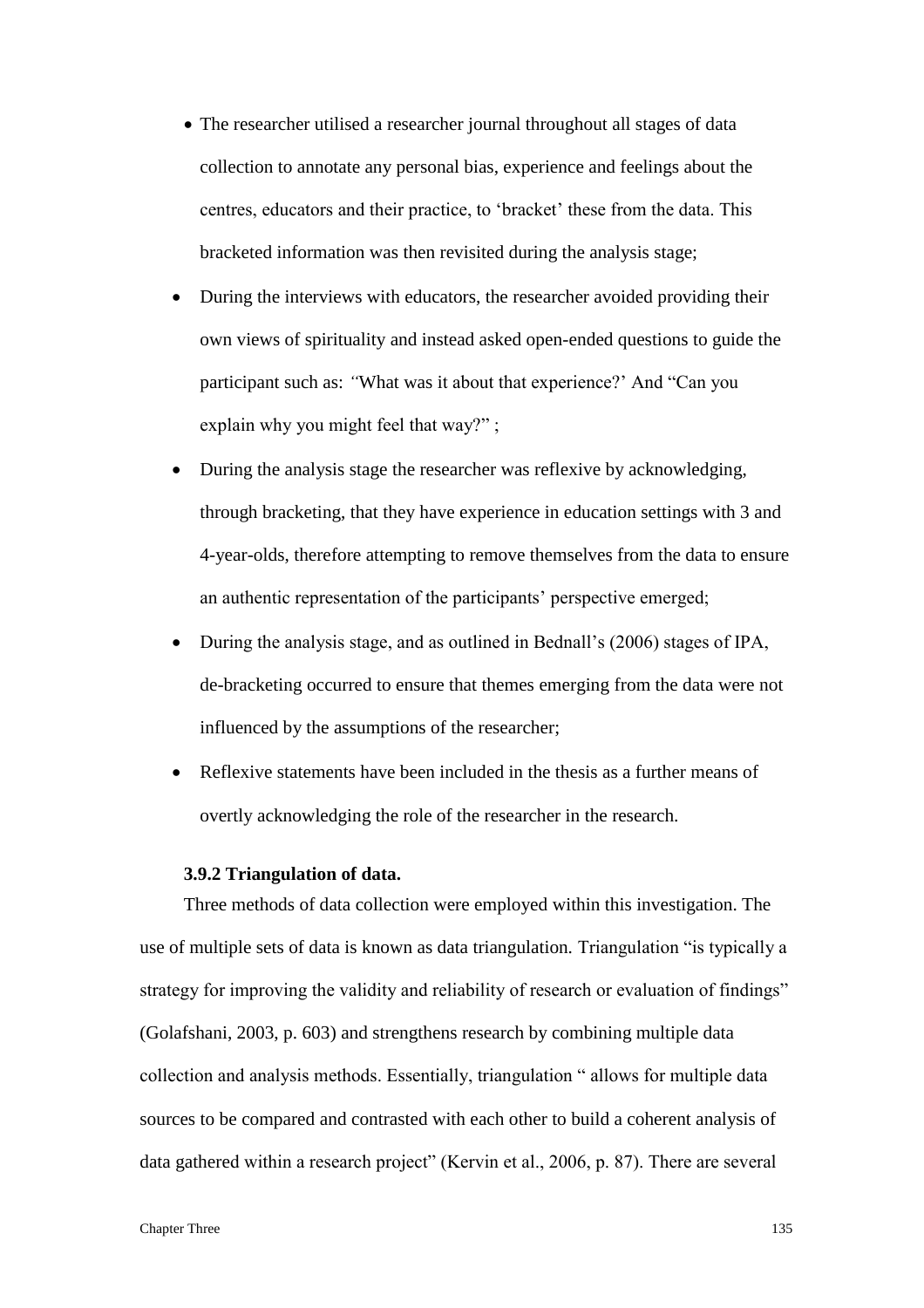advantages to multi-method approaches for data collection and Cohen et al. (2000) stated these include an increase in reliability as the researcher has several means of obtaining information; this limits the amount of bias. In undertaking multiple methods of data collection, triangulation provides a layered aspect to the analysis, which is considered advantageous within qualitative research, and this also increases validity (Cohen et al., 2000). In this investigation, triangulation occurred through the researcher's use of three research methods (interview, observations and qualitative content analysis of planning doucmentation) to investigate educators' practices to promote children's spirituality. Employing three methods afforded the researcher the opportunity to investigate educators' practices from three angles.

# **3.9.3 Trustworthiness and dependability.**

Trustworthiness in qualitative research refers to the validity of the study. Trustworthiness, or validity, is concerned with the processes put in place to ensure that the data collected is accurate and authentic (Neuman, 2011). As the emphasis within qualitative research is on capturing experiences and perspectives, validity is achieved through offering "a fair honest, and balanced account of social life from the viewpoint of the people who live it everyday" (Neuman, 2011, p. 214). Letts et al. (2007) articulated four components of trustworthiness. These are detailed in Table 3.11 in relation to this study.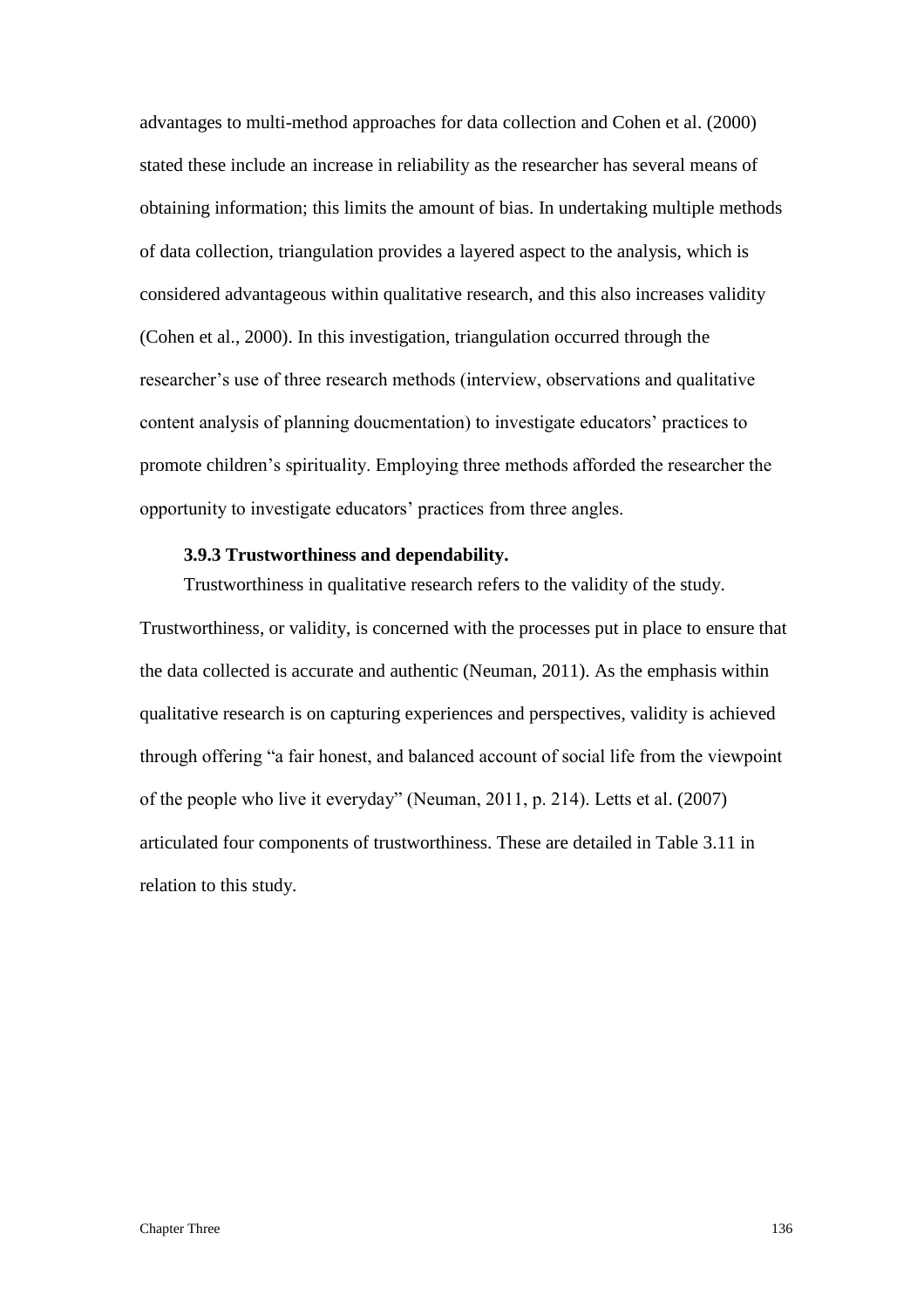| <b>Component of</b>    | <b>Trustworthiness in this Investigation</b>                      |
|------------------------|-------------------------------------------------------------------|
| <b>Trustworthiness</b> |                                                                   |
|                        | To ensure the credibility of the research, a variety of           |
|                        | research methods and data collection, as discussed, were          |
| Credibility            | used. The ability to compare and contrast data is termed          |
|                        | 'data triangulation' and this assists with the reliability of the |
|                        | research (Kervin et al., 2006). Additionally, in the process      |
|                        | of coding within the data analysis phase, comparisons of          |
|                        | themes were made by the researcher over time which assists        |
|                        | reliability (Scherier, 2012). The researcher also made use of     |
|                        | a research journal during the observation and interview data      |
|                        | collection phase in an attempt to avoid preconceptions and        |
|                        | bias influencing the process. In the process of IPA, this is      |
|                        | termed bracketing and involves the practice of being              |
|                        | reflexive.                                                        |
|                        | The context of the research, although specific to three           |
| Transferability        | centres and 9 participants, was sufficiently detailed to allow    |
|                        | for comparisons to be made with research in other contexts.       |
|                        | The procedures that were engaged for data collection and          |
| Dependability          | data analysis were documented, therefore providing an audit       |
|                        | trail.                                                            |
|                        | This was ensured through the use of the researcher journal        |
| Conformability         | to attempt to remove bias. Also, as IPA is the chosen             |
|                        | approach, bracketing of the researcher's ideas and                |
|                        | perceptions occurred throughout the data collection and           |
|                        | analysis phase of the research.                                   |

*Components of Trustworthiness in Relation to this Investigation*

Table 3.11.

Dependability is a further consideration within qualitative research and is often termed as reliability. Reliability, or dependability, is concerned with the quality of the research in regard to how credible the methods of data collection and analysis were; it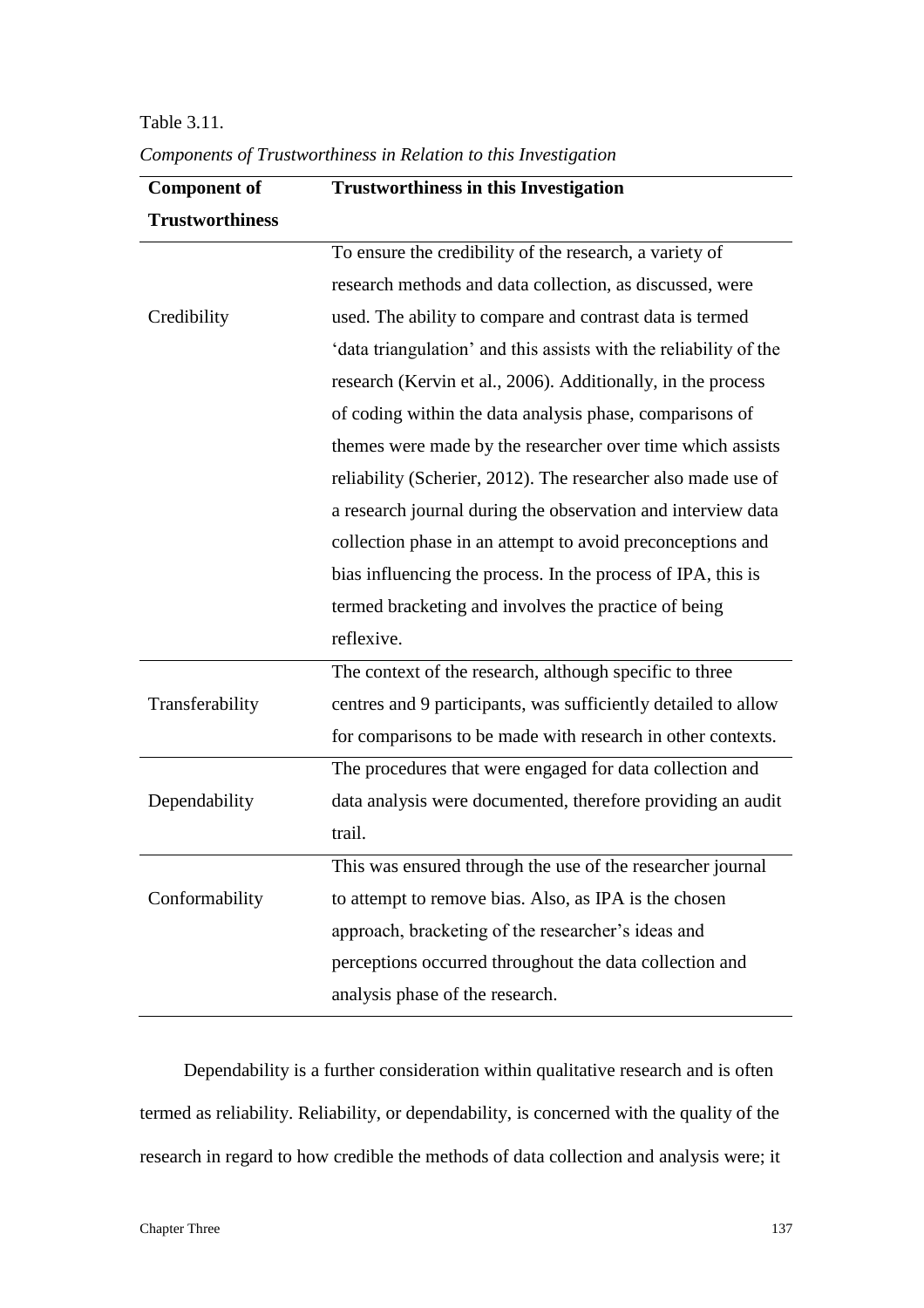is the extent that findings are consistent both over time and across the total population (Golafshani, 2003). Questions to determine dependability, as outlined by Babbie (2011) include:

- How defensible is the research design?
- How well does the evaluation address its original aims and purpose?
- How well was the data collection carried out?
- How well has the detail, depth and complexity of the data been conveyed?
- How clear and coherent is the reporting?
- What evidence is there of attention to ethical issues? (p. 443)

In this investigation, dependability was achieved by following the processes outlined within IPA. A key feature of this research design was the use of a researcher journal. The researcher journal, which included bracketed information, provided an avenue for the researcher to self-reflect at each stage of data collection and analysis, and therefore more able to ensure reliable, transparent findings from the research. Comments on the way bracketed information interacted with the findings are explained alongside the data presented in Chapter Four: Findings.

#### **3.10 Ethical Considerations**

The nature of qualitative research is such that it requires the researcher to become a guest within the context of the participant (Denzin & Lincoln, 2005). It is therefore necessary that the researcher safeguards the well-being of the participants by ensuring that ethical standards are maintained. All methods of data collection, in this research, required formal consent from participants and the study obtained ethical approval through a tertiary institution, Australian Catholic University. Despite the researcher changing institutions during the investigation, subsequent ethical clearance was not required from the University of Notre Dame as all data collection had ceased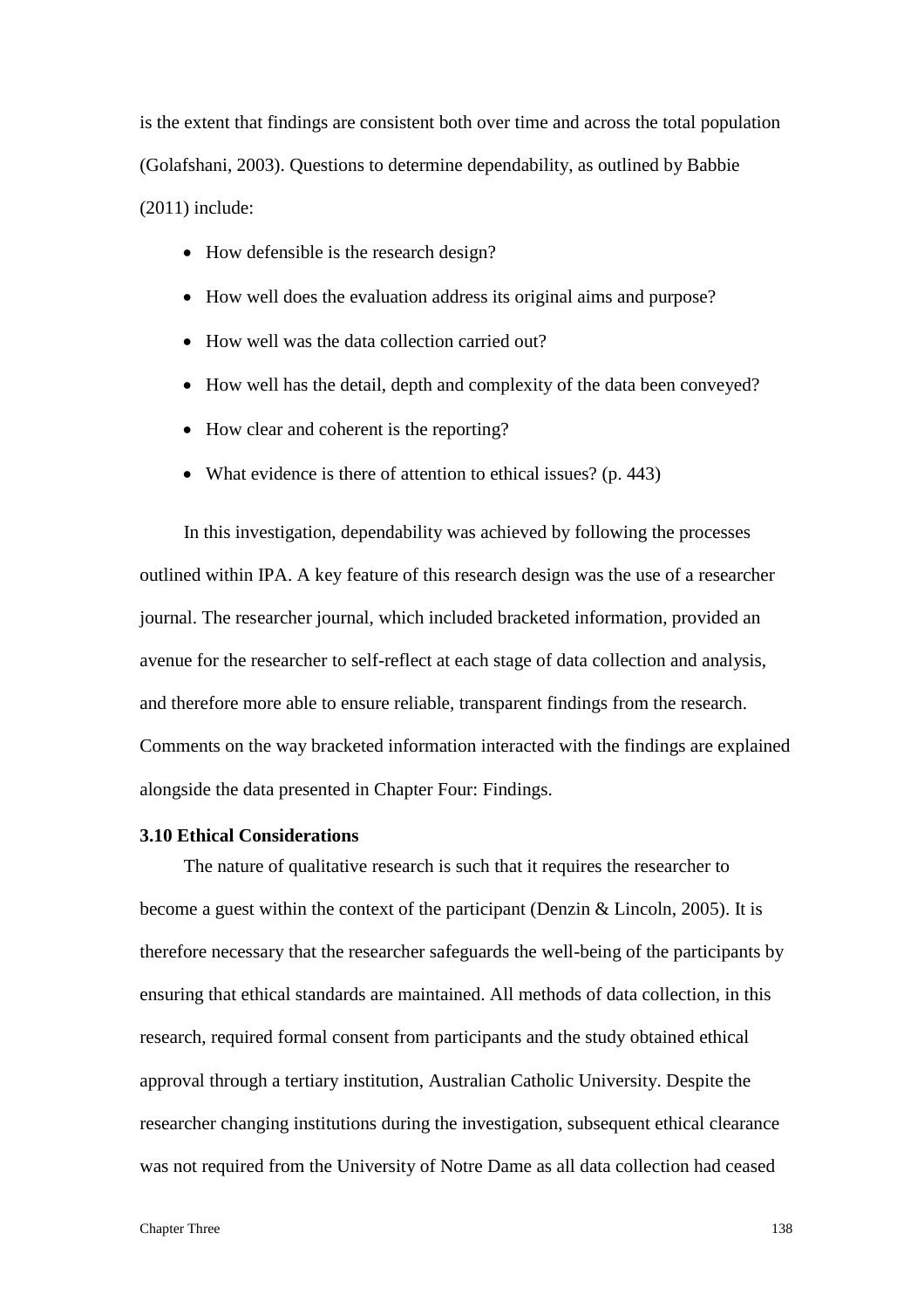prior to changing institutions. To ensure ethical practice, the following steps were taken:

- Participants were provided with an information sheet and consent form that clearly outlined the purpose and direction of the investigation;
- Only participants who provided consent were involved in the project observed in practice;
- Confidentiality of identity was ensured as all data was de-identified and pseudonyms were provided in all forms of data collection;
- Participants were made aware that they had the right to withdraw at any time of the research;
- The researcher had no prior relationship with any of the participants;
- Research conformed to all ethical requirements outlined in obtaining ethical clearance.

Careful consideration was given to the ethical requirements of the research. Participants were invited to partake in the research; no one was obliged. Participants were advised that they could withdraw from the research at any time, without consequence.

# **3.10.1 Data storage.**

Data collected through the research was, and continues to be, stored in a secure, locked cabinet accessible to the researcher only. Data stored includes a USB with interview recordings, transcribed interviews, programming documents and observational records. As per the requirements of the ethical approval, this data will be stored for a period of five years and then destroyed.

## **3.11 Reflexive Statement**

The reflexive statement is provided at this point to situate the reader in the context of the researcher. In an attempt to overcome the difficulty in illustrating the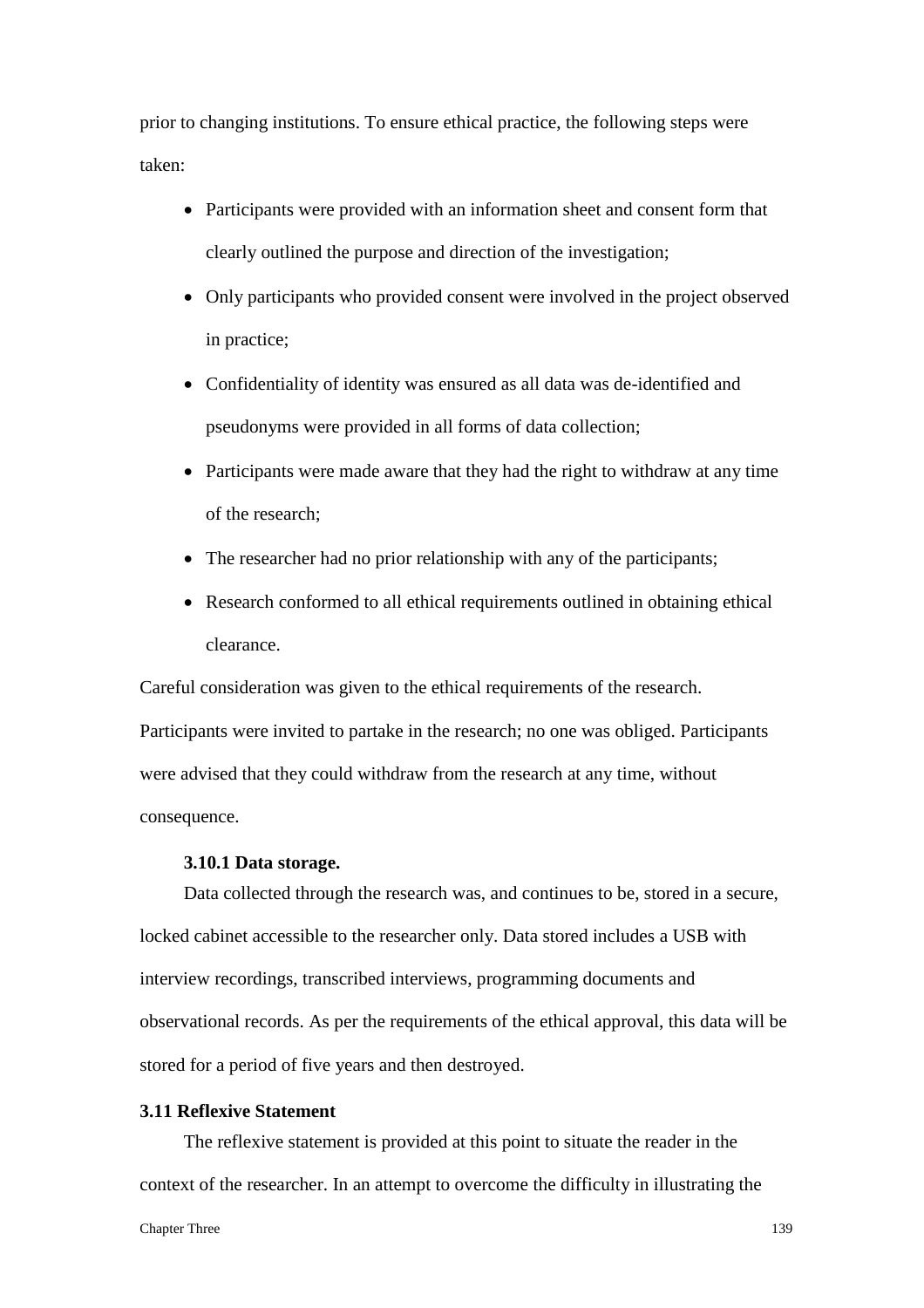reflexive process, Langdridge (2007) suggested including a reflexive statement prior to the presentation of findings. Including a specific reflexive statement is a further endeavour to be overt in recognising any influence the researcher's context may have had on the research findings.

As the researcher, I acknowledge my own position within this investigation. I have worked as a teacher in Catholic early childhood settings, although in schools as opposed to childcare centres, for a period of 9 years. For the last two of those 9 years, I also held a leadership role within the school. This leadership position came with a particular focus on Religious Education and on developing and maintaining the relationship with the Parish. Following my time in Catholic schools, and the completion of post-graduate studies in Religious Education and early childhood, I commenced employment within a tertiary institution teaching pre-service early childhood teachers. I have been in this role for seven years, of which, during the past three, I have been engaged with this research. It is this experience of working with preservice early childhood teachers, along with my experience in early childhood settings at Catholic schools that ignited my interest to investigate educators' practices to promote children's spiritual development. Given the nature of my own experiences, it was reasonable to expect that I would have assumptions and possible bias when collecting data. As required with IPA, the researcher journal was used to bracket this information at all stages of data collection. Bracketed information was re-visited as a component of the analysis of data.

#### **3.12 Chapter Conclusion**

This chapter has explained and justified the research design used to investigate educators' current practices for promoting the spiritual development of children aged 3 to 4 years, in the unique context of Catholic childcare. A qualitative approach with a social constructivist theoretical perspective, and with the particular selection of IPA,